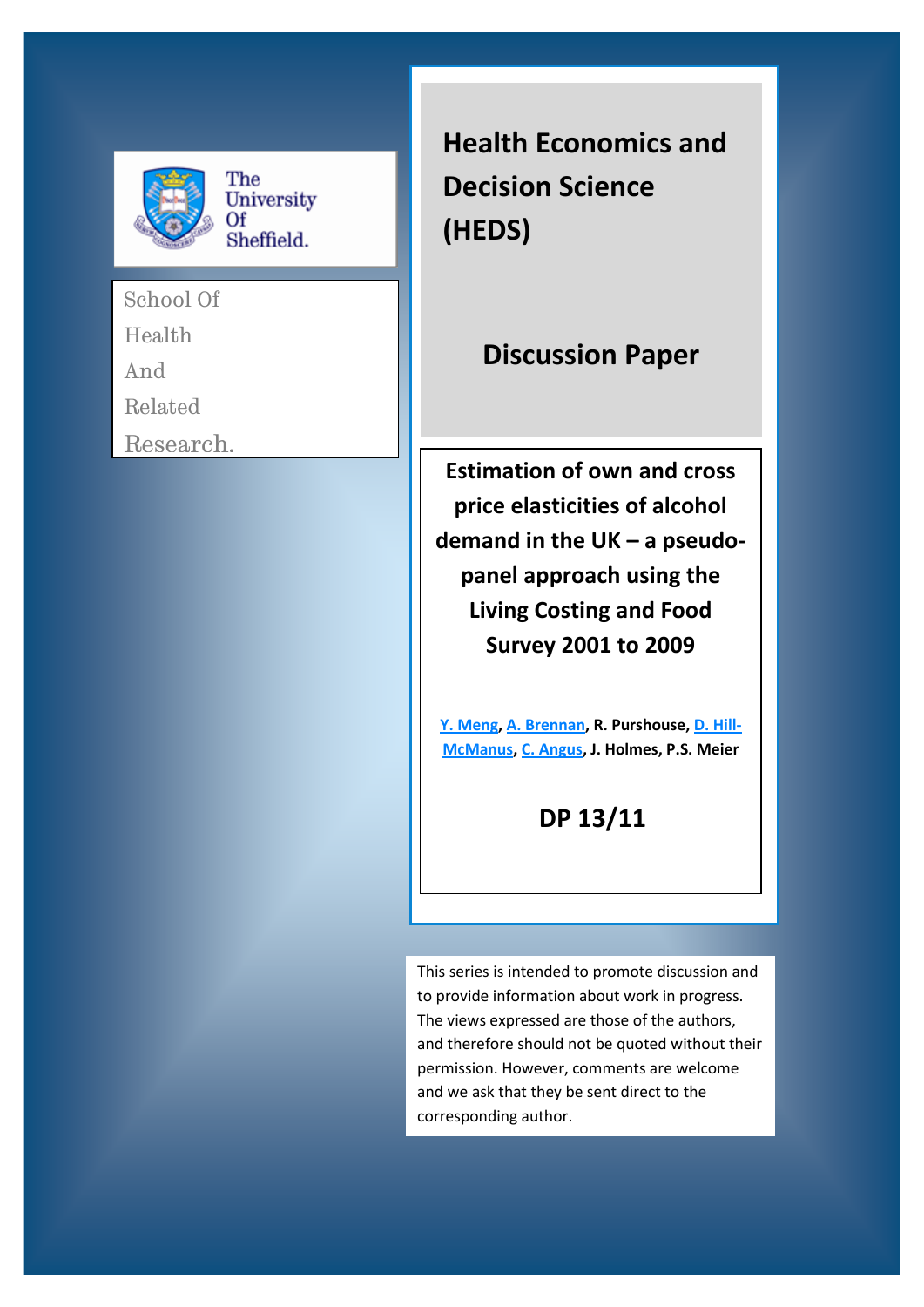

# **HEDS Discussion Paper**  No. 13.11

## **Estimation of own and cross price elasticities of alcohol demand in the UK – a pseudo-panel approach using the Living Costing and Food Survey 2001 to 2009**

[Y. Meng](http://www.shef.ac.uk/scharr/sections/heds/staff/meng_y)**,** [A. Brennan](http://www.shef.ac.uk/scharr/sections/heds/staff/brennan_a)**, R. Purshouse,** [D. Hill-McManus](http://www.shef.ac.uk/scharr/sections/heds/staff/hill_d)**,** [C. Angus](http://www.shef.ac.uk/scharr/sections/heds/staff/angus_c)**, J. Holmes, P.S. Meier**

### **Disclaimer:**

This series is intended to promote discussion and to provide information about work in progress. The views expressed in this series are those of the authors, and should not be quoted without their permission. Comments are welcome, and should be sent to the corresponding author.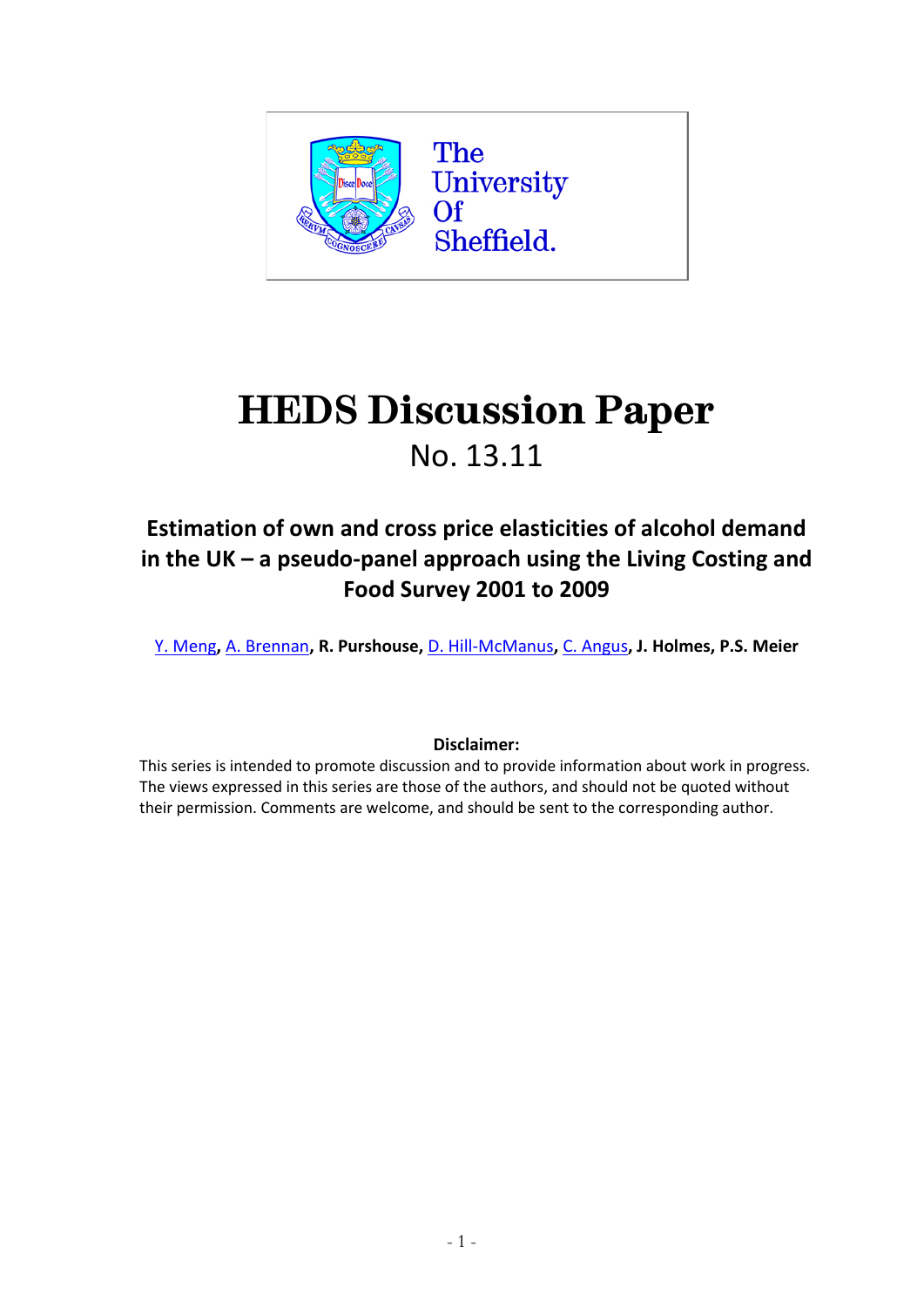## **Estimation of own and cross price elasticities of alcohol demand in the UK – a pseudopanel approach using the Living Costing and Food Survey 2001 to 2009**

Y. Meng, A. Brennan, R. Purshouse, D. Hill-McManus, C. Angus, J. Holmes, P.S. Meier

School of Health and Related Research, University of Sheffield

#### **Abstract:**

**Background:** The estimation of own- and cross-price elasticities of alcohol demand for different beverages and trade types (off-trade vs. on-trade) is valuable for the appraisal of price-based policy interventions such as minimum unit pricing and taxation. A few studies have attempted to estimate cross-price elasticities using either national aggregate time series or cross-sectional data, while the ideal dataset would be longitudinal panel data which are normally unavailable. A pseudo-panel approach offers the opportunity to apply panel models using repeated cross-sectional data. This paper aims to apply this approach to the UK Living Cost and Food Survey (LCF) 2001/2-2009 to estimate the own- and cross-price elasticities of off- and on-trade beer, cider, wine, spirits and ready-to-drinks (RTDs) in the UK.

**Methods:** A pseudo-panel with 72 subgroups defined by birth year, gender and socioeconomic status are constructed. Elasticities are estimated using fixed effects, random effects and standard ordinary least squares models with purchase quantity as the dependent, and price of alcohol and income as main independent variables. Additional independent variables are tested such as rates of unemployment and marriage and smoking status. Extensive sensitivity analyses are performed to test the robustness of model results.

**Results:** All estimated own-price elasticities are negative and 8 out of 10 are statically significant (p<0.05). Off-trade cider and beer are most elastic (-1.27 and -0.98) and off-trade spirits and on-trade RTDs are least elastic (-0.08 and -0.19). Estimated cross-price elasticities are smaller in magnitude with a mix of positive and negative signs. Model estimates are reasonably robust to different modelling methods and selection criteria for the pseudo-panel subgroups. Fixed effects models appear to be more theoretically plausible than random effects models.

**Conclusions:** The pseudo-panel approach offers a method to estimating price elasticities of alcohol demand using repeated cross-sectional data. Resulting estimates of own- and cross-price elasticities appear theoretically plausible and robust and could be used for appraising price-based interventions in the UK.

*Keywords: Alcohol demand, Elasticities, Cross price elasticities, Pseudo-panel*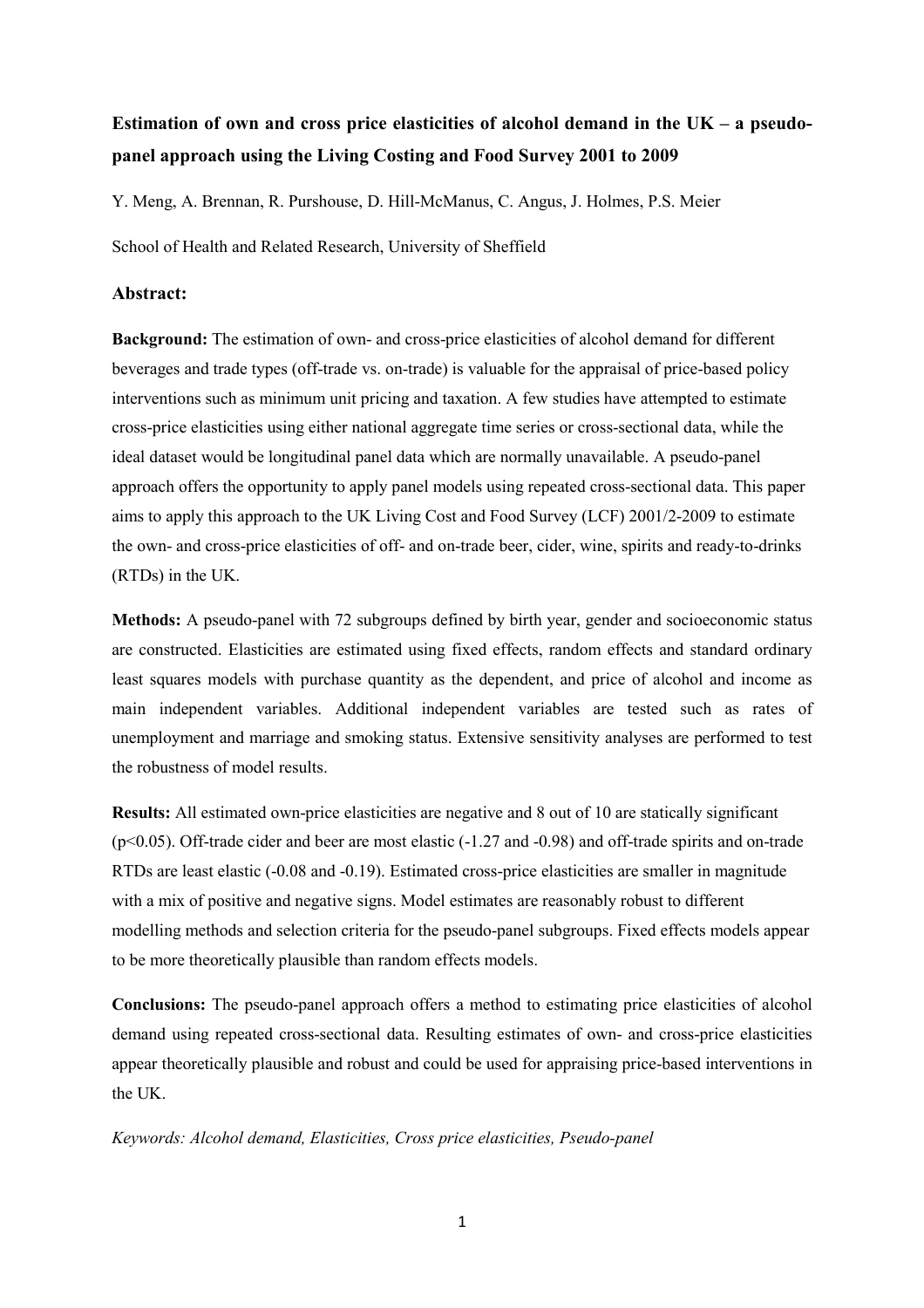#### **Introduction**

The consumption of alcohol and alcohol-related health and social harms continue to be an issue of extensive policy debate in the UK and many other countries. Price-based policy interventions such as minimum unit pricing (MUP) and increases in taxation have been actively considered by the UK and Scottish governments who aim to reduce alcohol consumption and consequently various alcohol related harms among the population [1]. The estimation of price elasticities of alcohol demand is essential for the appraisal of such price-based policy interventions, because they link the prices of alcohol, which these interventions directly affect, and the demand for alcohol, which such interventions aim to reduce.

Price elasticities of alcohol demand represent the percentage change in alcohol demand due to a 1% change in alcohol price. When different beverages are considered (e.g., beer, wine, sprits), the elasticities can be classified as own- and cross-price elasticities, with own-price elasticities indicating the percentage change in the demand for one type of alcohol due to a 1% change in the price of this type of alcohol, and cross-price elasticities indicating the percentage change in demand for one type of alcohol due to a 1% change in the price of another type of alcohol. The sign of cross-price elasticities indicates whether the two types of alcohol of interest are substitutes (i.e., positive sign) or complements (i.e., negative sign). It is important to estimate elasticities for different beverage types (e.g. beer versus wine) and different trade sectors (off-trade versus on-trade) for policy appraisals as differential consumer preferences mean elasticities may vary across these categories. In the UK, offtrade refers to venues where alcohol can be sold but not consumed (e.g. supermarkets) and on-trade refers to venues where alcohol can be sold and consumed (e.g. pubs).

Meta-analyses of international evidence have focused on differential elasticities by beverage type and demonstrate that beer, wine and spirits have different own-price elasticities, with beer appearing to be less elastic than wine and spirits [2-4]. Cross-price elasticities, especially between off- and on-trade, are less widely studied. Previous studies suggested that different beverage types can be either substitutes or complements [5-7]; whilst off-trade purchasing and on-trade-purchasing were typically substitutes, albeit with some exceptions [7-9]. Few UK studies were identified which investigated cross-price elasticities between off- and on-trade alcohol. Huang et al examined own- and cross-price elasticities for off-trade beer, on-trade beer, wine and spirits using aggregate time series data in the UK from 1970 to 2002 [7]. Collis et al used a Tobit approach to model own- and cross-price elasticities for off- and on-trade beer, cider, wine, spirits and ready-to-drinks (RTDs) using household-level repeated cross-sectional data (the Living Cost and Food Survey, or LCF) in the UK from 2001/2 to 2006 [8]. Purshouse et al used the same data source when modelling minimum price policies, using estimated own- and cross-price elasticities for off- and on-trade beer, wine, spirits and RTDs, further split by high- and low-priced using an iterative three-stage least squares regression on a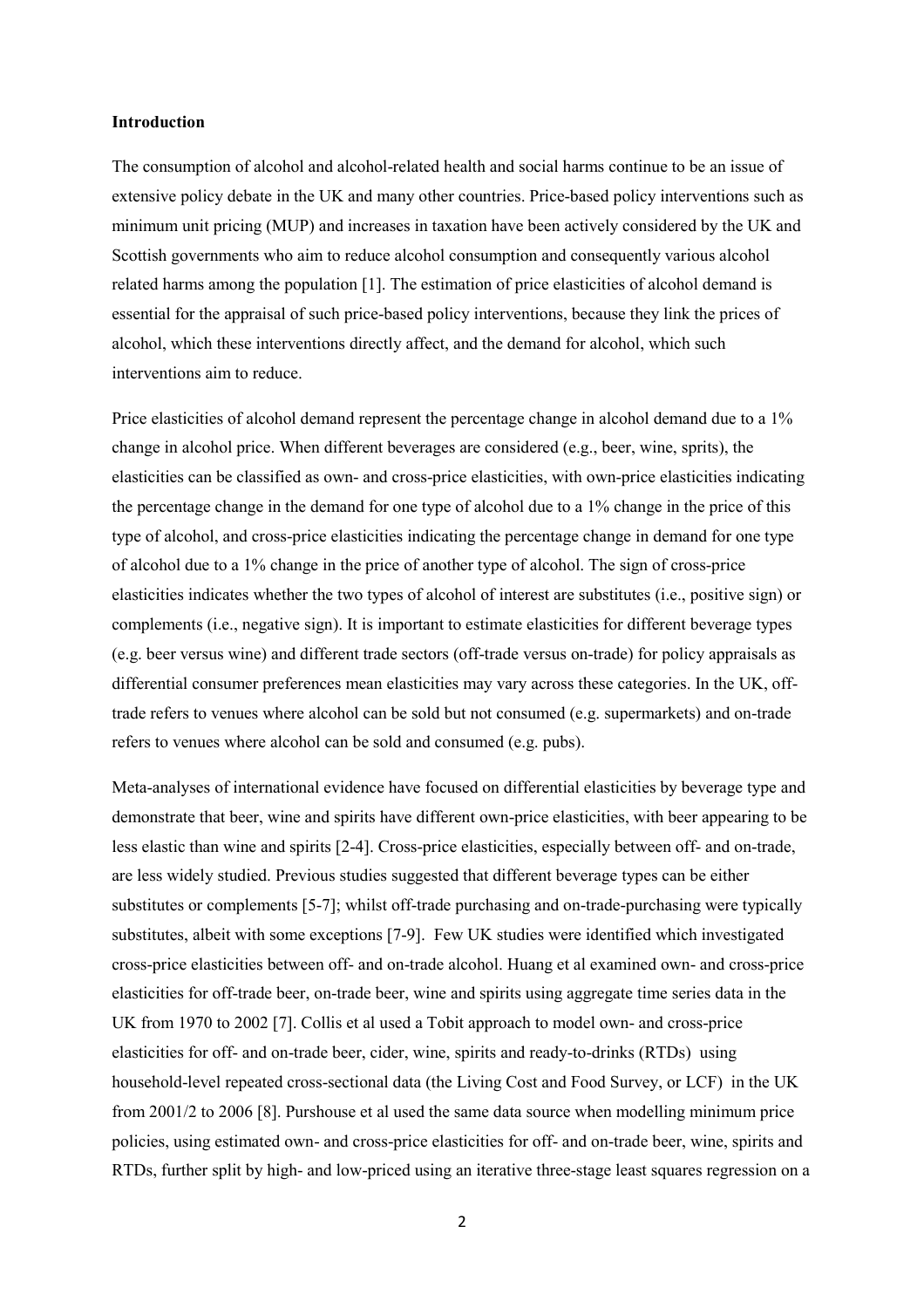system of 17 simultaneous equations [9]. The key methodological limitation of these studies is the use of either national aggregate time series data or cross-sectional data; whereas the ideal data source is longitudinal/panel data where individuals or households have repeated observations over time. Such individual-level panel data is superior because panel models applied on such data use individuals themselves as controls to account for unobserved heterogeneity between individuals and causal relationships may be derived from such data.

However, individual-level panel data is generally more difficult and costly to obtain than crosssectional or aggregate time series data. A solution to this problem is to use repeat cross-sectional data to construct a pseudo-panel and this approach takes advantage of the series of independent repeated cross-sectional surveys in many countries, such as the LCF in the UK. Compared to true panel data, repeated cross-sectional data does not have the issue of attrition and generally suffer much less from non-response, and are normally much larger in terms of both sample size and number of years of data [10]. A pseudo-panel approach constructs a panel where the unit of analysis is constructed population subgroups rather than individuals in the original cross-sectional data. Subgroups are defined by a set of characteristics (e.g. birth year, gender, ethnicity) which do not change or remain broadly constant over time. It is assumed that although the individuals within groups change between waves of crosssectional surveys, the group itself can be viewed as a consistent panel member over time. Standard techniques for analysing panel data are then applied [10-13]. The pseudo-panel approach has been applied in many empirical studies estimating elasticities of demand for various goods (e.g. [14]), however, it has not been used to estimate elasticities of alcohol demand.

This study aims to apply the approach using the LCF data from 2001/2 to 2009 to estimate the ownand cross-price elasticities of off- and on-trade beer, cider, wine, spirits and RTDs in the UK. The key research questions are 1) What are the own- and cross- price elasticities for different types of alcohol in the UK? 2) How do the estimates compare with previous estimates from the literature? 3) How robust are these estimates to different model specifications and alternative constructions of the pseudo-panel.

#### **Method**

#### *Data*

The LCF, previously known as the Expenditure and Food Survey, is a national UK survey sponsored by the Office for National Statistics (ONS) and the Department for Environment, Food and Rural Affairs (DEFRA). The LCF is a cross-sectional survey of private households, collecting information on purchasing at both the household and individual level. Data on the purchasing of non-durable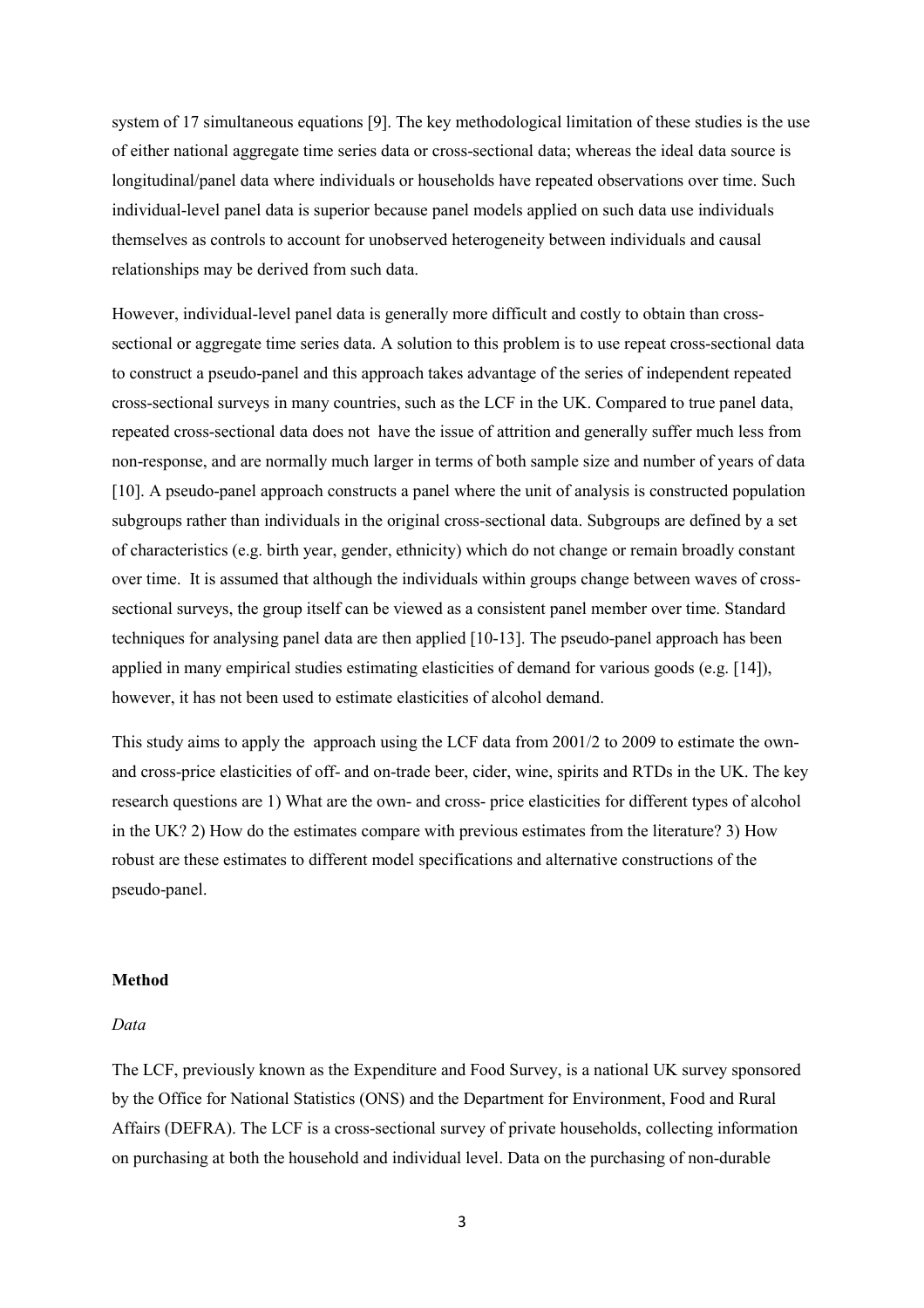goods including alcohol is collected via a confidential two-week personal diary for individuals aged 16 and over. In the UK, around 12 000 households per year are selected and the response rate is typically just over 50%. At the time of the analysis, LCF data was available for the 9 years from 2001 to 2009 (financial years were used for LCF 2001/2 to 2005/6 and this changed to calendar years from 2006 to 2009) covering 107,763 individuals in 57,646 households in the UK. We obtained the datasets from the UK Data Archive at the University of Essex and detailed data sources are listed in Appendix 1.

Individual-level quantities of alcohol purchased are not available in the standard version of the dataset held by the UK Data Archive. However, via a special data request to DEFRA, anonymised individuallevel diary data on 25 categories of alcohol (e.g., off-trade beers, see Appendix 2 for a complete list of the 25 categories) in terms of both expenditure (in pence) and quantity (in millilitres of product, e.g., 330ml of beer) was made available to the authors. The 25 categories of alcohol are grouped into 10 categories (off- and on-trade separated for beer, cider, wine, spirits and RTDs) and the spending and purchase level of the 10 types of alcohol (measured in units, where1 unit is defined as 10ml of ethanol in the UK) during the diary period were derived for each individual. Alcohol units were calculated by multiplying the recorded volume of product (e.g., 330ml of beer) and the alcohol by volume (ABV) for each beverage type (see Appendix 2 the ABV assumptions). For each individual, pence per unit (PPU) was calculated for each beverage type by dividing the total spending by total units purchased. Outliers were defined as individuals who pay extremely high or low PPU for any of the 10 types of alcohol (above 99.5th or below 0.5th percentile of the distributions) and were excluded from the analysis.

#### *Constructing the pseudo-panel*

In using pseudo-panel methods, it is important that the created subgroups are defined in terms of characteristics that are time-invariant such as the year of birth, gender and ethnicity [10] .A trade-off also needs to be considered when deciding the number of subgroups in a pseudo-panel (denoted by *C*): a larger *C* increases the heterogeneity of the pseudo-panel by increasing the variations between subgroups, but also decreases the average number of individuals per subgroup over time (denoted by ) resulting in less precise estimates of the subgroup means. Given a fixed total number *N* of individuals in the repeated cross-sectional dataset over a number of time periods *T* , then by definition,  $N = C * n_c * T$  (for a balanced panel where every panel member has observation for every time period) or  $N = C * n_c * T^*$  (for an unbalanced panel where some panel members have missing observations for some time periods), where  $T^*$  represents the mean number of repeated observations per subgroups. A large  $n_c$  is important for the necessary asymptotic theory to be applicable to the pseudo-panel approach[12, 13] and previous empirical applications of the pseudo-panel approach normally have  $n_c$  over 100 [10].

4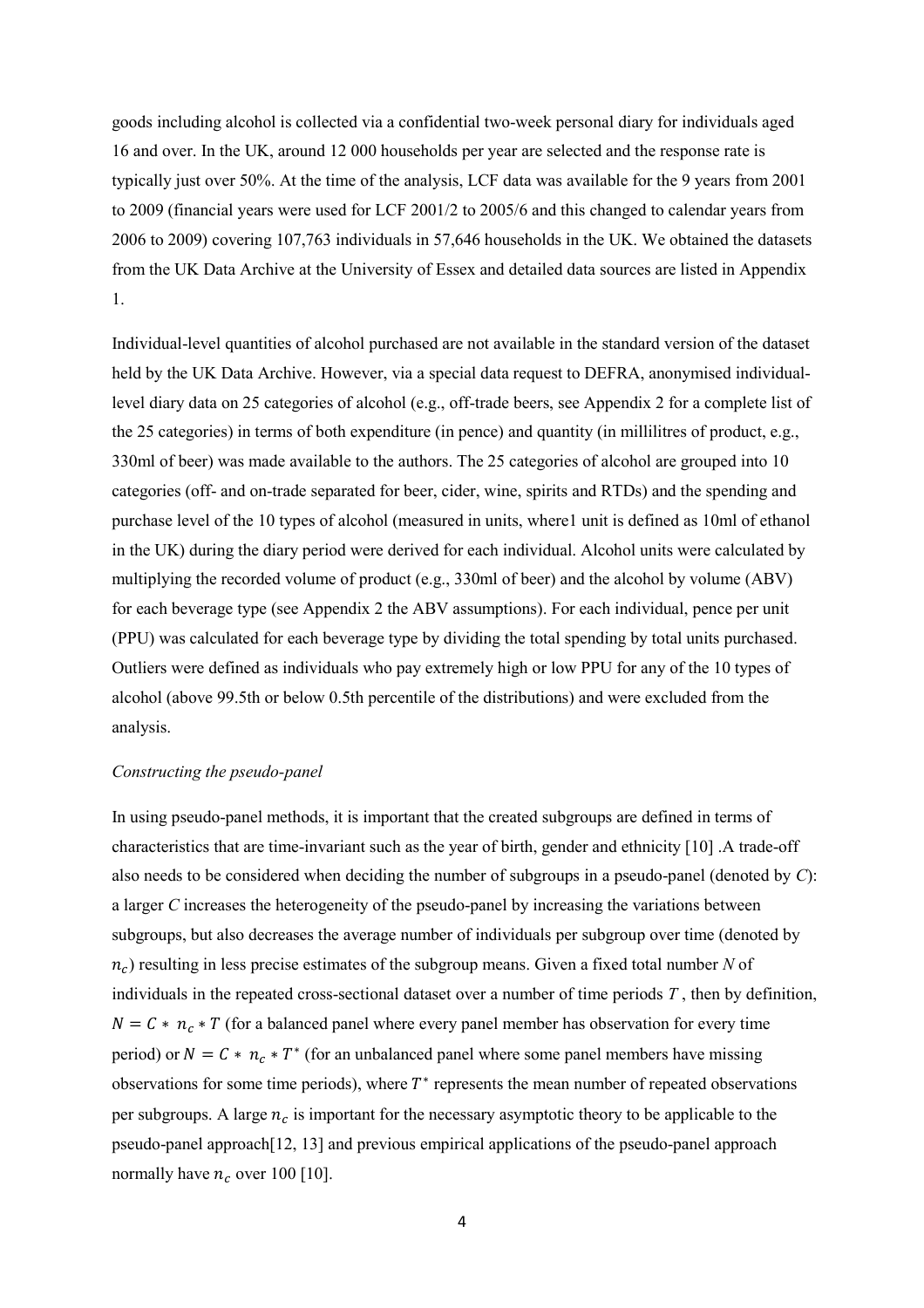In the base case, a pseudo-panel with 72 subgroups was defined by 12 birth cohorts (born between year 1930-1934, and subsequent 5 year intervals, until 1985-1989), gender and 3 socioeconomic groups - higher, middle and lower ( see Appendix 3 for definitions). The resulting average number of individuals per subgroup, or  $n_c$ , is 140 with  $N=90,652$ ,  $C=72$  and  $T=9$ . Table 1 summarises the characteristics of the subgroups. Subgroups with less than 30 individuals were excluded from the analysis to ensure more robust estimates of subgroup mean statistics.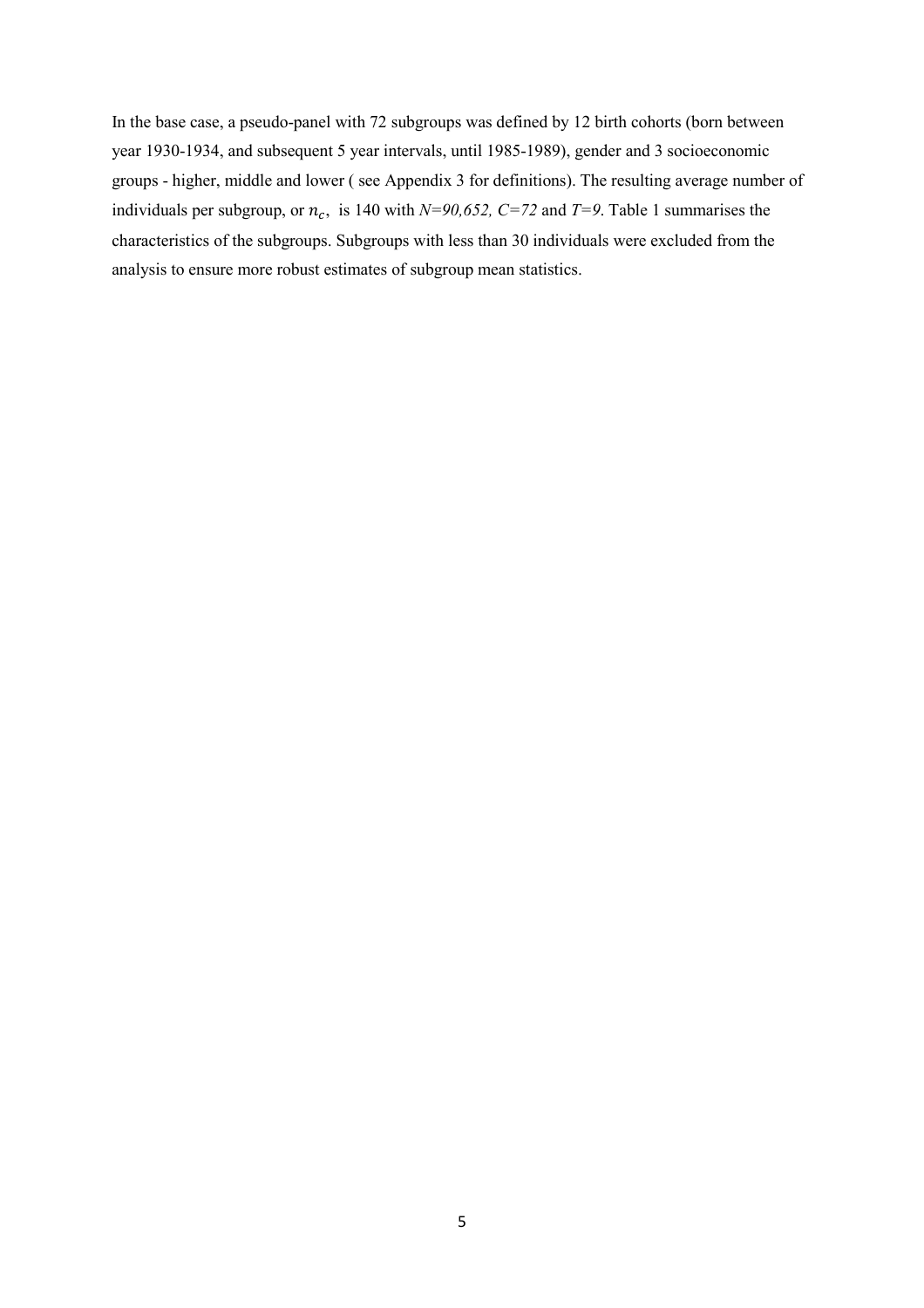|            |        |                                                    | Higher socioeconomic group                                        |                                                    | Middle socioeconomic group<br>Lower socioeconomic group      |                                                    |                                                              |
|------------|--------|----------------------------------------------------|-------------------------------------------------------------------|----------------------------------------------------|--------------------------------------------------------------|----------------------------------------------------|--------------------------------------------------------------|
| Birth year | Gender | Number of<br>repeated<br>observations <sup>1</sup> | Mean number of<br>individuals per<br>year <sup>2</sup> (Min, Max) | Number of<br>repeated<br>observations <sup>1</sup> | Number of<br>individuals per<br>year <sup>2</sup> (Min, Max) | Number of<br>repeated<br>observations <sup>1</sup> | Number of<br>individuals per<br>year <sup>2</sup> (Min, Max) |
| 1930-1934  | Male   | 8(0)                                               | 3.0(1, 5)                                                         | 9(9)                                               | 254.6 (227, 295)                                             | 9(0)                                               | 8.7(5, 14)                                                   |
| 1935-1939  | Male   | 9(0)                                               | 9.4(6, 21)                                                        | 9(9)                                               | 279.0 (255, 306)                                             | 9(3)                                               | 23.8(9, 47)                                                  |
| 1940-1944  | Male   | 9(4)                                               | 26.1(7, 42)                                                       | 9(9)                                               | 273.9 (199, 322)                                             | 9(8)                                               | 59.0 (27, 104)                                               |
| 1945-1949  | Male   | 9(9)                                               | 55.7 (39, 68)                                                     | 9(9)                                               | 309.2 (242, 337)                                             | 9(9)                                               | 89.3 (75, 108)                                               |
| 1950-1954  | Male   | 9(9)                                               | 69.4 (54, 88)                                                     | 9(9)                                               | 279.0 (260, 308)                                             | 9(9)                                               | 82.9 (69, 100)                                               |
| 1955-1959  | Male   | 9(9)                                               | 88.3 (74, 109)                                                    | 9(9)                                               | 279.2 (250, 313)                                             | 9(9)                                               | 84.3 (73, 95)                                                |
| 1960-1964  | Male   | 9(9)                                               | 91.0 (70, 105)                                                    | 9(9)                                               | 328.4 (291, 353)                                             | 9(9)                                               | 98.2 (75, 132)                                               |
| 1965-1969  | Male   | 9(9)                                               | 96.3 (86, 111)                                                    | 9(9)                                               | 311.8 (288, 365)                                             | 9(9)                                               | 97.9 (76, 113)                                               |
| 1970-1974  | Male   | 9(9)                                               | 86.1 (63, 107)                                                    | 9(9)                                               | 270.6 (243, 292)                                             | 9(9)                                               | 89.8 (73, 104)                                               |
| 1975-1979  | Male   | 9(9)                                               | 58.7 (42, 91)                                                     | 9(9)                                               | 225.6 (196, 260)                                             | 9(9)                                               | 75.3 (59, 91)                                                |
| 1980-1984  | Male   | 9(9)                                               | 39.7 (31, 50)                                                     | 9(9)                                               | 226.1 (203, 275)                                             | 9(9)                                               | 85.8 (66, 108)                                               |
| 1985-1989  | Male   | 9(6)                                               | 34.4(9, 51)                                                       | 9(9)                                               | 209.1 (72, 281)                                              | 9(8)                                               | 86.2 (15, 111)                                               |
| 1930-1934  | Female | 9(0)                                               | 2.8(1, 4)                                                         | 9(9)                                               | 290.9 (217, 354)                                             | 9(0)                                               | 9.7(5, 16)                                                   |
| 1935-1939  | Female | 9(0)                                               | 7.2(3, 14)                                                        | 9(9)                                               | 324.1 (274, 373)                                             | 9(1)                                               | 17.1(7, 30)                                                  |
| 1940-1944  | Female | 9(0)                                               | 18.4 (10, 28)                                                     | 9(9)                                               | 311.1 (265, 391)                                             | 9(7)                                               | 44.1 (16, 96)                                                |
| 1945-1949  | Female | 9(8)                                               | 43.3 (28, 67)                                                     | 9(9)                                               | 361.9 (291, 424)                                             | 9(9)                                               | 91.2 (57, 128)                                               |
| 1950-1954  | Female | 9(9)                                               | 63.0 (56, 71)                                                     | 9(9)                                               | 296.1 (265, 330)                                             | 9(9)                                               | 96.0 (87, 109)                                               |
| 1955-1959  | Female | 9(9)                                               | 83.0 (61, 99)                                                     | 9(9)                                               | 303.9 (291, 333)                                             | 9(9)                                               | 95.0 (79, 119)                                               |
| 1960-1964  | Female | 9(9)                                               | 94.7 (84, 116)                                                    | 9(9)                                               | 357.1 (301, 408)                                             | 9(9)                                               | 113.3 (85, 136)                                              |
| 1965-1969  | Female | 9(9)                                               | 97.1 (82, 110)                                                    | 9(9)                                               | 366.1 (326, 419)                                             | 9(9)                                               | 114.4 (100, 149)                                             |
| 1970-1974  | Female | 9(9)                                               | 88.1 (71, 113)                                                    | 9(9)                                               | 316.1 (295, 339)                                             | 9(9)                                               | 109.9 (88, 144)                                              |
| 1975-1979  | Female | 9(9)                                               | 66.9 (47, 96)                                                     | 9(9)                                               | 274.2 (241, 306)                                             | 9(9)                                               | 88.0 (72, 106)                                               |
| 1980-1984  | Female | 9(9)                                               | 43.1(31,60)                                                       | 9(9)                                               | 264.6 (229, 284)                                             | 9(9)                                               | 103.7 (82, 134)                                              |
| 1985-1989  | Female | 9(4)                                               | 32.1(12, 51)                                                      | 9(9)                                               | 208.3 (58, 325)                                              | 9(8)                                               | 90.2(25, 115)                                                |
| Summary    |        | 9.0(6.5)                                           | 54.1                                                              | 9.0(9.0)                                           | 288.4                                                        | 9.0(7.5)                                           | 77.2                                                         |

Table 1: Characteristics of the 72 subgroups in the pseudo-panel in the base case

Remarks 1: value in bracket is the number of repeated observations where the number of individuals within a subgroup at a year equals or bigger than 30; 2:

values in bracket are the minimum and maximum number of individuals within a subgroup over the 9 years.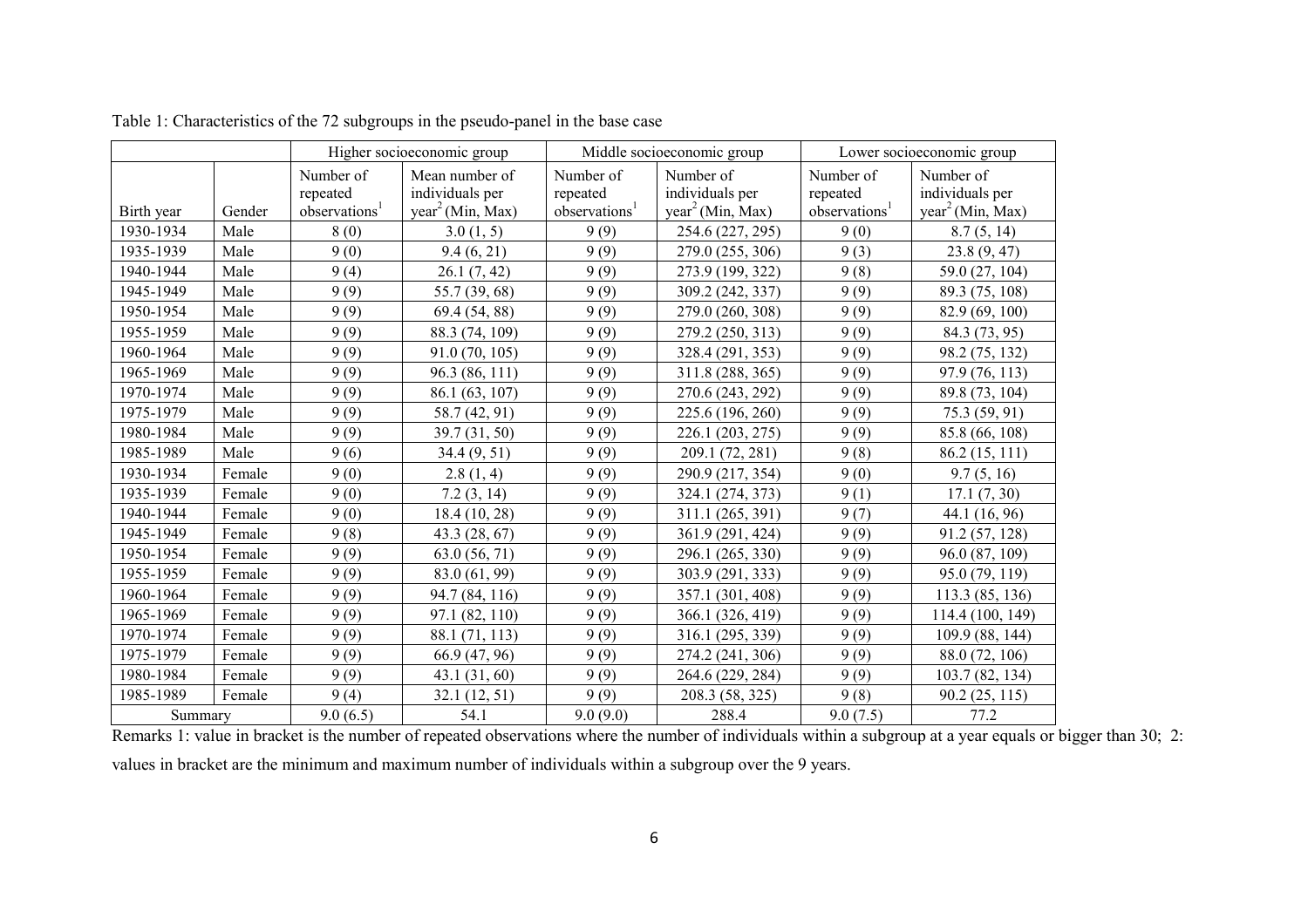Three alternative ways to construct subgroups were tested to examine the robustness of the estimated elasticities. These include 96 subgroups defined by birth cohorts, gender and 4 socioeconomic groups, 48 subgroups defined by birth cohorts, gender and 2 regions in the UK (England and rest of UK), and 96 subgroups defined by birth cohorts, gender and 4 regions in the UK (Southern England including London, Scotland, Northern Ireland and rest of UK).

#### *Adjustment to prices, income and consumption*

The monthly retail price index (RPI) in the UK was used to derive real term prices of alcohol and income, with December 2009 chosen as the base period [15]. The income variable used in this study is the household gross weekly income which has been consistently collected in the LCF during the period from 2001/2 to 2009.

Alcohol consumption or purchasing estimated from self-reported survey data generally suffers from underreporting relative to more accurate sales or taxation data [16]. Compared to the sales clearance data collected by the Her Majesty's Revenue and Customs (HMRC), the coverage of the LCF ranges from 55% to 66% over the period 2001 to 2009 [17]. We estimated beverage specific coverage rates for each year and applied these factors to adjust the alcohol purchase quantities for each individual in the LCF (see Appendix 4 for the adjustment factors and details of how they were applied).

#### *Dependent and independent variables*

For each observation of each subgroup (e.g., high income male born 1960-1964in the year 2009), the mean units purchased of the 10 types of alcohol, denoted by  $C_{ijt}$ , was calculated as the dependent variable, where *i* and *j* represent the subgroup and the type of alcohol respectively, and *t* represents the year.

The main independent variables are the mean PPUs for the 10 beverage types, denoted by  $P_{ijt}$ , and subgroup's mean income, denoted  $Income_{it}$ . Four other time-variant independent variables were also tested, namely the proportion of individuals having children, being married, being unemployed, and smoking, denoted by  $KID_{it}$ ,  $MRD_{it}$ ,  $UNE_{it}$ , and  $SMK_{it}$  respectively. Year dummies were included as independent variables to control for the annual trend on the purchase level and any potentially omitted independent variables that change linearly over time (e.g., mean age of the subgroup). The square of the mean age of subgroup was also tested to account for a potentially non-linear relationship between alcohol purchase and age.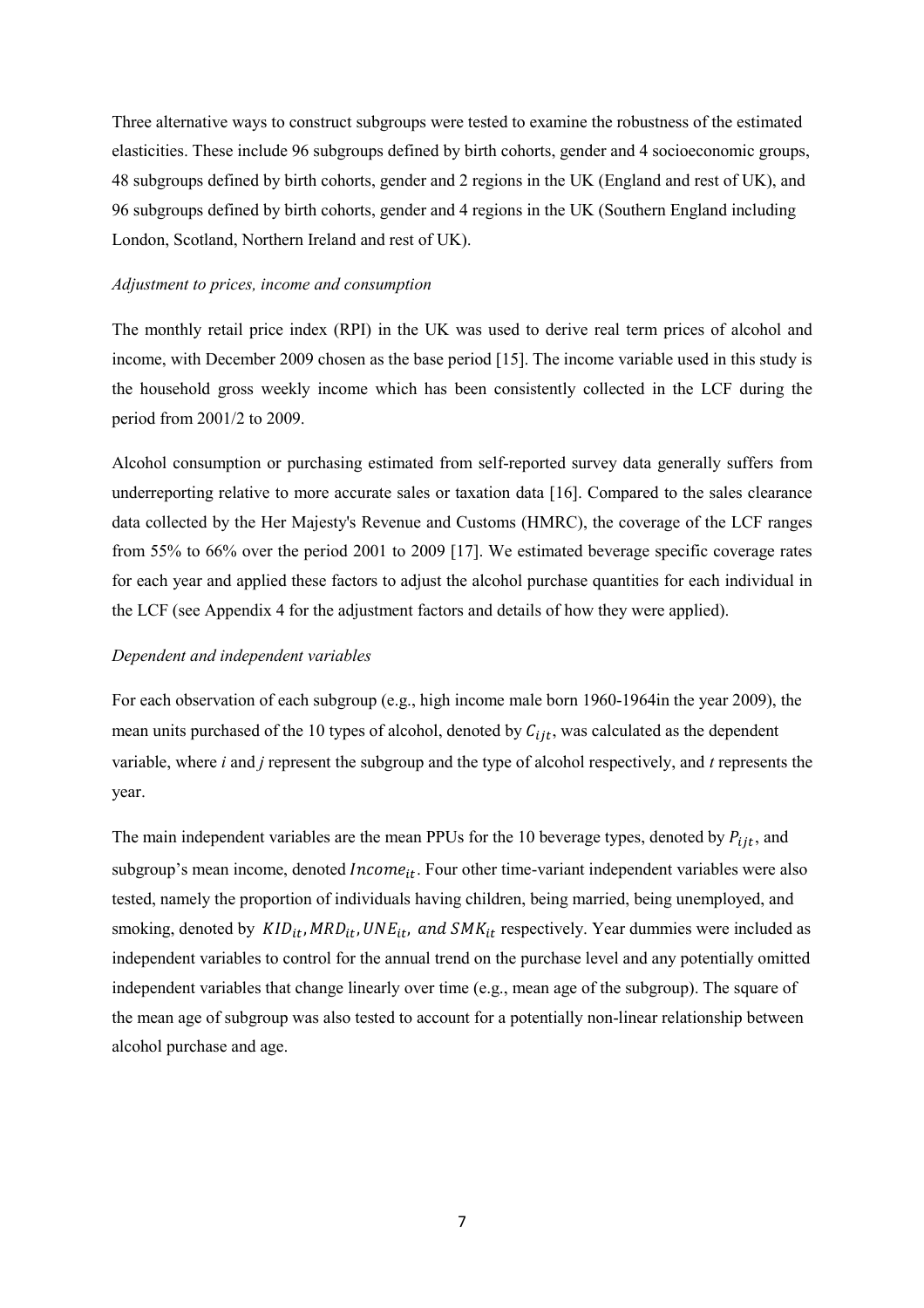#### *Model specification and testing*

Three commonly used models for analysing panel data were tested: fixed effects models (FEMs), random effects models (REMs) and standard ordinary least squares (OLS) models [18]. REMs assume no correlation between individual effect and independent variables and FEMs allow for arbitrary correlation between the individual effect and independent variables. In this study, the individual effect refers to the specific effect, or the regression intercept  $a_i$ , for each defined subgroup (see Equation 1 for more details). It has been argued that FEM can be a natural choice for pseudo-panel data when subgroup averages are based on a large number of individuals [13]. The Hausman tests were used to test the appropriateness of using REMs compared with corresponding FEMs. OLS models do not account for the longitudinal nature of the data and were tested for comparative purposes. Models were fitted separately for each type of alcohol.

In this study, it was assumed that the adjustment to alcohol demand to changes in prices does not take time longer than one year. Models tested in this study are static without the inclusion of lagged dependent variables. It was also assumed that habit persistence and any long-term changes in the preference of alcohol would be captured by the year dummies and birth cohort dummies (for REMs and OLS models).

The standard log-log functional form for the dependent variable and independent variables of PPU and income was applied. Other independent variables were tested as levels (i.e., in its original measurement and not logged). t-tests and F-tests were used to test the inclusion/exclusion of non-PPU/income independent variables.

All models were fitted using the STATA/SE 12.1 software (StataCorp, College Station, TX). To account for the different size of the subgroups, weighted FEMs and OLS models were applied using the mean number of individuals within a subgroup, or  $n_c$ , as weights.

As an illustration, the unrestricted FEM for off-trade beer ( i.e., *j*=off-trade beer) is presented in Equation 1. Regarding the models for the other 9 types of alcohol, the independent variables are identical to those in Equation 1, with the dependent variable changing to the type of alcohol of interest  $(e.g., lnC(offcider)_{it}).$ 

 $lnC($  of f beer)<sub>it</sub> =  $\beta_1$ lnP(offbeer)<sub>it</sub> +  $\beta_2$ lnP(offcider)<sub>it</sub> +  $\beta_3$ lnP(offwine)<sub>it</sub> +  $\beta_4$ lnP(offspirit)<sub>it</sub> +  $\beta_5 lnP(offRTD)_{it} + \beta_6 lnP(onbeer)_{it} + \beta_7 lnP(oncider)_{it} + \beta_8 lnP(onwing)_{it} +$  $\beta_9$ lnP(onspirit) $_{it}$  +  $\beta_{10}$ lnP(onRTD) $_{it}$  +  $\beta_{11}$ LnIncome $_{it}$  +  $\beta_{12}$ KID $_{it}$  +  $\beta_{13}$ MRD $_{it}$  +  $\beta_{14}$ UNE $_{it}$  +  $\beta_{15}$ SMK<sub>it</sub> +  $\beta_{16}$ Age<sup>2</sup><sub>it</sub> +  $\gamma$ YearDummies +  $a_i$  +  $u_{it}$  Equation 1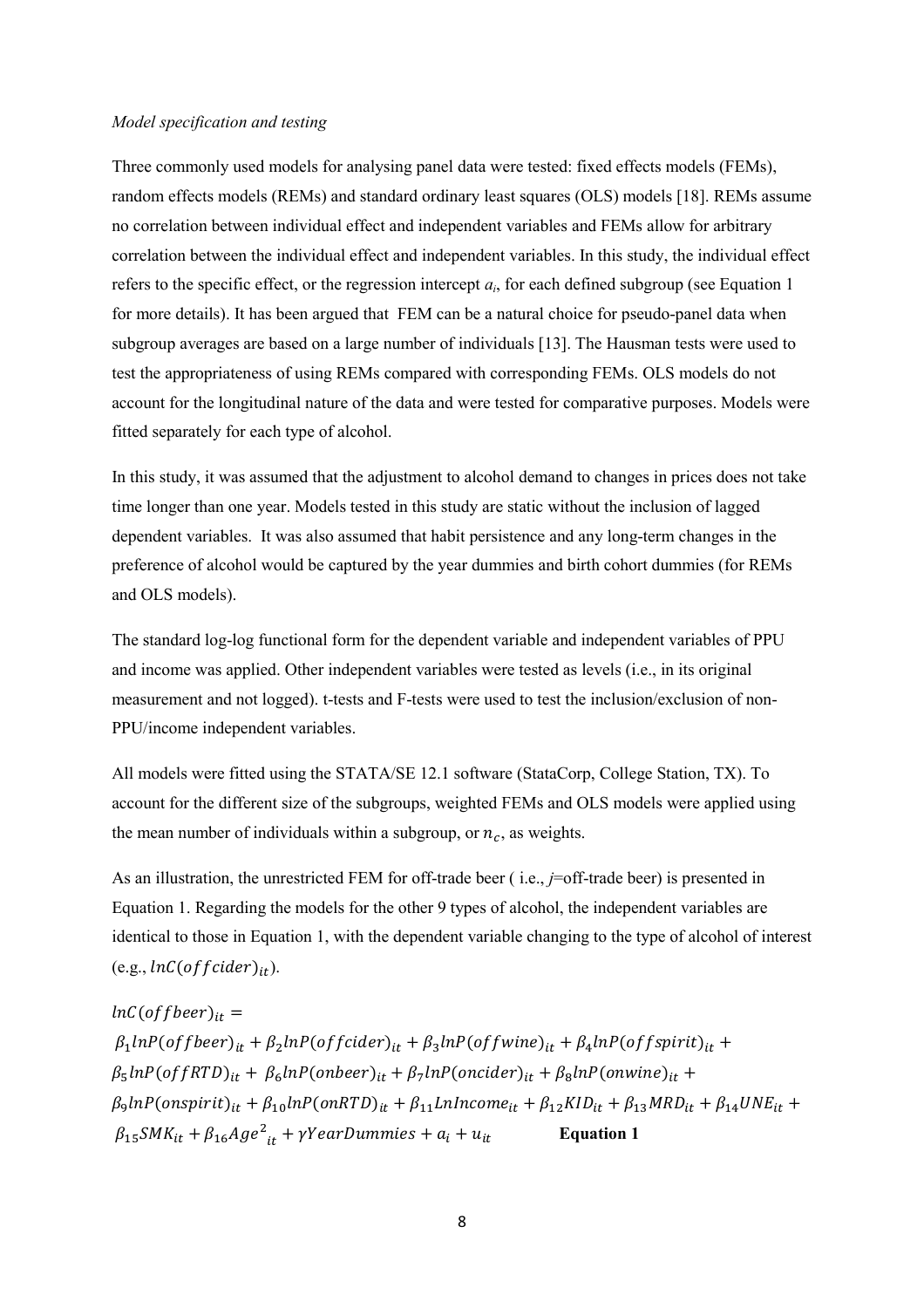where,  $a_i$  is the unobserved fixed effects specific to subgroup *i*;  $u_{it}$  is the usual error term; and  $\beta_1$  to  $\beta_{10}$  represent the own- and cross-price elasticities for the beverage type of interest (e.g., in Equation 1,  $\beta_1$  represents own-price elasticity for off-trade beer, while  $\beta_2$  to  $\beta_{10}$  represent cross-price elasticities for off-trade beer).

#### **Results**

#### *Model selection*

Tables 2 and 3 summarise the estimated coefficients, t-values, goodness-of-fit, and statistical tests for model selection for the demand for off- and on-trade beer. Detailed results for other 8 types of alcohol are presented in Appendix 5.

The results suggest that different model specifications give broadly similar estimates for own- and cross-price elasticities, both in terms of the positive/negative signs of the estimated elasticities and their statistical significance. For example, the estimated own-price elasticities for off-trade beer range from -0.980 to -1.105 for the three model specifications with all estimates statistically significant.

FEMs appear to be the more appropriate than REMs with the Hausman tests rejecting for off-trade beer and wine, and all five on-trade beverages at the 0.05 significance level. Compared to REMs which assume individual effects  $(a_i)$  are not correlated with the independent variables, FEMs do allow for arbitrary correlation between  $a_i$  and the independent variables also appear more plausible.

F-tests suggested that non-PPU/income independent variables are jointly significant for majority of models tested. The final chosen base case models were FEMs controlling for year dummies, age squared, and the proportions of individuals having children, married, unemployed and smoking.

#### *Estimated own- and cross-price elasticities*

Estimated own- and cross-price elasticities for the 10 types of alcohol are presented in Table 4 using the base case models. The estimated own-price elasticities using the base case models are all negative and 8 out of the 10 are statistically significant (except for off-trade spirits and on-trade RTDs). The estimates range from -0.08 (off-trade spirits) to -1.27 (off-trade cider). In the off-trade a wide range of elasticities was seen with, apart from cider, beer being most elastic (-0.98), followed by RTDs (-0.59), wine (-0.38) and spirits (-0.08). In the on-trade elasticities are generally more similar across beverages, with spirits appearing to be most elastic (-0.89), followed by wine (-0.87), beer (-0.79), cider (-0.59)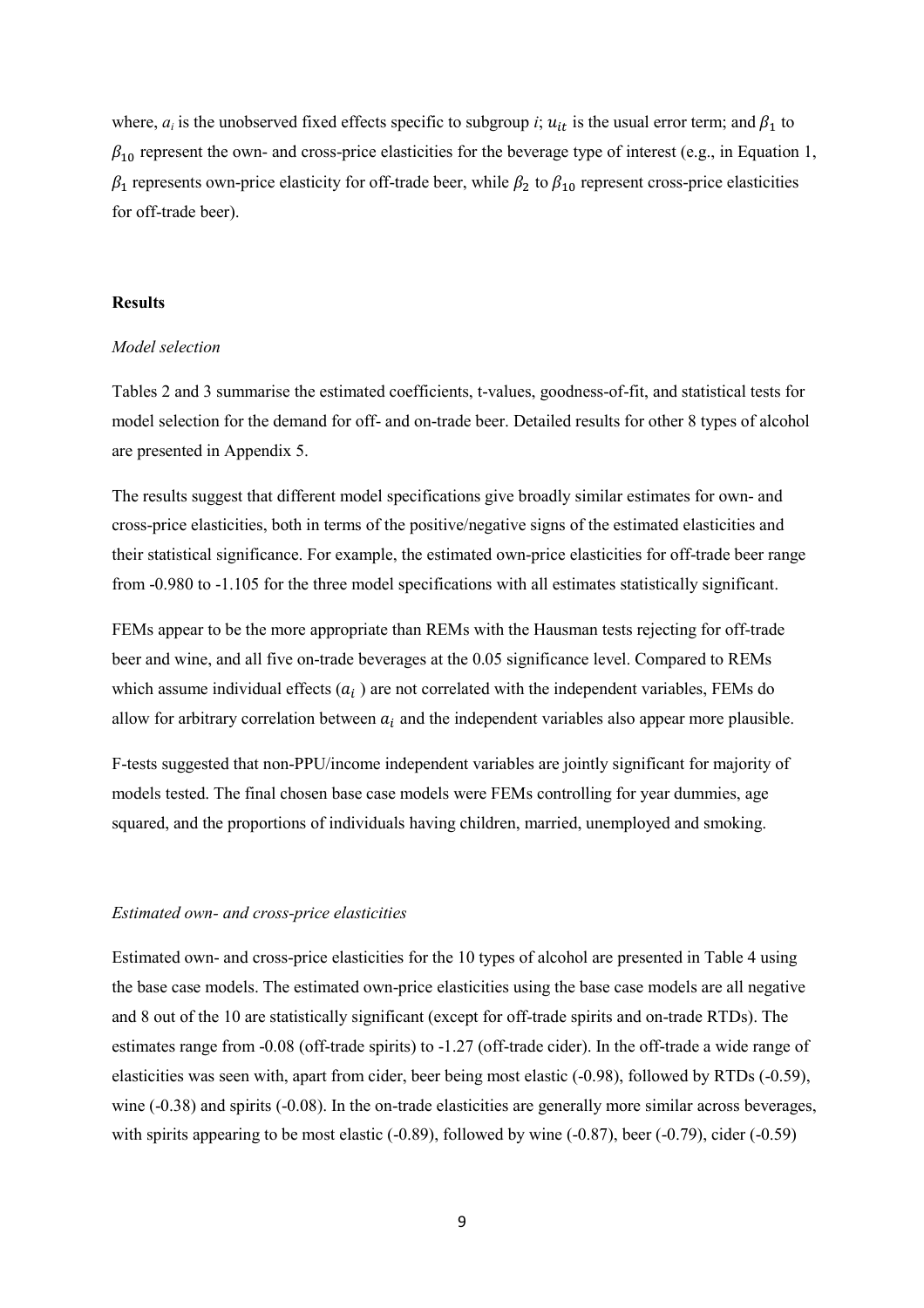Table 2: Estimated coefficients, goodness-of-fit, and statistical tests for model selection for the demand of off-trade beer

|                                   | <b>Fixed Effects</b><br>Model | Random Effects<br>Model | <b>OLS</b>      |
|-----------------------------------|-------------------------------|-------------------------|-----------------|
| Variables                         | Coeff. (s.e.)                 | Coeff. (s.e.)           | Coeff. (s.e.)   |
| $lnP$ (off-beer)                  | $-0.980*(0.18)$               | $-1.024*(0.17)$         | $-1.105*(0.17)$ |
| $lnP$ (off-cider)                 | 0.065(0.09)                   | 0.124(0.07)             | $0.153*(0.07)$  |
| $lnP$ (off-wine)                  | $-0.040(0.18)$                | $-0.068(0.12)$          | 0.008(0.18)     |
| $lnP$ (off-spirits)               | 0.113(0.11)                   | 0.089(0.11)             | 0.179(0.13)     |
| $lnP(off-RTDs)$                   | $-0.047(0.05)$                | $-0.020(0.06)$          | $-0.012(0.04)$  |
| $lnP($ on-beer)                   | 0.148(0.20)                   | 0.180(0.22)             | 0.046(0.23)     |
| $lnP($ on-cider $)$               | $-0.100(0.09)$                | $-0.079(0.09)$          | $-0.123(0.11)$  |
| $lnP$ (on-wine)                   | $-0.197(0.12)$                | $-0.129(0.11)$          | $-0.103(0.13)$  |
| $lnP$ (on-spirits)                | 0.019(0.12)                   | 0.027(0.11)             | 0.079(0.13)     |
| $lnP$ (on-RTDs)                   | 0.079(0.08)                   | 0.120(0.09)             | 0.084(0.07)     |
| lnIncome                          | $-0.074(0.24)$                | 0.217(0.19)             | 0.210(0.18)     |
| Age x Age                         | $-0.001*(0.00)$               | $-0.001*(0.00)$         | $-0.001*(0.00)$ |
| % Have children                   | $-0.565*(0.23)$               | $-0.402*(0.17)$         | $-0.383*(0.18)$ |
| % Married                         | $0.938*(0.33)$                | 0.520(0.29)             | 0.339(0.26)     |
| % Unemployed                      | 0.638(0.79)                   | 0.645(0.69)             | $1.594*(0.73)$  |
| % Smoker                          | $1.351*(0.45)$                | $1.544*(0.39)$          | $1.065*(0.43)$  |
| Female <sup>1</sup>               |                               | $-0.228*(0.05)$         | $-0.225*(0.04)$ |
| Higher socioeconomic <sup>2</sup> |                               | $-0.060(0.12)$          | $-0.076(0.11)$  |
| Lower socioeconomic               |                               | $-0.045(0.08)$          | $-0.059(0.07)$  |
| 1930-1934 <sup>3</sup>            |                               | $2.208*(0.82)$          | $1.936*(0.77)$  |
| 1935-1939                         |                               | $1.683*(0.64)$          | $1.405*(0.60)$  |
| 1940-1944                         |                               | $1.133*(0.47)$          | $1.001*(0.42)$  |
| 1945-1949                         |                               | 0.612(0.32)             | 0.545(0.28)     |
| 1950-1954                         |                               | 0.225(0.18)             | 0.234(0.14)     |
| 1960-1964                         |                               | $-0.316(0.17)$          | $-0.252(0.14)$  |
| 1965-1969                         |                               | $-0.651*(0.27)$         | $-0.628*(0.24)$ |
| 1970-1974                         |                               | $-1.215*(0.36)$         | $-1.134*(0.34)$ |
| 1975-1979                         |                               | $-1.726*(0.47)$         | $-1.634*(0.45)$ |
| 1980-1984                         |                               | $-2.185*(0.57)$         | $-2.137*(0.54)$ |
| 1985-1989                         |                               | $-3.069*(0.67)$         | $-3.111*(0.67)$ |
| F-test1 (p-value) $4$             | 1.06(0.41)                    |                         | 1.59(0.11)      |
| F-test2 (p-value) $5$             | $6.43*(0.00)$                 |                         | $4.79*(0.00)$   |
| $\mathrm{SSE}^6$                  | 45.57                         |                         | 56.14           |
| Log-likelihood                    | $-96.79$                      |                         | $-153.71$       |
| REM: Hausman-test (p-value)       |                               | $37.46*(0.03)$          |                 |

Remarks: \*: p-value <=0.05; 1: reference group - male; 2: reference group - middle socioeconomic group; 3: reference group – born between 1960-1965; 4: F-test for cross-price effects; 5: F-test for age, % have children, married, unemployed and smoker; 6: SSE - Residual sum of squares.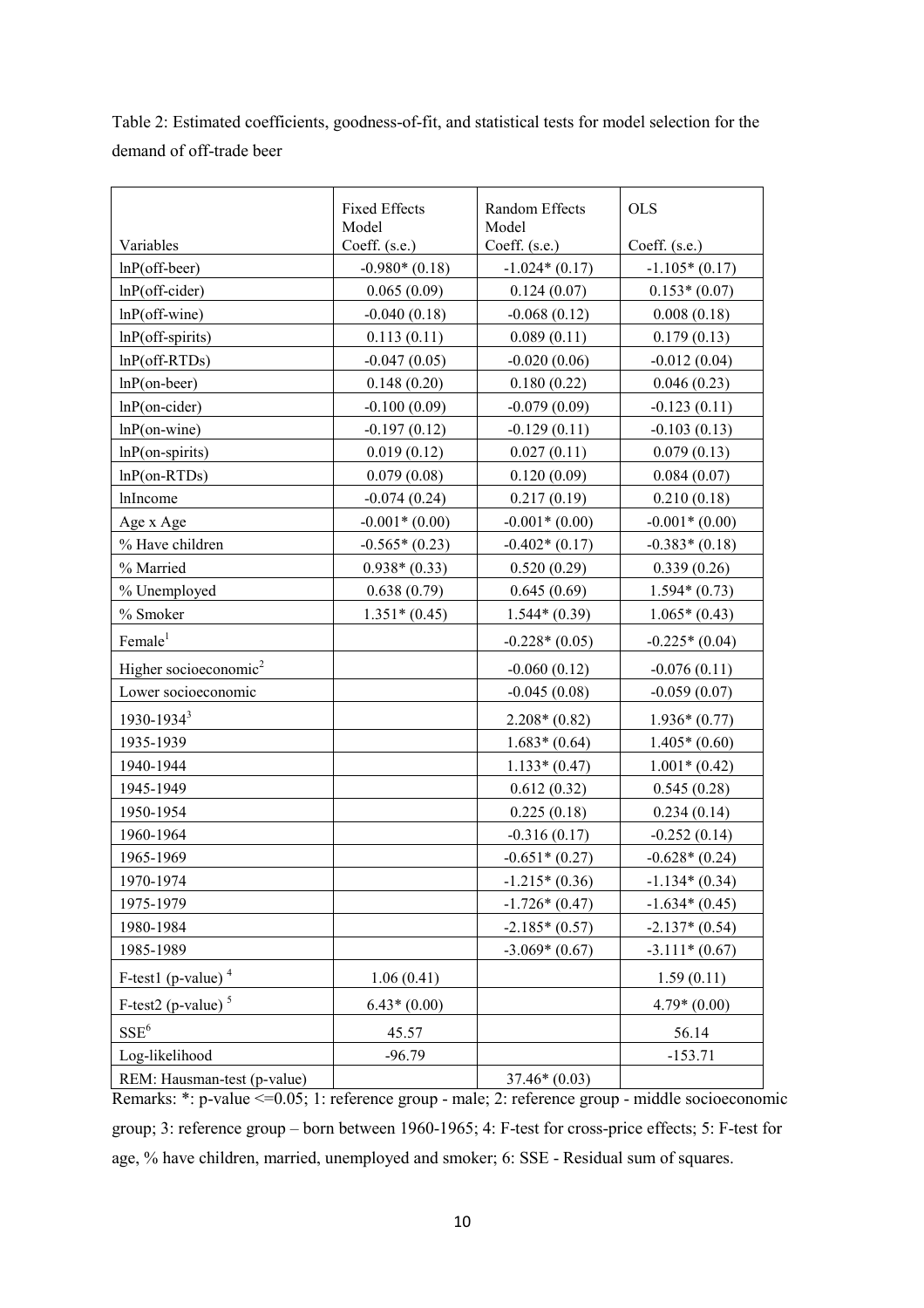|                                   | <b>Fixed Effects</b><br>Model | Random Effects<br>Model | <b>OLS</b>      |
|-----------------------------------|-------------------------------|-------------------------|-----------------|
| Variables                         | Coeff. (s.e.)                 | Coeff. (s.e.)           | Coeff. (s.e.)   |
| $lnP$ (off-beer)                  | $-0.016(0.20)$                | 0.113(0.18)             | $-0.070(0.23)$  |
| $lnP$ (off-cider)                 | $-0.053(0.06)$                | $-0.065(0.07)$          | $-0.161*(0.08)$ |
| $lnP$ (off-wine)                  | $-0.245(0.14)$                | $-0.177(0.13)$          | $-0.214(0.18)$  |
| $lnP$ (off-spirits)               | 0.167(0.10)                   | 0.141(0.11)             | 0.071(0.13)     |
| $lnP(off-RTDs)$                   | $-0.061(0.04)$                | $-0.071(0.06)$          | $-0.041(0.06)$  |
| $lnP($ on-beer)                   | $-0.786*(0.28)$               | $-0.921*(0.23)$         | $-0.533(0.38)$  |
| $lnP($ on-cider $)$               | 0.035(0.13)                   | $-0.025(0.10)$          | 0.104(0.12)     |
| $lnP$ (on-wine)                   | $-0.276(0.18)$                | $-0.232*(0.11)$         | $-0.311(0.18)$  |
| $lnP$ (on-spirits)                | $-0.002(0.11)$                | 0.103(0.11)             | $-0.014(0.16)$  |
| $lnP($ on-RTDs $)$                | 0.121(0.09)                   | 0.140(0.10)             | 0.013(0.10)     |
| lnIncome                          | 0.409(0.31)                   | $0.598*(0.21)$          | $0.538*(0.21)$  |
| Age x Age                         | 0.000(0.00)                   | 0.000(0.00)             | $0.001*(0.00)$  |
| % Have children                   | $-1.118*(0.19)$               | $-1.160*(0.18)$         | $-1.039*(0.20)$ |
| % Married                         | $-0.412(0.35)$                | 0.366(0.33)             | $2.044*(0.31)$  |
| % Unemployed                      | 1.455(1.14)                   | 1.229(0.73)             | 0.454(1.01)     |
| % Smoker                          | $1.066*(0.42)$                | $1.313*(0.41)$          | $2.027*(0.55)$  |
| Female <sup>1</sup>               |                               | $-1.996*(0.07)$         | $-1.984*(0.05)$ |
| Higher socioeconomic <sup>2</sup> |                               | $-0.225(0.15)$          | $-0.278*(0.12)$ |
| Lower socioeconomic               |                               | $-0.128(0.10)$          | $-0.163(0.10)$  |
| 1930-1934 <sup>3</sup>            |                               | $-0.963(0.87)$          | $-2.973*(0.97)$ |
| 1935-1939                         |                               | $-0.628(0.69)$          | $-2.428*(0.76)$ |
| 1940-1944                         |                               | $-0.647(0.51)$          | $-1.802*(0.54)$ |
| 1945-1949                         |                               | $-0.629(0.36)$          | $-1.351*(0.36)$ |
| 1950-1954                         |                               | $-0.372(0.23)$          | $-0.729*(0.19)$ |
| 1960-1964                         |                               | 0.314(0.21)             | $0.657*(0.16)$  |
| 1965-1969                         |                               | 0.427(0.31)             | $1.122*(0.29)$  |
| 1970-1974                         |                               | 0.452(0.41)             | $1.561*(0.41)$  |
| 1975-1979                         |                               | 0.455(0.51)             | $2.156*(0.52)$  |
| 1980-1984                         |                               | 0.553(0.63)             | $2.742*(0.64)$  |
| 1985-1989                         |                               | 0.301(0.73)             | $2.899*(0.76)$  |
| F-test1 (p-value) $4$             | 1.99(0.06)                    |                         | 1.48(0.15)      |
| F-test2 (p-value) $5$             | $12.24*(0.00)$                |                         | $11.44*(0.00)$  |
| $SSE^6$                           | 50.26                         |                         | 84.79           |
| Log-likelihood                    | $-121.86$                     |                         | $-266.19$       |
| REM: Hausman-test (p-value)       |                               | $50.54*(0.00)$          |                 |

Table 3: Estimated coefficients, goodness-of-fit, and statistical tests for model selection for the demand of on-trade beer

Remarks: as for Table 2-1.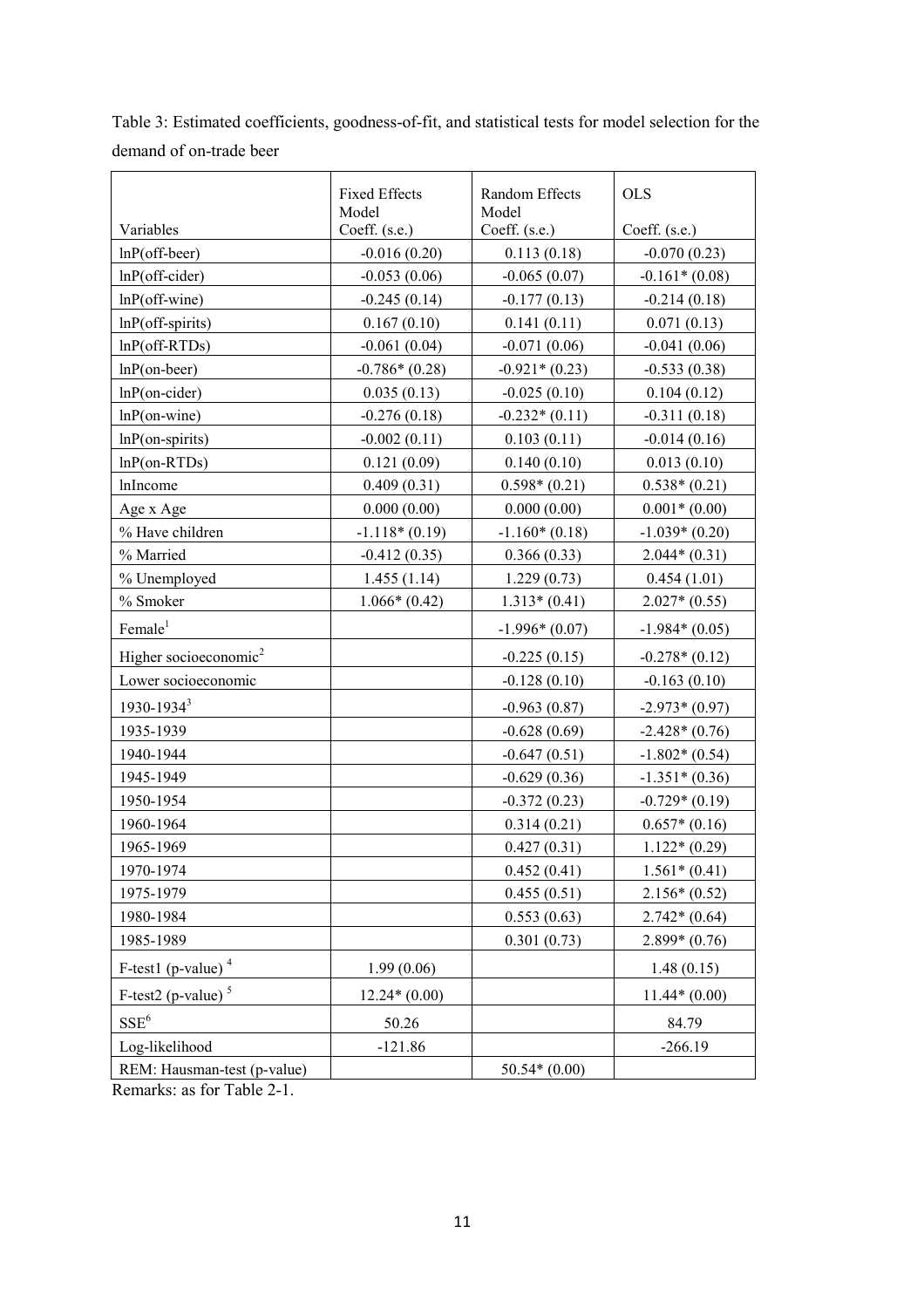|       |             | Purchase  |           |           |             |           |           |           |           |            |          |
|-------|-------------|-----------|-----------|-----------|-------------|-----------|-----------|-----------|-----------|------------|----------|
|       |             | Off-beer  | Off-cider | Off-wine  | Off-spirits | Off-RTDs  | On-beer   | On-cider  | On-wine   | On-spirits | On-RTDs  |
|       | Off-beer    | $-0.980*$ | $-0.189$  | 0.096     | $-0.368$    | $-1.092$  | $-0.016$  | $-0.050$  | 0.253     | 0.030      | 0.503    |
|       | Off-cider   | 0.065     | $-1.268*$ | 0.118     | $-0.122$    | $-0.239$  | $-0.053$  | 0.093     | 0.067     | $-0.108$   | $-0.194$ |
|       | Off-wine    | $-0.040$  | $0.736*$  | $-0.384*$ | 0.363       | 0.039     | $-0.245$  | $-0.155$  | 0.043     | $-0.186$   | 0.110    |
|       | Off-spirits | 0.113     | $-0.024$  | 0.163     | $-0.082$    | $-0.042$  | 0.167     | 0.406     | 0.005     | 0.084      | 0.233    |
| Price | Off-RTDs    | $-0.047$  | $-0.159$  | $-0.006$  | 0.079       | $-0.585*$ | $-0.061$  | 0.067     | 0.068     | $-0.179*$  | 0.093    |
|       | On-beer     | 0.148     | $-0.285$  | 0.115     | $-0.028$    | 0.803     | $-0.786*$ | 0.867     | $1.042*$  | 1.169*     | $-0.117$ |
|       | On-cider    | $-0.100$  | 0.071     | 0.043     | 0.021       | 0.365     | 0.035     | $-0.591*$ | 0.072     | $0.237*$   | 0.241    |
|       | On-wine     | $-0.197$  | 0.094     | $-0.154$  | $-0.031$    | $-0.093$  | $-0.276$  | $-0.031$  | $-0.871*$ | $-0.021$   | $-0.363$ |
|       | On-spirits  | 0.019     | $-0.117$  | $-0.027$  | $-0.280$    | $-0.145$  | $-0.002$  | $-0.284$  | 0.109     | $-0.890*$  | $0.809*$ |
|       | On-RTDs     | 0.079     | 0.005     | $-0.085$  | $-0.047$    | 0.369     | 0.121     | $-0.394$  | $-0.027$  | $-0.071$   | $-0.187$ |

Table 4: Estimated own- and cross-price elasticities of off- and –on trade beer, cider, wine, spirits and RTDs in the UK

Remarks \*: p-value < 0.05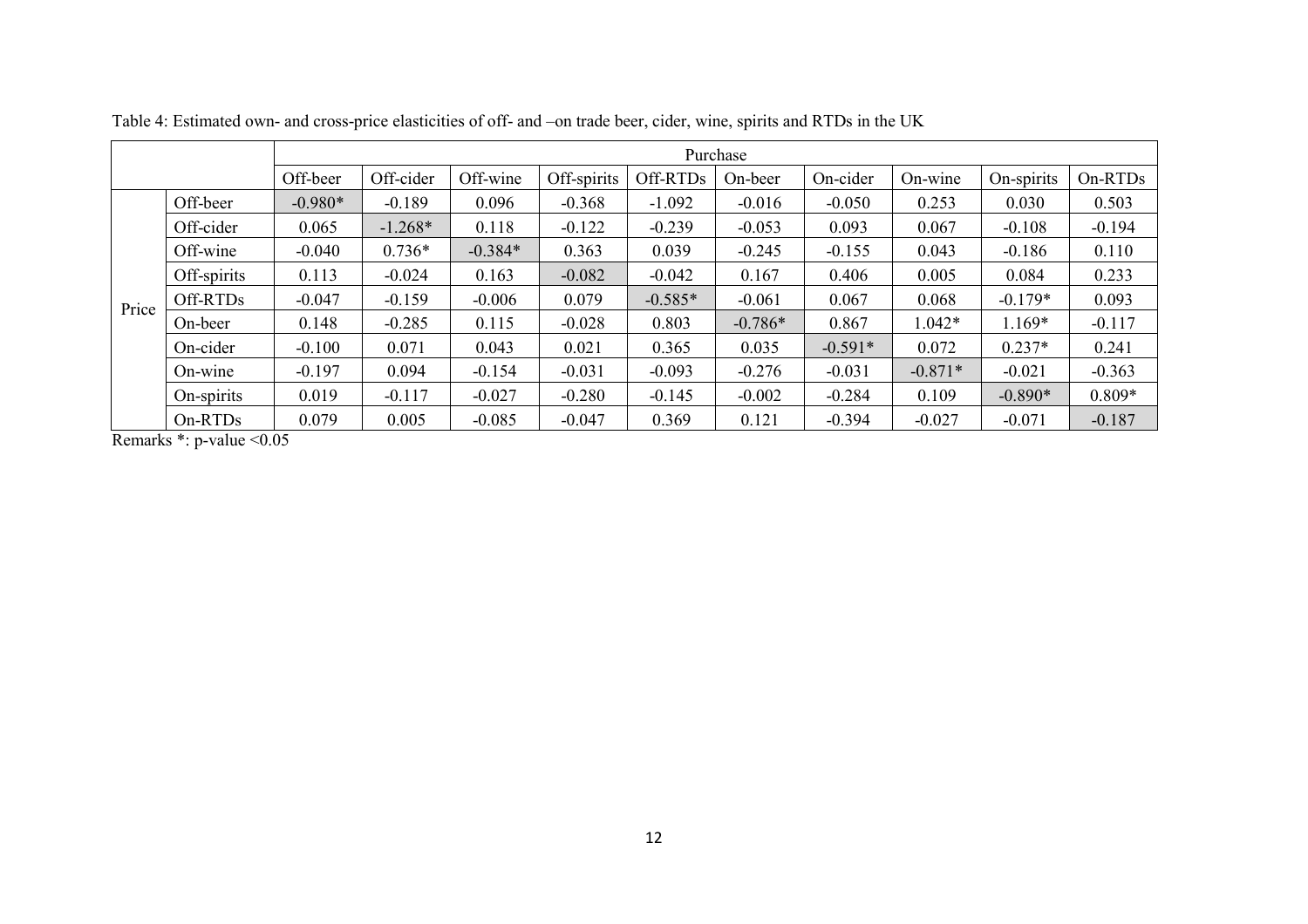and RTDs (-0.19). For wine and spirits, the estimated own-price elasticities in the off-trade are smaller than in the on-trade. The opposite is observed for beer, cider and RTDs.

The estimated cross-price elasticities were a mix of positive and negative signs (46 and 44 respectively) and only 6 out of 90 were statistically significant, among which 5 out of 6 have positive signs. F-tests showed cross-price effects are jointly significant for the demand for on-trade wine and spirits, using a significance level of 0.05, and for on-trade beer, using a significance level of 0.1. The magnitude of the estimated cross-price elasticities was much smaller than that of the own-price elasticities. If we only focus on central estimates, most of the estimated cross-price elasticities of ontrade demand with respect to off-trade prices are positive (15 out of 25 in the top right corner of Table 3), which appears to indicate some level of overall substitution effect.

Using the base case models, three alternative methods for creating subgroups were tested. Appendix 6 compares the estimated own-price elasticities using these methods and shows these are broadly similar. For example, the own-price elasticity for off-trade beer was -0.98 for the 72 subgroups used in the base case, -1.03 for the 96 subgroups defined by 4 social groups, -1.12 for the 48 subgroups defined by 2 regions, and -1.11 for the 96 subgroups defined by 4 regions. This suggests that the estimated elasticities are reasonably robust with respect to different ways to define subgroups.

#### **Discussion**

This is the first study to utilise a pseudo-panel approach on repeated cross-sectional data to estimate price elasticities of demand for alcohol in the UK. The final base case model, which uses FEMs to control for unobserved and unaccounted time-invariant subgroup characteristics, enables estimation of own- and cross-price elasticities for 10 different beverage categories. This granularity is essential for detailed analysis of pricing policies which can affect the various beverage categories differentially. The estimated elasticities are not directly comparable with most previous estimates in the literature because the data used is from fairly recent (2001 to 2009) UK population survey, and because the beverage categories included are more detailed than most previous studies which tend not to separate cider and RTDs, or consider off- vs. on-trade differences. Nevertheless, the estimated own-price elasticities from this study are broadly in line with earlier estimates. Three recent meta-analyses estimated that the simple means of reported elasticities are −0.45 to -0.83 for beer, −0.65 to -1.11 for wine and −0.73 to -1.09 for spirits [2-4], while one meta-analysis reported the standard deviations and ranges of individual estimates for the 3 beverage types as 0.46 (-3 to 1.28), 0.51 (-3 to 0.82) and 0.37 (-4.65 to 0.37) for beer, wine and spirits respectively [3] which demonstrated significant variations in estimates. The simple average of beer, wine and spirits own-price elasticities estimated from this study (e.g., average of off- and on-trade beer for beer estimate) are -0.88, -0.63 and -0.49 which are all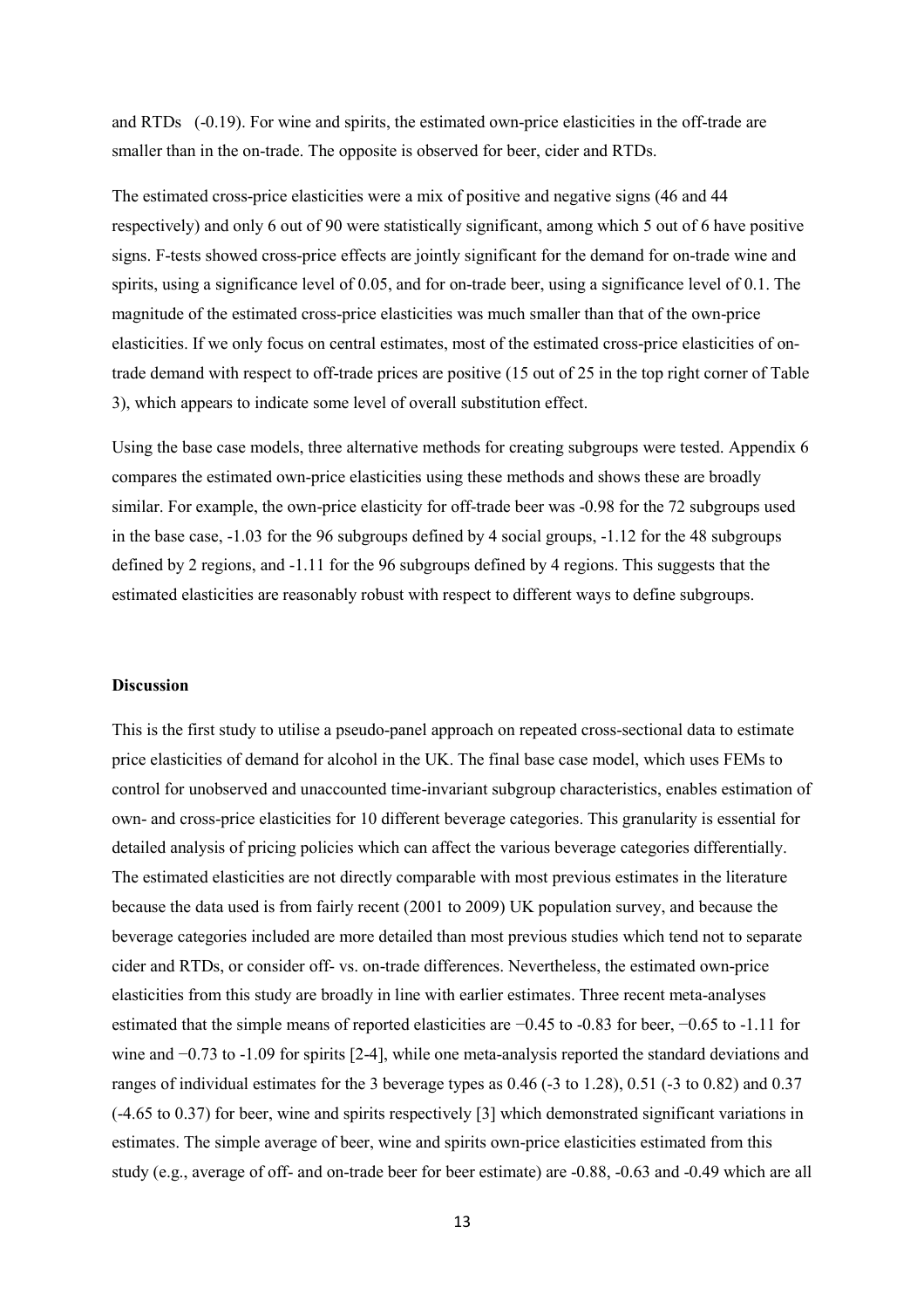within one standard deviation (as reported by Fogarty et al[3]) of any of the three mean estimates from meta-analysis. In the on-trade, a similar pattern is observed in this study as in previous metaanalyses that beer appears to be less elastic than wine or spirits. However, this pattern is not observed in the off-trade, where it was found that beer is more elastic than wine and spirits. Overall, the estimated own-price elasticities are broadly in line with historical estimates, and most modelled beverage types are found to have significant negative elasticities suggesting the pseudo-panel approach is a valid technique for deriving alcohol elasticities.

It is more challenging to compare the estimated cross-price elasticities with previous estimates, especially when the beverages are separated by off- and on-trade, because there are actually very few existing studies for comparison. Out of our 90 estimated cross-price elasticities, only 6 are statistically significant. However, the estimation of cross-price elasticities is still useful and important for two reasons: 1) the estimation of own-price elasticities is improved by controlling for cross-price effects, and 2) they may be jointly statistically significant as has been found in our study for on-trade wine and spirits. The estimated cross-price elasticities appear plausible regarding the expected signs and magnitude, and they could be used for quantifying estimates of cross-price effects when appraising policy interventions.

The main limitations of this study relates to the data available. The ideal data for the estimation of price elasticities of alcohol demand would be individual-level longitudinal data over a long period of time with price, purchasing and consumption information incorporated. The main advantage of longitudinal/panel data, compared to cross-sectional data, is that unobserved heterogeneity of subjects can be controlled by exploiting the time dimension of data and causality could be investigated. More detailed analysis can be performed if purchasing and consumption information can be collected separately because the issues of inventory behaviour (i.e., consumers may purchase large quantities and consume over a longer period of time which is common for certain beverage type and when consumers face heavy discounting) and the issue of purchasing for others (e.g., the main shopper in the family frequently buy alcohol for other family members). However, such panel data is currently not available in the UK and in most other countries. Therefore, we used repeated individual-level cross-sectional data for this analysis.

The pseudo-panel approached used in this study is designed to "longitudinise" repeated individuallevel cross-sectional data into panel data to have the advantages of panel analysis. Most previous analyses utilised cross-sectional models on individual-level cross-sectional data (for example [8]) and such analyses may potentially have substantial endogeneity problem. The main reason is that, even many variables can be used either as independent variable, there is still possibility that important independent variables may be omitted from the model (either by ignorance or by availability) which will cause endogeneity. The FEM used in our base case can substantially reduce the endogeneity

14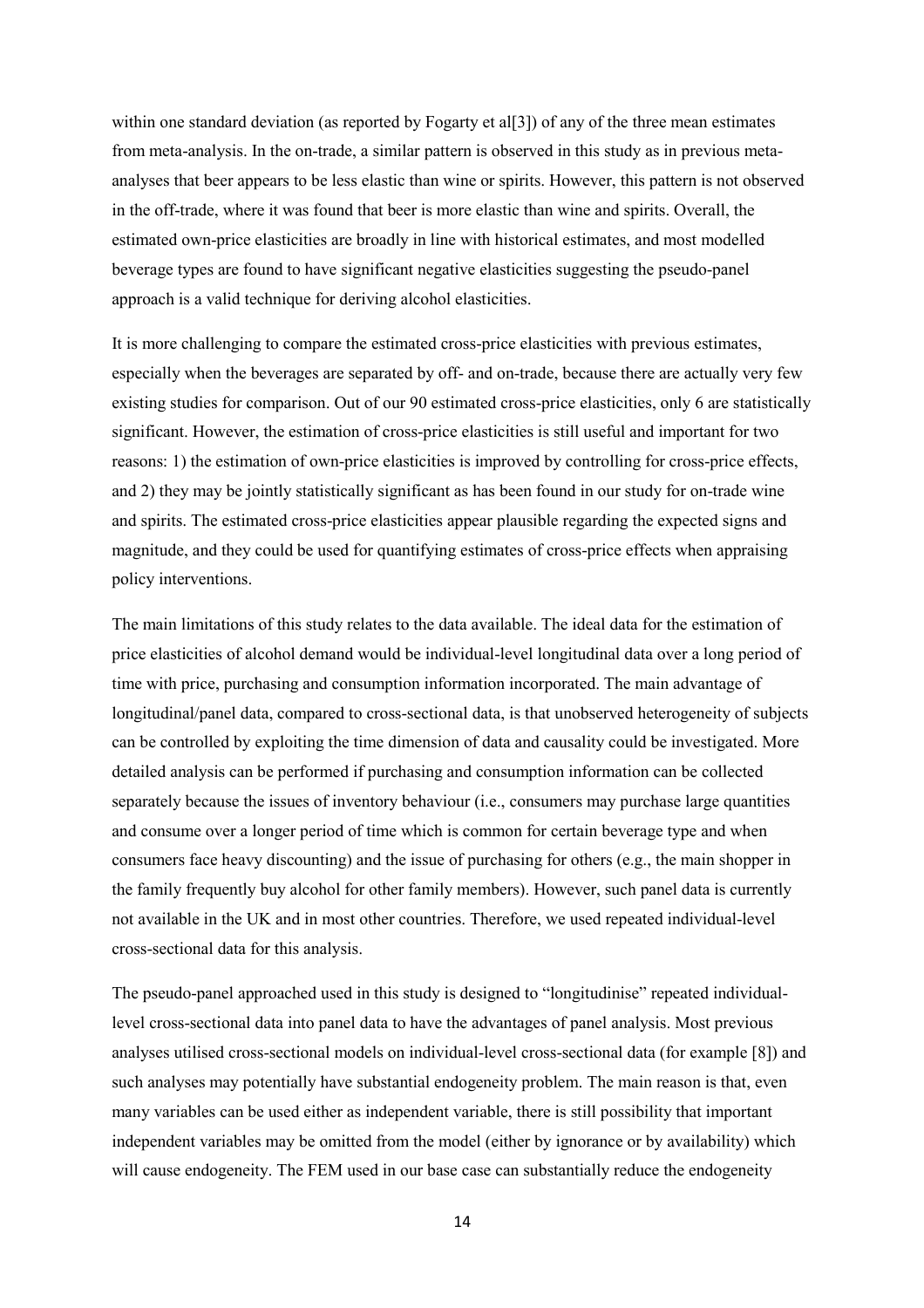problem because all time-invariant independent variables, observed or not, are controlled for on the defined subgroup level (genuine individual-level panel data, if exists, will allow control on the individual level). The pseudo-panel approach also solve the problem caused by inventory behaviour by using subgroup average purchase quantities rather than individual purchase quantities.

Nevertheless, panel models cannot remove all endogeneity problems because potential time-variant independent variables which are correlated with price variables may be omitted and endogeneity can also be caused by simultaneity or measurement error [18]. Firstly, we used self-reported prices from within the LCF which is the price actually paid by individuals. A limitation of using self-reported prices of alcohol is that the observed price variables could be endogenous due to simultaneity because not only the purchase level (i.e., the dependent variable in the model) is dependent on the price paid, but also the price paid could potentially be dependent on the purchase level. It has been found that a heavy drinker who spends a bigger proportion of their income on alcohol tends to choose lower quality beverages with low PPU (e.g., cheaper brand, larger container which tends to result in lower PPU); while a lighter drinker with similar income tends to choose a higher quality beverage with a higher PPU for better taste or a more-convenient container size [19]. Secondly, since the LCF data does not provide brand or packaging data, the panel models used in the study have not controlled for the brand and packaging preferences which may change over time and affect the PPU independent variables. Thirdly, the self-reported prices may also suffer from measurement error which may also cause endogeneity. In theory, we would like to use price "faced" rather than price paid as the independent variable because the estimated price elasticities is defined as the change in demand due to a change in price where the price implicitly means price faced, rather than price paid, by the population of interest. We acknowledge that it is difficult to obtain primary data on price faced and, as far as we know, no survey has attempted to do this. Due to the above reasons, the estimated elasticities based on the pseudo-panel approach may still be biased due to endogeneity of price variables. However, in the absence of the ideal panel data, we think that the pseudo-panel approach is a better alternative to cross-sectional methods given current data and evidence.

When constructing subgroups in pseudo-panels, we assumed that the socioeconomic status (in the base case) and the region people live (in sensitivity analysis) do not generally change over time. While the validity of these assumptions may be questioned, we think they reasonably hold given the limited time period of the data (2001 to 2009) and the large size of the regions we used (2 or 4 regions in UK). Furthermore, the similarity of the results and conclusions obtained from the base case and sensitivity analyses where alternative subgroups are defined is reassuring in this regard.

Models tested in this study are static without the inclusion of lagged dependent variables. The inclusion of these variables as independent covariates would make the estimation of the model more complicated due to the correlation between the lagged dependent variable and the error terms. It has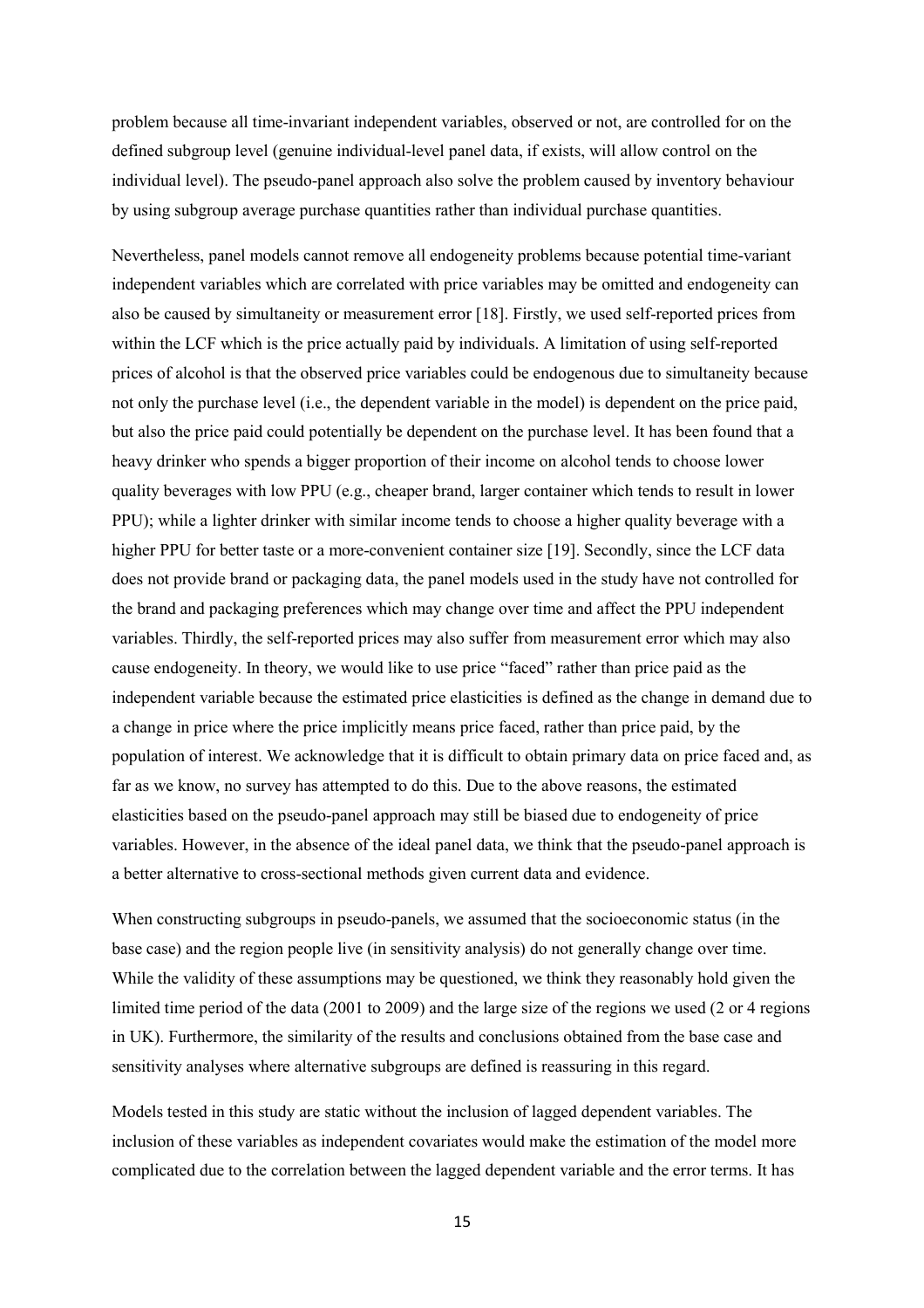also been suggested that the inclusion of lagged dependent variable may compromise the explanatory power of other independent variables [20] and that a significant lagged effect of the dependent variable may be due to omitted variables or measurement error bias rather than true lagged effect [21].

The key implications of the study for decision makers, is that they can utilise these elasticities to examine the effects of price-based interventions in terms of estimates of the impact on alcohol demand in the UK. The practical advantage of applying the estimates in this study is the detailed beverage types considered, i.e., beer, cider, wine, spirits and RTDs for off- and on-trade. This allows detailed estimation of beverage-specific demand changes due to beverage specific price changes. This is appealing for appraising interventions which have differential price impact on different beverage types. For example, in the UK, off-trade PPUs are much lower than on-trade equivalents, thus a minimum unit pricing policy will have differential impacts in these two sectors. In the off-trade, cider will be most affected due to the high prevalence of very high strength and low priced products. The estimated cross-price elasticities can also be applied to estimate the changes in demand for one beverage type when the price of another beverage type changes. Caution needs to be taken when only the price of a single or a small number of beverages is affected, because the estimated individual cross-price effect is less robust than joint cross-price effects. Another note of caution is that the estimated changes in demand are less robust when changes in price are substantial (e.g., a more than 50% increase/decrease in price). This is because the data used for estimating these elasticities generally contain small price variations and the estimated elasticities may not hold for, or extrapolate to, for large price changes. The pseudo-panel approach used could be applied to a different setting where large repeated cross-sectional data is available; however the estimated elasticities are UK specific and may not apply to a different context.

Future research is suggested to test alternative model specifications and different ways to construct subgroups. The application of the approach to other countries would also be beneficial. Large scale and long-term individual-level longitudinal data as describe above would be hugely beneficial for better estimates of price elasticities. If possible, such potential data could also include information regarding the branding and packaging information so that the issue of price endogeneity could be properly dealt with. Future research to link price faced and price paid would also be valuable.

In conclusion, the pseudo-panel approach offers an approach to estimate price elasticities of alcohol demand using repeated cross-sectional data. Resulting estimates of own- and cross-price elasticities appear theoretically plausible and robust and can be used for appraising the estimated impact of pricebased interventions in the UK. Our estimates suggest policies to increase the price of UK alcohol would lead to substantive reductions in alcohol consumption.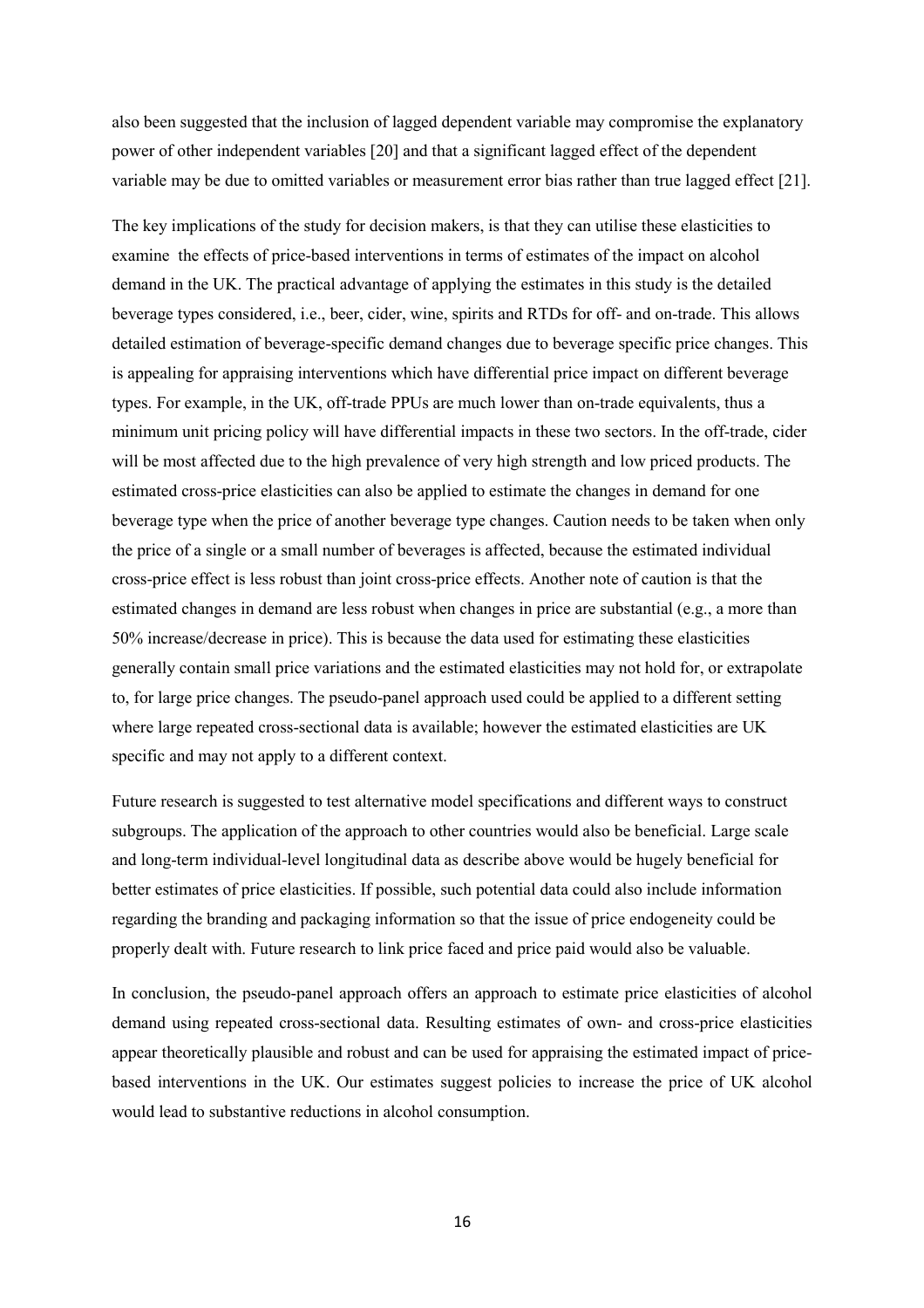#### **Acknowledgement**

This work was funded by the Medical Research Council and the Economic and Social Research Council (G000043). We are grateful to William Ponicki (Pacific Institute for Research and Evaluation, US), Paul Gruenewald (Pacific Institute for Research and Evaluation, US), Tim Stockwell (University of Victoria, Canda), Andrew Leicester (Institute for Fiscal Studies, UK), and other members of our scientific advisory group who provided advice during the production of this paper.

#### **Disclaimer**

The Living Cost and Food Survey and The Expenditure and Food Survey are Crown Copyright. Neither the Office for National Statistics, Social Survey Division, nor the Data Archive, University of Essex bears any responsibility for the analysis or interpretation of the data described in this paper.

#### **Declaration of interest**

None.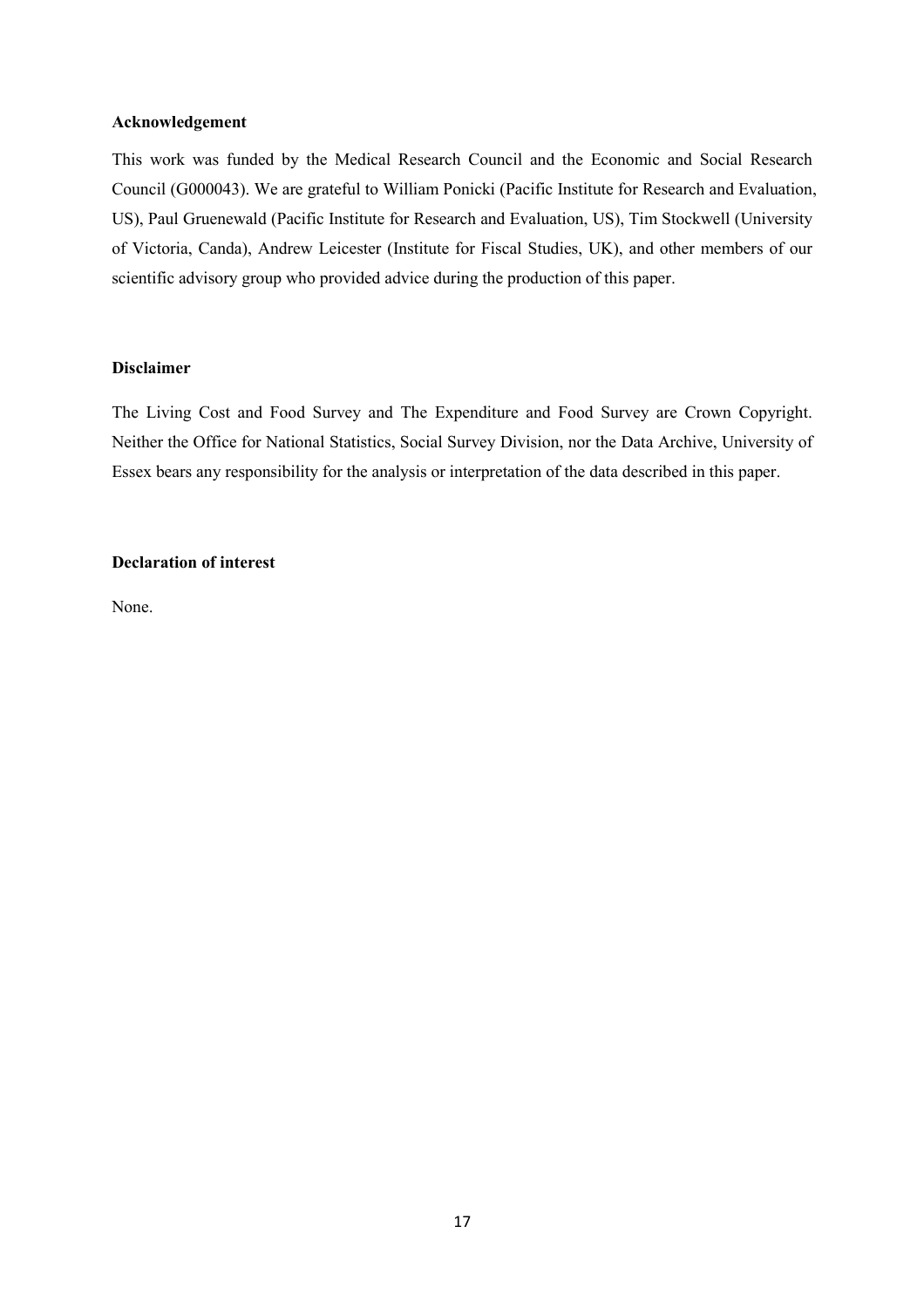#### **Appendix**

#### *Appendix 1: Data source*

University of Essex. Institute for Social and Economic Research and National Centre for Social Research, Expenditure and Food Survey, 2001/2002 (EFS) [computer file]. Colchester, Essex: UK Data Archive [distributor], 6 September 2007, SN 4697.

EFS 2002/2003, [computer file]. Colchester, Essex: UK Data Archive [distributor], 6 September 2007, SN 5003.

EFS 2003/2004, [computer file]. Colchester, Essex: UK Data Archive [distributor] , 27 May 2008, SN 5210.

EFS 2004/2005, [computer file]. Colchester, Essex: UK Data Archive [distributor] , 27 May 2008, SN 5375.

EFS 2005/2006, [computer file]. Colchester, Essex: UK Data Archive [distributor] , 31 October 2007, SN 5688.

EFS 2006, [computer file]. Colchester, Essex: UK Data Archive [distributor] , 16 July 2009, SN 5986.

EFS 2007, [computer file]. Colchester, Essex: UK Data Archive [distributor] , 16 July 2009, SN 6118.

Living Cost and Food Survey (LCF) 2008, [computer file]. Colchester, Essex: UK Data Archive [distributor], 2 June 2011, SN 6385.

LCF 2009, [computer file]. Colchester, Essex: UK Data Archive [distributor], 27 July 2011, SN 6655.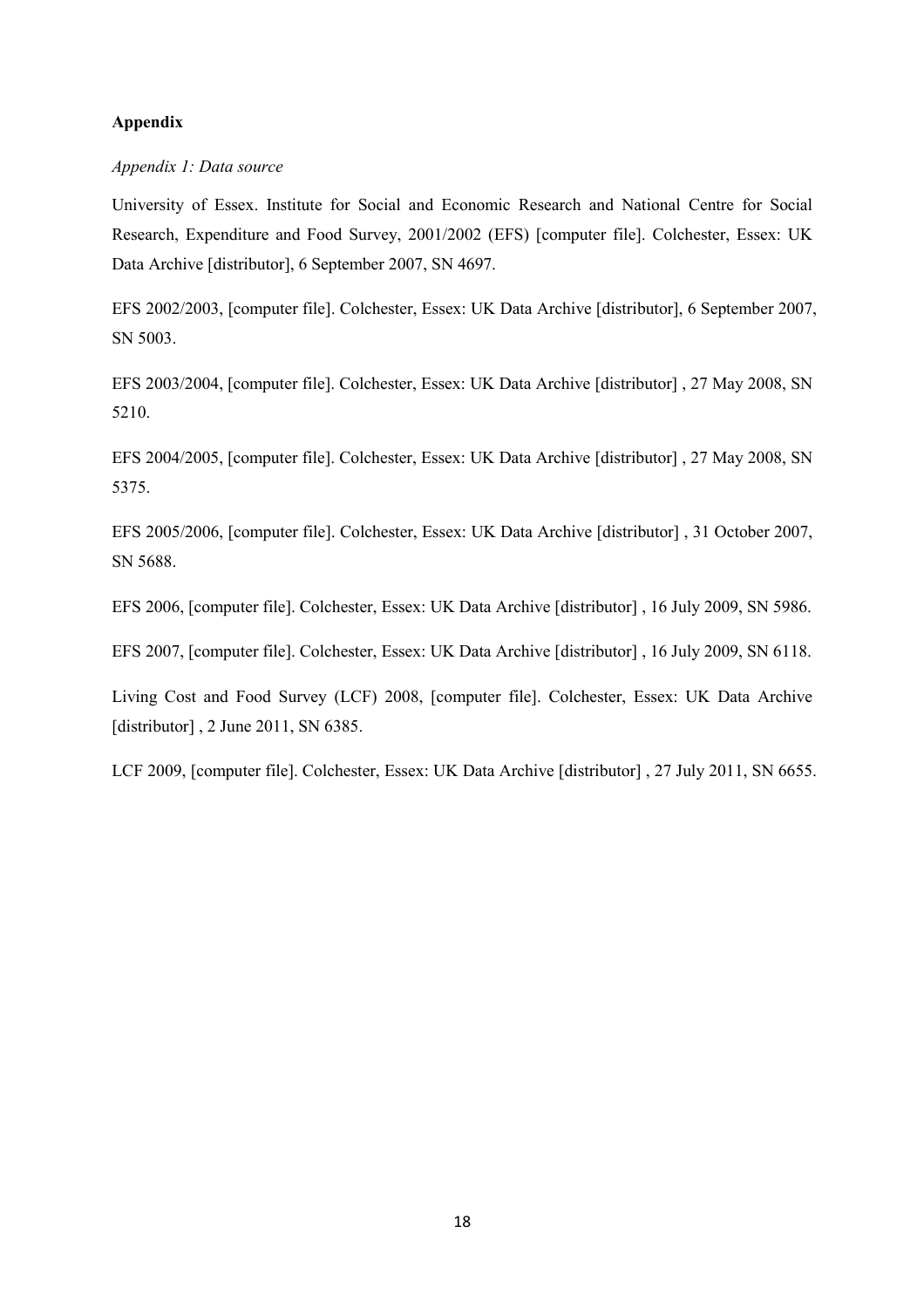| <b>Maffcode</b> in | On/off trade |                                                                                       | <b>Types of alcohol used</b>        | <b>Alcohol by</b><br>volume |
|--------------------|--------------|---------------------------------------------------------------------------------------|-------------------------------------|-----------------------------|
| <b>LCF</b>         | in LCF       | <b>Description in LCF</b>                                                             | for this analysis<br>off-trade beer | (ABV)                       |
| 38102              | Off-trade    | <b>Beers</b>                                                                          |                                     | 4.0%                        |
| 38202              | Off-trade    | Lagers and continental beers                                                          | off-trade beer                      | 3.9%                        |
| 38302              | Off-trade    | Ciders and perry                                                                      | off-trade cider                     | 4.8%                        |
| 38402              | Off-trade    | Champagne, sparkling wines and wine with mixer                                        | off-trade wine                      | 11.4%                       |
| 38403              | Off-trade    | Table wine                                                                            | off-trade wine                      | 12.8%                       |
| 38501              | Off-trade    | Spirits with mixer                                                                    | off-trade spirits                   | 7.4%                        |
| 38601              | Off-trade    | Fortified wines                                                                       | off-trade wine                      | 14.5%                       |
| 38701              | Off-trade    | <b>Spirits</b>                                                                        | off-trade spirits                   | 40.2%                       |
| 38801              | Off-trade    | Liqueurs and cocktails                                                                | off-trade spirits                   | 33.8%                       |
| 38901              | Off-trade    | Alcopops                                                                              | off-trade RTDs                      | 4.7%                        |
| 270101             | On-trade     | <b>Spirits</b>                                                                        | on-trade spirits                    | 42.3%                       |
| 270102             | On-trade     | Liqueurs                                                                              | on-trade spirits                    | 30.3%                       |
| 270103             | On-trade     | Cocktails                                                                             | on-trade spirits                    | 13.4%                       |
| 270104             | On-trade     | Spirits or liqueurs with mixer e.g. gin & tonic, Bacardi & coke                       | on-trade spirits                    | 7.8%                        |
| 270201             | On-trade     | Wine (not sparkling) including unspecified 'wine'                                     | on-trade wine                       | 11.3%                       |
|                    |              |                                                                                       |                                     |                             |
| 270202             | On-trade     | Sparkling wines (e.g. Champagne) and wine with mixer (e.g. Bucks Fizz)                | on-trade wine                       | 9.6%                        |
| 270203             | On-trade     | Fortified wine e.g. sherry, port, vermouth                                            | on-trade wine                       | 17.5%                       |
| 270204             | On-trade     | Cider or perry - half pint or bottle                                                  | on-trade cider                      | 4.8%                        |
| 270205             | On-trade     | Cider or perry - pint or can or size not specified                                    | on-trade cider                      | 4.8%                        |
|                    |              |                                                                                       |                                     |                             |
| 270206             | On-trade     | Alcoholic soft drinks (alcopops), and ready-mixed bottled drinks                      | on-trade RTDs                       | 4.7%                        |
| 270301             | On-trade     | Bitter - half pint or bottle                                                          | on-trade beer                       | 4.3%                        |
| 270302             | On-trade     | Bitter - pint or can or size not specified                                            | on-trade beer                       | 4.3%                        |
| 270303             | On-trade     | Lager or other beers including unspecified 'beer' - half pint or bottle               | on-trade beer                       | 5.1%                        |
| 270304             | On-trade     | Lager or other beers including unspecified 'beer' - pint or can or size not specified | on-trade beer                       | 5.1%                        |
| 270401             | On-trade     | Round of drinks, alcohol not otherwise specified                                      | on-trade beer                       | 4.9%                        |

## *Appendix 2: Mapping types of alcohol and conversion factors for each type*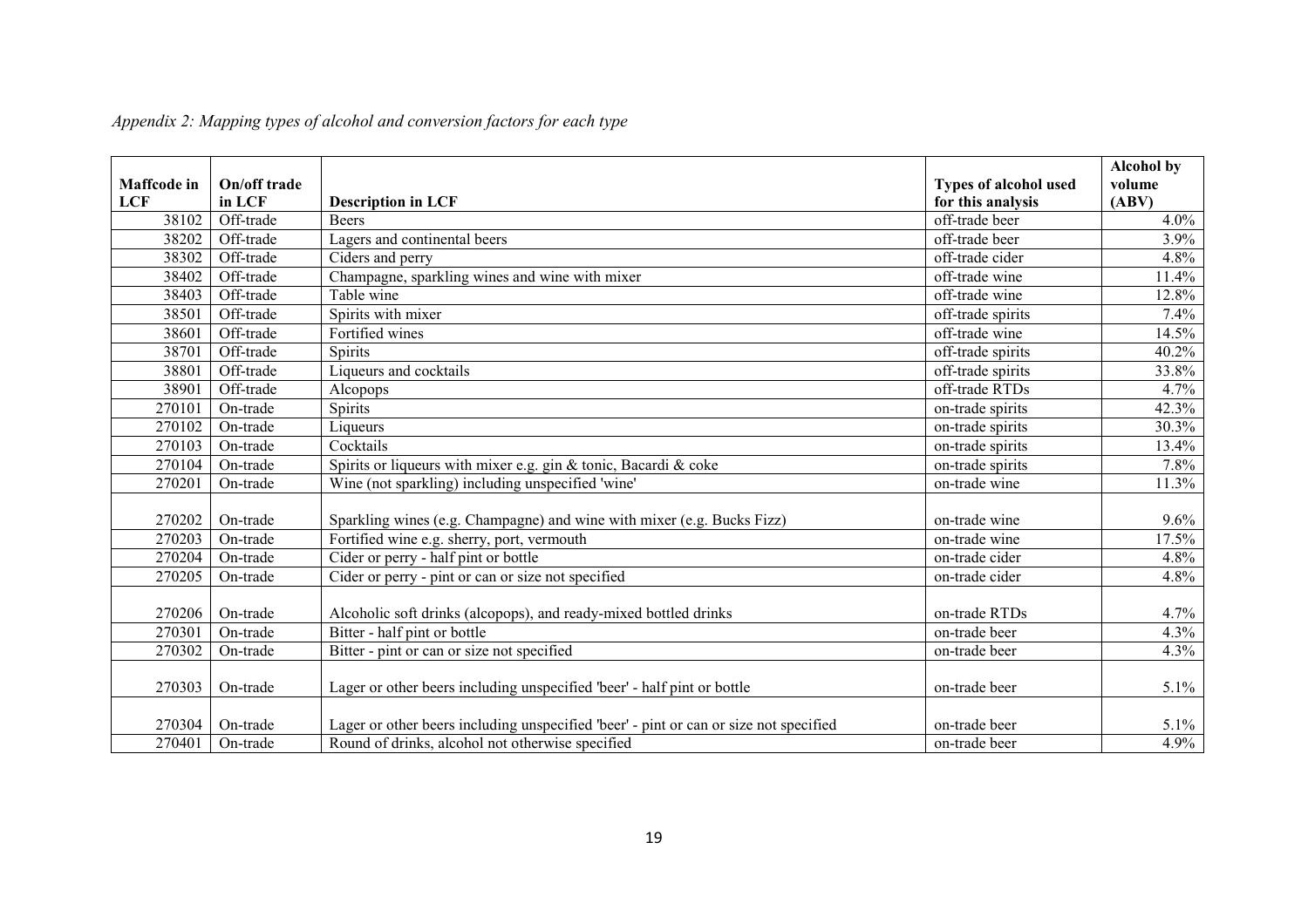|  |  | Appendix 3: Definition of socioeconomic groups |  |
|--|--|------------------------------------------------|--|
|  |  |                                                |  |

| Description                                                         | 3 socioeconomic<br>groups (base<br>case) | 4 socioeconomic<br>groups<br>(sensitivity<br>analysis) |
|---------------------------------------------------------------------|------------------------------------------|--------------------------------------------------------|
| Employers in large organisations                                    | Higher                                   | Higher                                                 |
| Higher managerial                                                   | Higher                                   | Higher                                                 |
| Higher professional (traditional) - employees                       | Higher                                   | Higher                                                 |
| Higher professional (new) - employees                               | Higher                                   | Higher                                                 |
| Higher professional (traditional) - self employed                   | Higher                                   | Higher                                                 |
| Higher professional (new) - self-employ                             | Higher                                   | Higher                                                 |
| Lower professional & higher technical (traditional) - employees     | Medium                                   | Medium                                                 |
| Lower professional & higher technical (new) - employees             | Medium                                   | Medium                                                 |
| Lower professional & higher technical (traditional) - self employed | Medium                                   | Medium                                                 |
| Lower professional & higher technical (new) - self-employ           | Medium                                   | Medium                                                 |
| Lower managerial                                                    | Medium                                   | Medium                                                 |
| Higher supervisory                                                  | Medium                                   | Medium                                                 |
| Intermediate clerical and administrative                            | Medium                                   | Medium                                                 |
| Intermediate sales and service                                      | Medium                                   | Medium                                                 |
| Intermediate technical and auxilary                                 | Medium                                   | Medium                                                 |
| Intermediate engineering                                            | Medium                                   | Medium                                                 |
| Employers (small organisations, non-prof                            | Medium                                   | Medium                                                 |
| Employers (small - agricultural)                                    | Medium                                   | Medium                                                 |
| Own account workers (non-professional)                              | Medium                                   | Medium                                                 |
| Own account workers (agriculture)                                   | Medium                                   | Medium                                                 |
| Lower supervisory                                                   | Medium                                   | Medium                                                 |
| Lower technical craft                                               | Medium                                   | Medium                                                 |
| Lower technical process operative                                   | Medium                                   | Medium                                                 |
| Semi-routine sales                                                  | Lower                                    | Lower                                                  |
| Semi-routine service                                                | Lower                                    | Lower                                                  |
| Semi-routine technical                                              | Lower                                    | Lower                                                  |
| Semi-routine operative                                              | Lower                                    | Lower                                                  |
| Semi-routine agricultural                                           | Lower                                    | Lower                                                  |
| Semi-routine clerical                                               | Lower                                    | Lower                                                  |
| Semi-routine childcare                                              | Lower                                    | Lower                                                  |
| Routine sales and service                                           | Lower                                    | Lower                                                  |
| Routine production                                                  | Lower                                    | Lower                                                  |
| Routine technical                                                   | Lower                                    | Lower                                                  |
| Routine operative                                                   | Lower                                    | Lower                                                  |
| Routine agricultural                                                | Lower                                    | Lower                                                  |
| Never worked                                                        | Lower                                    | Lower                                                  |
| Long-term unemployed                                                | Lower                                    | Lower                                                  |
| Full-time students                                                  | Medium                                   | Student/other                                          |
| Occupations not stated                                              | Medium                                   | Student/other                                          |
| Not classifiable for other reasons                                  | Medium                                   | Student/other                                          |
| Not recorded                                                        | Medium                                   | Student/other                                          |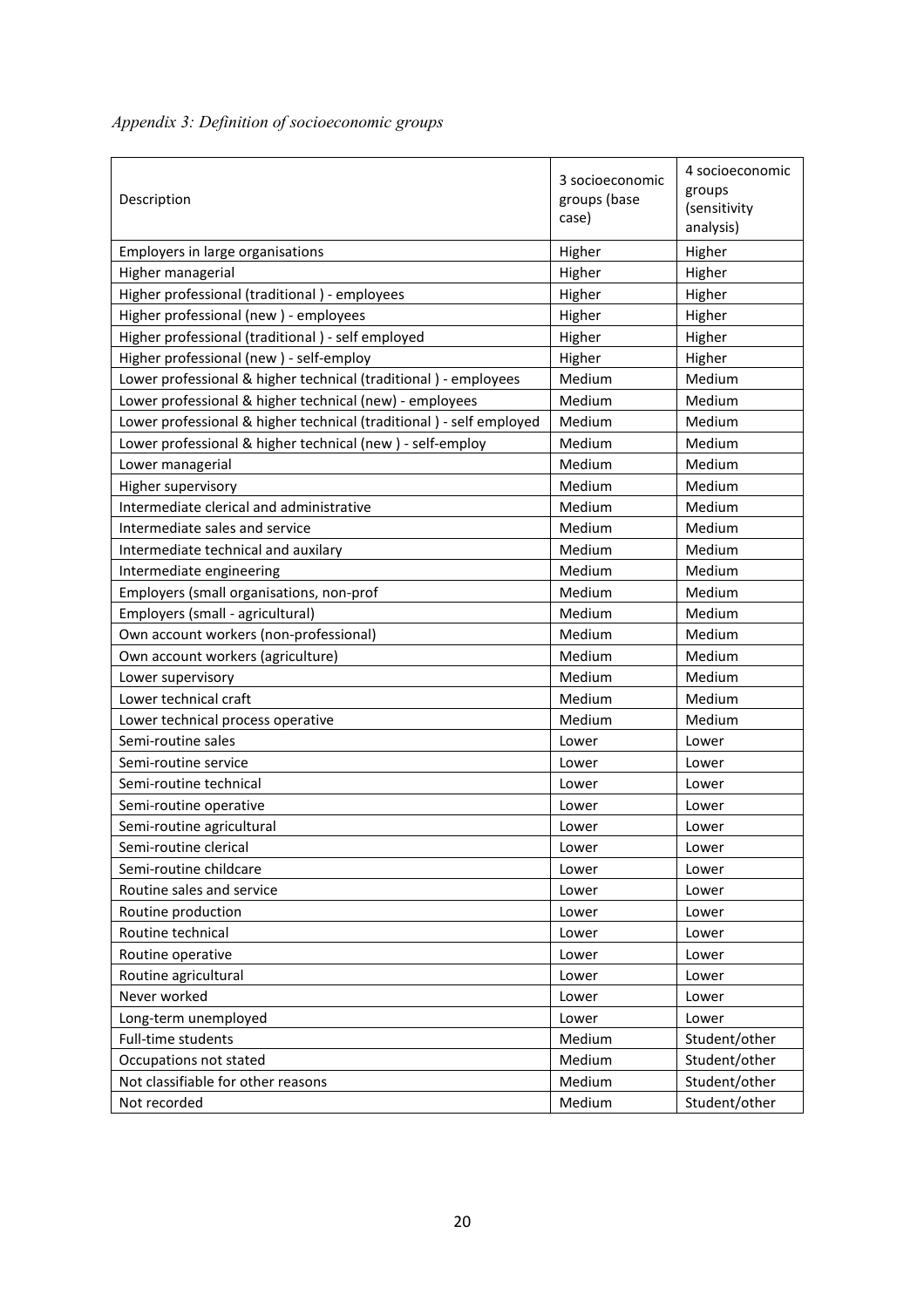*Appendix 4: Coverage rates of spirits, beer, wine and cider in the LCF compared with sales data from the HMRC between 2001 to 2009* 

|      | All   | <b>Spirits</b> | <b>Beer</b> | Wine  | Cider    |
|------|-------|----------------|-------------|-------|----------|
| 2001 | 66.1% | 67.0%          | 64.1%       | 73.3% | 41.7%    |
| 2002 | 60.3% | 51.4%          | 59.1%       | 72.9% | 41.8%    |
| 2003 | 58.7% | 51.0%          | 55.5%       | 73.4% | 42.5%    |
| 2004 | 57.1% | 50.0%          | 55.3%       | 68.8% | 34.2%    |
| 2005 | 57.0% | 46.2%          | 54.4%       | 71.9% | 35.5%    |
| 2006 | 57.1% | 52.4%          | 54.2%       | 69.7% | $34.1\%$ |
| 2007 | 56.3% | 51.2%          | 53.1%       | 67.0% | 40.1%    |
| 2008 | 55.3% | 51.5%          | 51.3%       | 67.5% | $35.2\%$ |
| 2009 | 55.5% | 50.0%          | 54.3%       | 65.9% | 35.4%    |

#### *Example of how coverage rate was estimated*

For year 2001, the annual per capita purchase quantity measure by litres of ethanol for spirits using the EFS2001/2 is 1.3878 litres. For the same year, the HMRC estimated that the per capital consumption of spirits is 2.07 litres. Therefore, the calculated coverage rate for spirits in year 2001 is 67.0% (i.e., 1.3878 divided by 2.07).

#### *Example of how coverage rate was applied to adjust the LCF purchase quantities*

For year 2001, the purchase quantity of all spirits were adjusted by dividing the unadjusted value by the estimated coverage rate of 67.0%. For example, if the unadjusted purchase quantity for spirits is 5 units per week in year 2001/2, then the adjusted purchase quantity is around 7.46 units per week (i.e., 5 divided by 67.0%).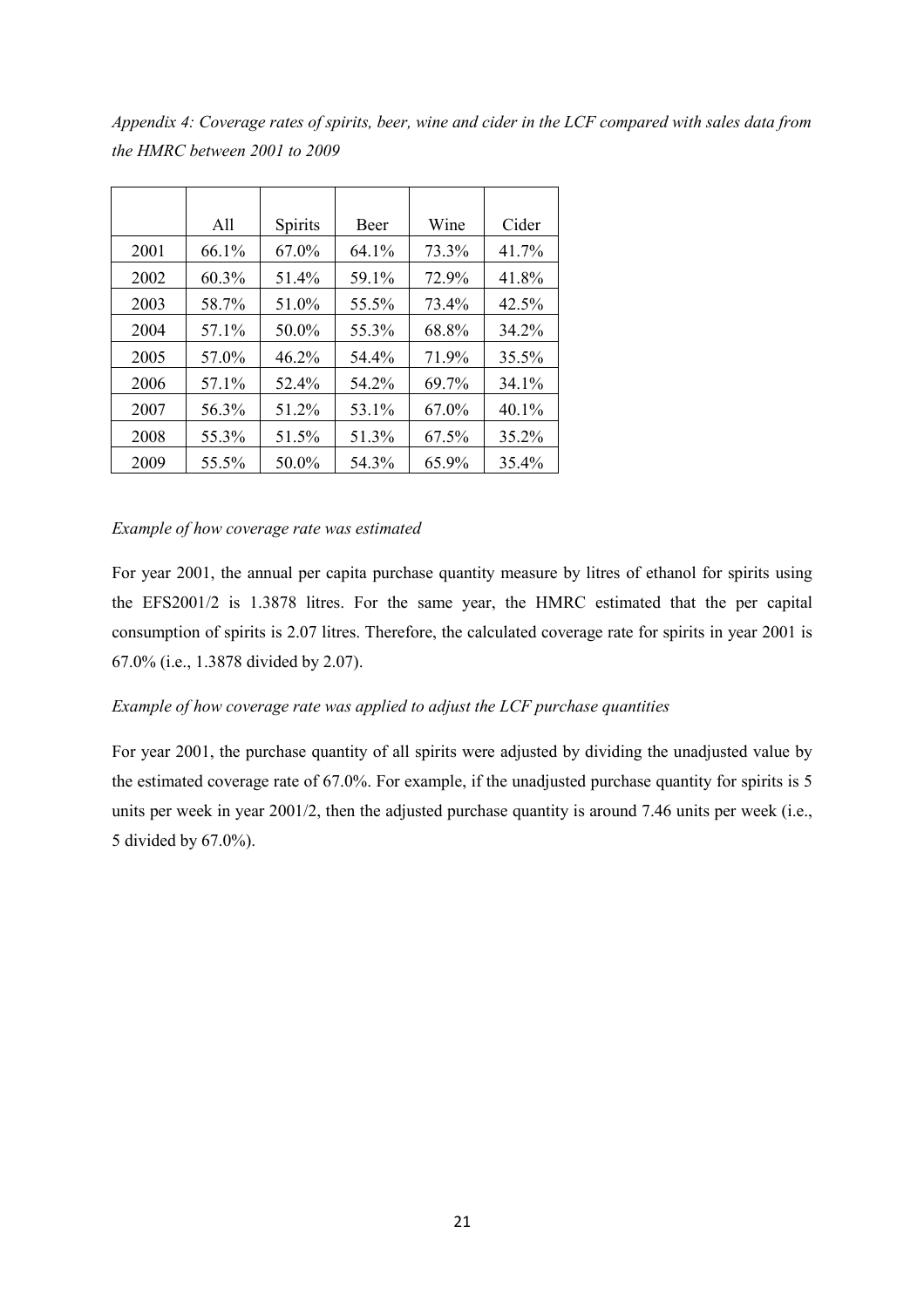*Appendix 5-1: Estimated coefficients, goodness-of-fit, and statistical tests for model selection for the demand of off-trade cider* 

|                                   | <b>Fixed Effects</b><br>Model | Random Effects<br>Model | <b>OLS</b>      |
|-----------------------------------|-------------------------------|-------------------------|-----------------|
| Variables                         | Coeff. (s.e.)                 | Coeff. (s.e.)           | Coeff. (s.e.)   |
| $lnP$ (off-beer)                  | $-0.189(0.40)$                | $-0.367(0.35)$          | $-0.301(0.36)$  |
| $lnP$ (off-cider)                 | $-1.268*(0.23)$               | $-1.275*(0.13)$         | $-1.228*(0.19)$ |
| $lnP$ (off-wine)                  | $0.736*(0.35)$                | $0.646*(0.28)$          | $0.723*(0.32)$  |
| $lnP$ (off-spirits)               | $-0.024(0.30)$                | 0.060(0.24)             | 0.065(0.28)     |
| $lnP(off-RTDs)$                   | $-0.159(0.11)$                | $-0.186(0.12)$          | $-0.144(0.12)$  |
| $lnP($ on-beer)                   | $-0.285(0.43)$                | $-0.349(0.47)$          | $-0.505(0.46)$  |
| $lnP($ on-cider $)$               | 0.071(0.15)                   | 0.125(0.19)             | 0.101(0.17)     |
| $lnP($ on-wine $)$                | 0.094(0.22)                   | 0.028(0.22)             | 0.132(0.21)     |
| $lnP$ (on-spirits)                | $-0.117(0.23)$                | $-0.289(0.23)$          | $-0.134(0.21)$  |
| $lnP$ (on-RTDs)                   | 0.005(0.16)                   | $-0.003(0.19)$          | 0.019(0.17)     |
| lnIncome                          | $-0.133(0.52)$                | $-0.200(0.38)$          | $-0.172(0.43)$  |
| Age x Age                         | $-0.002*(0.00)$               | $-0.003*(0.00)$         | $-0.003*(0.00)$ |
| % Have children                   | $-0.109(0.39)$                | 0.046(0.34)             | 0.192(0.35)     |
| % Married                         | 0.863(0.85)                   | $-0.752(0.57)$          | $-0.589(0.62)$  |
| % Unemployed                      | $-2.114(1.63)$                | $-2.935*(1.39)$         | $-1.928(1.49)$  |
| % Smoker                          | 1.511(0.81)                   | 0.806(0.80)             | 0.827(0.85)     |
| Female <sup>1</sup>               |                               | 0.109(0.09)             | 0.113(0.08)     |
| Higher socioeconomic <sup>2</sup> |                               | $-0.062(0.22)$          | $-0.166(0.23)$  |
| Lower socioeconomic               |                               | 0.018(0.15)             | $-0.021(0.15)$  |
| 1930-1934 <sup>3</sup>            |                               | $6.126*(1.65)$          | $6.202*(1.45)$  |
| 1935-1939                         |                               | $4.759*(1.29)$          | $4.704*(1.12)$  |
| 1940-1944                         |                               | $3.775*(0.95)$          | $3.830*(0.85)$  |
| 1945-1949                         |                               | $2.289*(0.63)$          | $2.365*(0.57)$  |
| 1950-1954                         |                               | $0.905*(0.34)$          | $1.017*(0.30)$  |
| 1960-1964                         |                               | $-1.096*(0.31)$         | $-1.158*(0.29)$ |
| 1965-1969                         |                               | $-2.280*(0.52)$         | $-2.241*(0.49)$ |
| 1970-1974                         |                               | $-3.638*(0.72)$         | $-3.621*(0.67)$ |
| 1975-1979                         |                               | $-4.966*(0.92)$         | $-5.019*(0.87)$ |
| 1980-1984                         |                               | $-5.886*(1.12)$         | $-5.859*(1.04)$ |
| 1985-1989                         |                               | $-7.310*(1.31)$         | $-7.333*(1.23)$ |
| F-test1 (p-value) $4$             | 1.12(0.36)                    |                         | 1.06(0.39)      |
| F-test2 (p-value) $5$             | $4.61*(0.00)$                 |                         | $6.68*(0.00)$   |
| $SSE^6$                           | 171.29                        |                         | 196.17          |
| Log-likelihood                    | $-440.12$                     |                         | $-473.75$       |
| REM: Hausman-test (p-value)       |                               | 31.09(0.12)             | 1.11            |

Remarks: \*: p-value <= 0.05; 1: reference group - male; 2: reference group - middle socioeconomic group; 3: reference group – born between 1960-1965; 4: F-test for cross-price effects; 5: F-test for age, % have children, married, unemployed and smoker; 6: SSE - Residual sum of squares.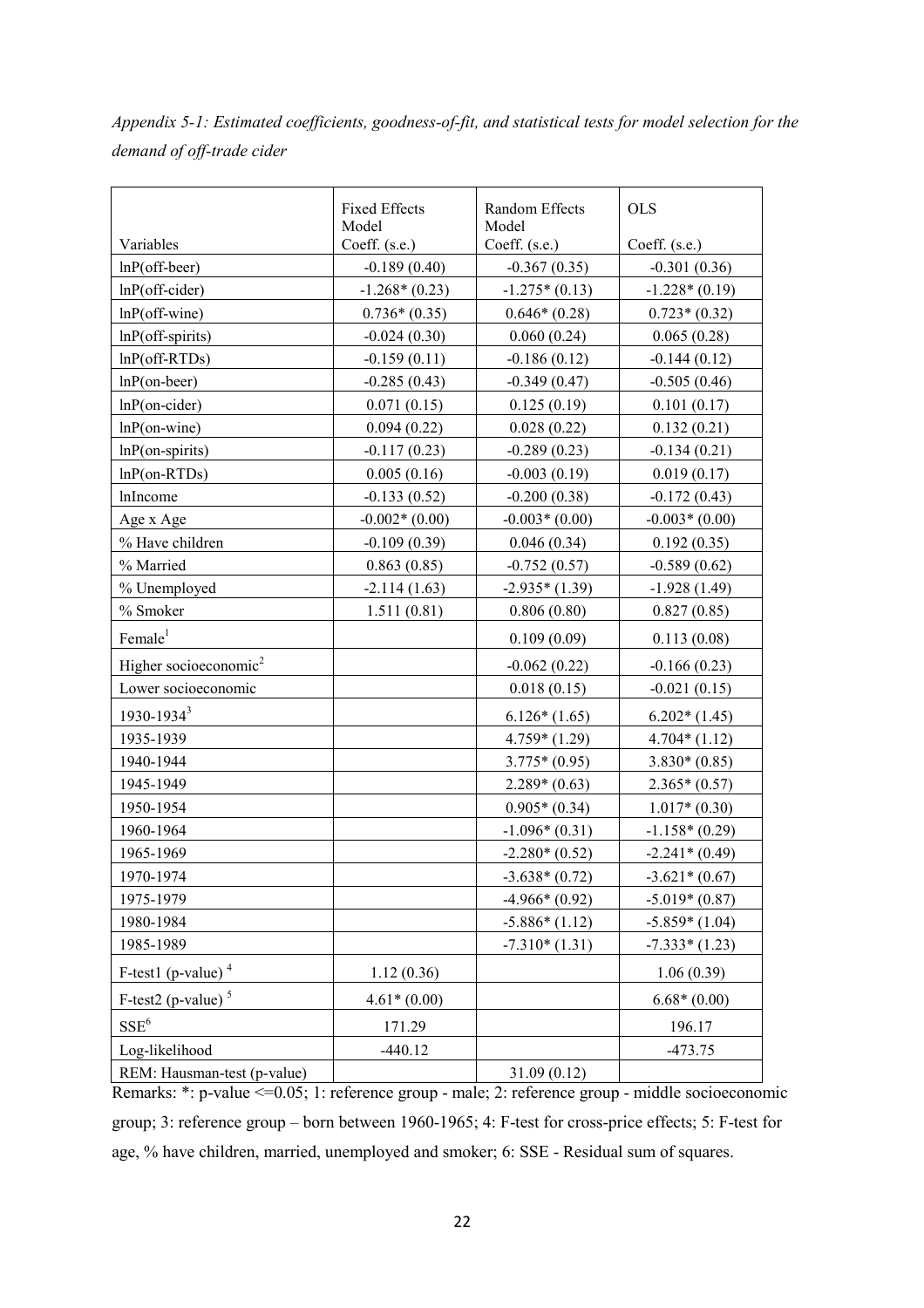*Appendix 5-2: Estimated coefficients, goodness-of-fit, and statistical tests for model selection for the demand of off-trade wine* 

|                                   | <b>Fixed Effects</b><br>Model | <b>Random Effects</b><br>Model | <b>OLS</b>      |
|-----------------------------------|-------------------------------|--------------------------------|-----------------|
| Variables                         | Coeff. (s.e.)                 | Coeff. (s.e.)                  | Coeff. (s.e.)   |
| $lnP$ (off-beer)                  | 0.096(0.17)                   | 0.372(0.20)                    | 0.109(0.20)     |
| $lnP$ (off-cider)                 | 0.118(0.07)                   | 0.110(0.08)                    | 0.067(0.08)     |
| $lnP$ (off-wine)                  | $-0.384*(0.16)$               | $-0.378*(0.14)$                | $-0.229(0.20)$  |
| $lnP$ (off-spirits)               | 0.163(0.10)                   | 0.150(0.13)                    | 0.134(0.13)     |
| $lnP(off-RTDs)$                   | $-0.006(0.04)$                | 0.032(0.07)                    | 0.014(0.05)     |
| $lnP($ on-beer)                   | 0.115(0.20)                   | 0.240(0.26)                    | 0.316(0.32)     |
| $lnP($ on-cider $)$               | 0.043(0.08)                   | $-0.059(0.11)$                 | $-0.031(0.11)$  |
| $lnP$ (on-wine)                   | $-0.154(0.14)$                | 0.174(0.12)                    | 0.065(0.17)     |
| $lnP$ (on-spirits)                | $-0.027(0.10)$                | 0.020(0.13)                    | 0.048(0.13)     |
| $lnP($ on-RTDs $)$                | $-0.085(0.07)$                | $-0.058(0.11)$                 | $-0.086(0.07)$  |
| lnIncome                          | $-0.156(0.24)$                | 0.128(0.21)                    | 0.094(0.20)     |
| Age x Age                         | $-0.001*(0.00)$               | $-0.001*(0.00)$                | $-0.001*(0.00)$ |
| % Have children                   | $-1.273*(0.37)$               | $-0.686*(0.18)$                | $-0.964*(0.20)$ |
| % Married                         | $0.692*(0.34)$                | $1.095*(0.31)$                 | $1.384*(0.29)$  |
| % Unemployed                      | $-0.044(1.33)$                | $-1.600*(0.77)$                | $-1.566(1.12)$  |
| % Smoker                          | $1.149*(0.44)$                | $1.361*(0.45)$                 | $1.433*(0.47)$  |
| Female <sup>1</sup>               |                               | $0.580*(0.05)$                 | $0.587*(0.04)$  |
| Higher socioeconomic <sup>2</sup> |                               | 0.234(0.12)                    | $0.252*(0.11)$  |
| Lower socioeconomic               |                               | $-0.601*(0.08)$                | $-0.581*(0.09)$ |
| $1930 - 1934^3$                   |                               | $2.860*(0.93)$                 | $2.538*(0.80)$  |
| 1935-1939                         |                               | $2.157*(0.72)$                 | $1.893*(0.61)$  |
| 1940-1944                         |                               | $1.756*(0.53)$                 | $1.364*(0.45)$  |
| 1945-1949                         |                               | $1.025*(0.36)$                 | $0.816*(0.29)$  |
| 1950-1954                         |                               | $0.402*(0.19)$                 | $0.299*(0.15)$  |
| 1960-1964                         |                               | $-0.426*(0.18)$                | $-0.311*(0.14)$ |
| 1965-1969                         |                               | $-0.856*(0.30)$                | $-0.733*(0.24)$ |
| 1970-1974                         |                               | $-1.504*(0.41)$                | $-1.336*(0.34)$ |
| 1975-1979                         |                               | $-2.125*(0.52)$                | $-1.946*(0.45)$ |
| 1980-1984                         |                               | $-3.082*(0.63)$                | $-2.762*(0.54)$ |
| 1985-1989                         |                               | $-4.225*(0.74)$                | $-3.853*(0.64)$ |
| F-test1 (p-value) $4$             | 1.03(0.42)                    |                                | 0.67(0.73)      |
| $F-test2$ (p-value) <sup>5</sup>  | $5.60*(0.00)$                 |                                | $14.12*(0.00)$  |
| $SSE^6$                           | 51.46                         |                                | 70.78           |
| Log-likelihood                    | $-129.72$                     |                                | $-216.87$       |
| REM: Hausman-test (p-value)       |                               | $126.91*(0.00)$                |                 |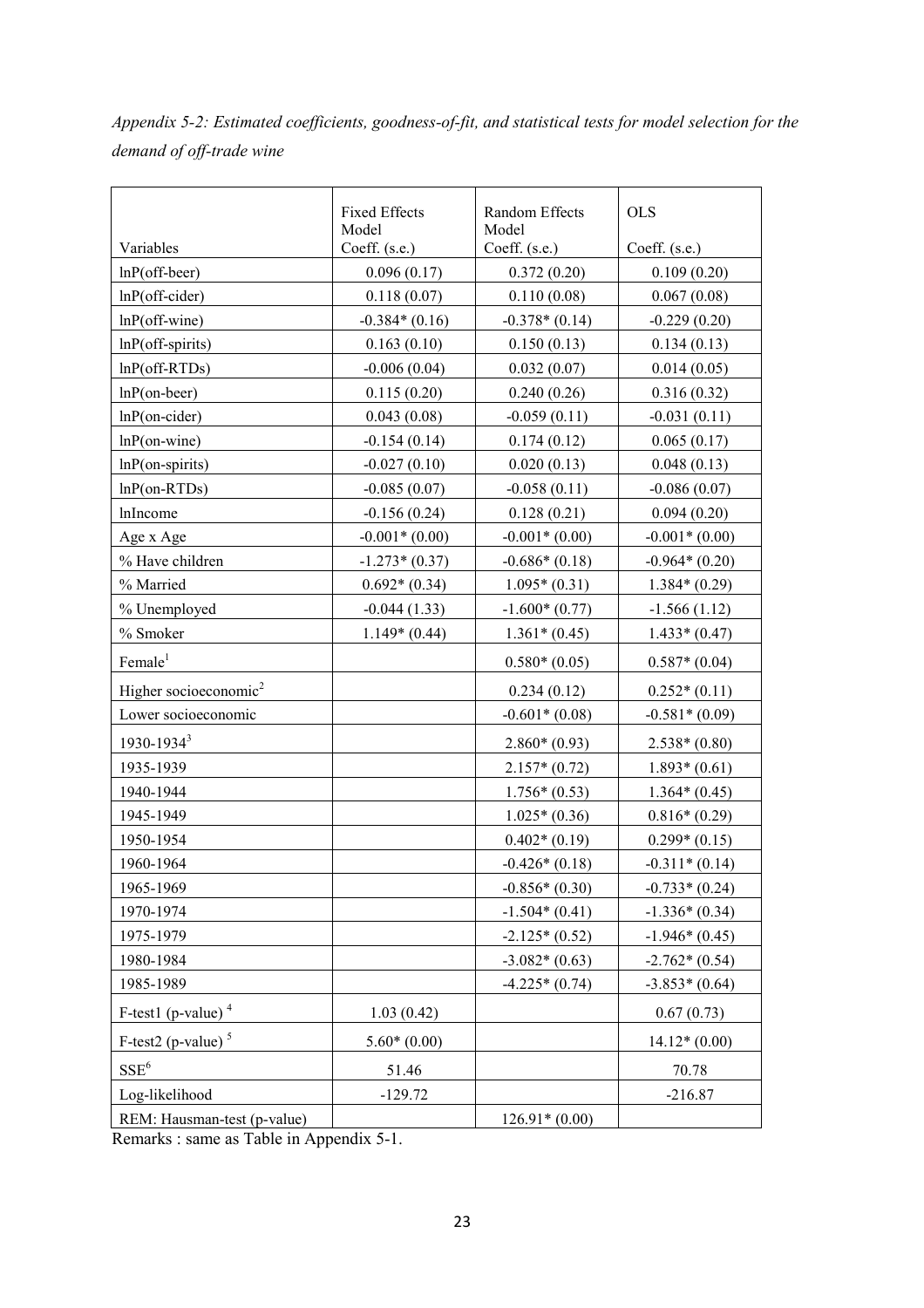*Appendix 5-3: Estimated coefficients, goodness-of-fit, and statistical tests for model selection for the demand of off-trade spirits* 

|                                   | <b>Fixed Effects</b><br>Model | Random Effects<br>Model | <b>OLS</b>      |
|-----------------------------------|-------------------------------|-------------------------|-----------------|
| Variables                         | Coeff. (s.e.)                 | Coeff. (s.e.)           | Coeff. (s.e.)   |
| $lnP$ (off-beer)                  | $-0.368(0.21)$                | $-0.231(0.23)$          | $-0.443*(0.22)$ |
| $lnP$ (off-cider)                 | $-0.122(0.11)$                | $-0.239*(0.09)$         | $-0.098(0.10)$  |
| $lnP$ (off-wine)                  | 0.363(0.21)                   | 0.339(0.19)             | $0.428*(0.21)$  |
| $lnP$ (off-spirits)               | $-0.082(0.17)$                | $-0.171(0.15)$          | $-0.070(0.19)$  |
| $lnP(off-RTDs)$                   | 0.079(0.06)                   | 0.098(0.08)             | 0.112(0.06)     |
| $lnP($ on-beer)                   | $-0.028(0.23)$                | $-0.356(0.31)$          | $-0.147(0.26)$  |
| $lnP($ on-cider $)$               | 0.021(0.14)                   | 0.006(0.12)             | 0.023(0.13)     |
| $lnP$ (on-wine)                   | $-0.031(0.17)$                | 0.137(0.14)             | 0.038(0.14)     |
| $lnP$ (on-spirits)                | $-0.280(0.16)$                | $-0.214(0.15)$          | $-0.243(0.14)$  |
| $lnP$ (on-RTDs)                   | $-0.047(0.09)$                | $-0.082(0.13)$          | $-0.092(0.09)$  |
| lnIncome                          | $0.795*(0.32)$                | 0.438(0.24)             | $0.677*(0.26)$  |
| Age x Age                         | 0.000(0.00)                   | $-0.001(0.00)$          | 0.000(0.00)     |
| % Have children                   | $-0.475(0.24)$                | $-0.285(0.22)$          | $-0.391(0.22)$  |
| % Married                         | 0.161(0.49)                   | 0.179(0.37)             | 0.472(0.33)     |
| % Unemployed                      | 0.414(1.07)                   | 0.275(0.92)             | 0.937(0.99)     |
| % Smoker                          | 0.428(0.66)                   | 0.140(0.52)             | 0.451(0.54)     |
| Female <sup>1</sup>               |                               | $0.483*(0.06)$          | $0.505*(0.05)$  |
| Higher socioeconomic <sup>2</sup> |                               | $-0.380*(0.14)$         | $-0.514*(0.14)$ |
| Lower socioeconomic               |                               | $-0.056(0.09)$          | 0.001(0.10)     |
| $1930 - 1934^3$                   |                               | $2.323*(1.09)$          | 1.220(0.84)     |
| 1935-1939                         |                               | $1.704*(0.85)$          | 0.889(0.66)     |
| 1940-1944                         |                               | 1.171(0.62)             | 0.592(0.49)     |
| 1945-1949                         |                               | $0.817*(0.41)$          | 0.407(0.32)     |
| 1950-1954                         |                               | 0.386(0.23)             | 0.219(0.17)     |
| 1960-1964                         |                               | $-0.267(0.20)$          | $-0.001(0.17)$  |
| 1965-1969                         |                               | $-0.521(0.34)$          | $-0.090(0.27)$  |
| 1970-1974                         |                               | $-1.165*(0.47)$         | $-0.560(0.38)$  |
| 1975-1979                         |                               | $-1.476*(0.61)$         | $-0.728(0.49)$  |
| 1980-1984                         |                               | $-1.952*(0.74)$         | $-1.094(0.59)$  |
| 1985-1989                         |                               | $-2.460*(0.87)$         | $-1.314(0.71)$  |
| $F$ -test1 (p-value) <sup>4</sup> | 1.16(0.34)                    |                         | $1.93*(0.05)$   |
| F-test2 (p-value) $5$             | $2.54*(0.04)$                 |                         | 1.56(0.17)      |
| $SSE^6$                           | 80.77                         |                         | 90.07           |
| Log-likelihood                    | $-253.39$                     |                         | $-282.50$       |
| REM: Hausman-test (p-value)       |                               | 24.22 (0.39)            |                 |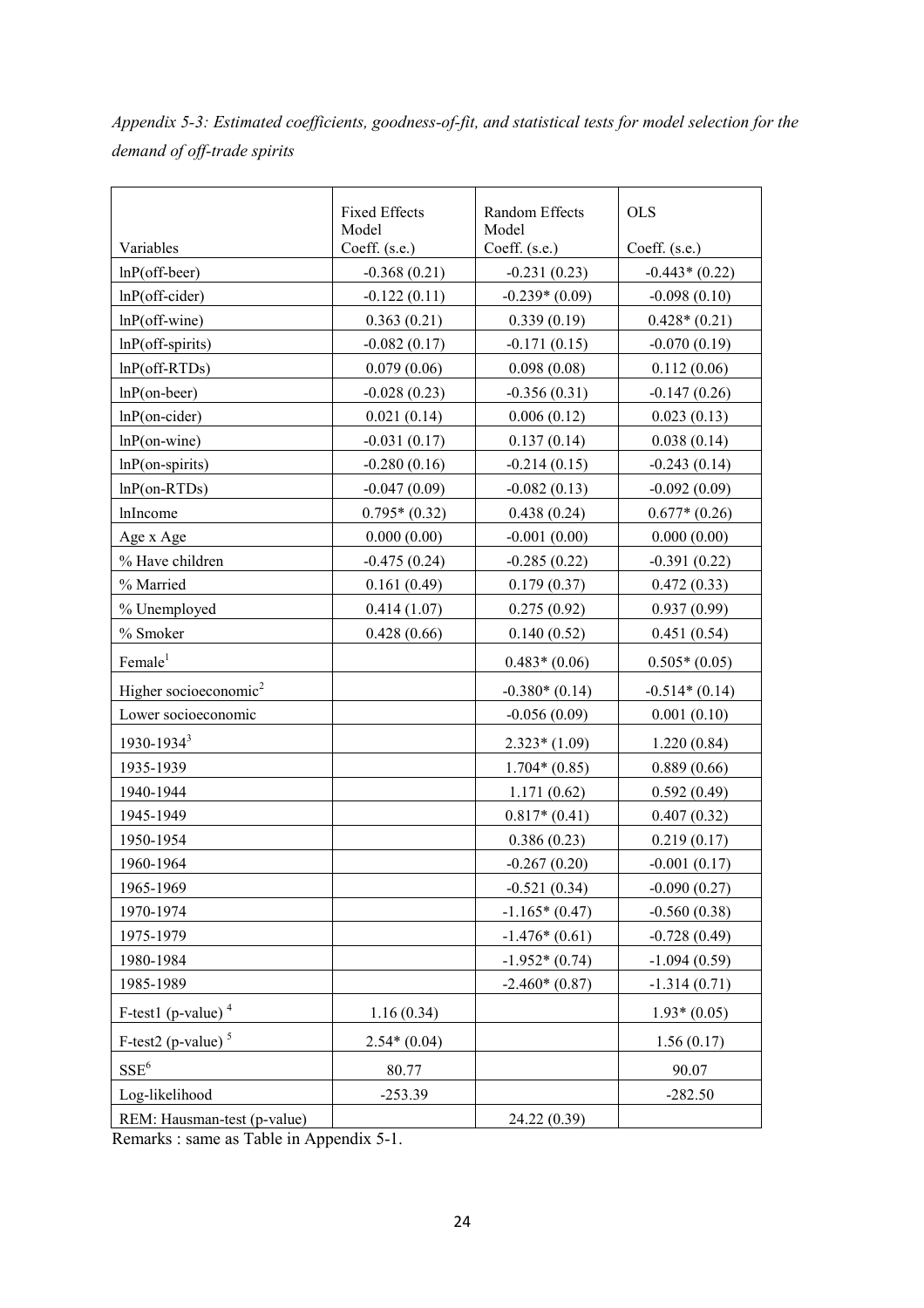*Appendix 5-4: Estimated coefficients, goodness-of-fit, and statistical tests for model selection for the demand of off-trade RTDs* 

|                                   | <b>Fixed Effects</b><br>Model | <b>Random Effects</b><br>Model | <b>OLS</b>      |
|-----------------------------------|-------------------------------|--------------------------------|-----------------|
| Variables                         | Coeff. (s.e.)                 | Coeff. (s.e.)                  | Coeff. (s.e.)   |
| $lnP$ (off-beer)                  | $-1.092(0.57)$                | $-1.145*(0.50)$                | $-1.108*(0.50)$ |
| $lnP$ (off-cider)                 | $-0.239(0.24)$                | $-0.243(0.20)$                 | $-0.100(0.22)$  |
| $lnP$ (off-wine)                  | 0.039(0.32)                   | $-0.256(0.36)$                 | $-0.206(0.41)$  |
| $lnP$ (off-spirits)               | $-0.042(0.29)$                | $-0.120(0.30)$                 | 0.001(0.29)     |
| $lnP(off-RTDs)$                   | $-0.585*(0.27)$               | $-0.429*(0.15)$                | $-0.556*(0.26)$ |
| $lnP($ on-beer)                   | 0.803(0.52)                   | 0.824(0.60)                    | 0.897(0.51)     |
| $lnP($ on-cider $)$               | 0.365(0.21)                   | 0.200(0.25)                    | 0.264(0.24)     |
| $lnP$ (on-wine)                   | $-0.093(0.32)$                | 0.037(0.30)                    | 0.076(0.29)     |
| $lnP$ (on-spirits)                | $-0.145(0.29)$                | 0.259(0.31)                    | $-0.083(0.35)$  |
| $lnP($ on-RTDs $)$                | 0.369(0.28)                   | 0.264(0.26)                    | 0.330(0.28)     |
| lnIncome                          | 0.530(0.63)                   | 0.666(0.52)                    | 1.023(0.56)     |
| Age x Age                         | 0.000(0.00)                   | 0.000(0.00)                    | 0.000(0.00)     |
| % Have children                   | $-0.843(0.61)$                | $-0.877(0.46)$                 | $-0.756(0.45)$  |
| % Married                         | 1.498(1.12)                   | 0.723(0.82)                    | 1.170(0.83)     |
| % Unemployed                      | $-0.410(1.72)$                | $-2.574(1.91)$                 | $-1.327(2.06)$  |
| % Smoker                          | 1.096(1.24)                   | 0.310(1.09)                    | 0.855(1.14)     |
| Female <sup>1</sup>               |                               | $0.582*(0.14)$                 | $0.803*(0.12)$  |
| Higher socioeconomic <sup>2</sup> |                               | $-0.081(0.33)$                 | $-0.404(0.34)$  |
| Lower socioeconomic               |                               | $0.613*(0.22)$                 | $0.598*(0.21)$  |
| 1930-1934 <sup>3</sup>            |                               | 0.200(2.18)                    | $-0.922(2.11)$  |
| 1935-1939                         |                               | $-0.264(1.72)$                 | $-1.142(1.68)$  |
| 1940-1944                         |                               | 0.067(1.26)                    | $-0.954(1.22)$  |
| 1945-1949                         |                               | $-0.317(0.84)$                 | $-0.986(0.82)$  |
| 1950-1954                         |                               | $-0.222(0.49)$                 | $-0.370(0.45)$  |
| 1960-1964                         |                               | 0.598(0.44)                    | 0.644(0.43)     |
| 1965-1969                         |                               | 0.081(0.72)                    | 0.374(0.73)     |
| 1970-1974                         |                               | 0.150(0.98)                    | 0.571(0.98)     |
| 1975-1979                         |                               | $-0.082(1.26)$                 | 0.495(1.25)     |
| 1980-1984                         |                               | 0.266(1.54)                    | 1.208(1.54)     |
| 1985-1989                         |                               | 0.663(1.79)                    | 1.483(1.81)     |
| F-test1 (p-value) $4$             | 1.85(0.08)                    |                                | 1.30(0.23)      |
| F-test2 (p-value) $5$             | 0.69(0.63)                    |                                | 0.94(0.45)      |
| $SSE^6$                           | 248.03                        |                                | 293.91          |
| Log-likelihood                    | $-496.32$                     |                                | $-533.41$       |
| REM: Hausman-test (p-value)       |                               | 27.11 (0.25)                   |                 |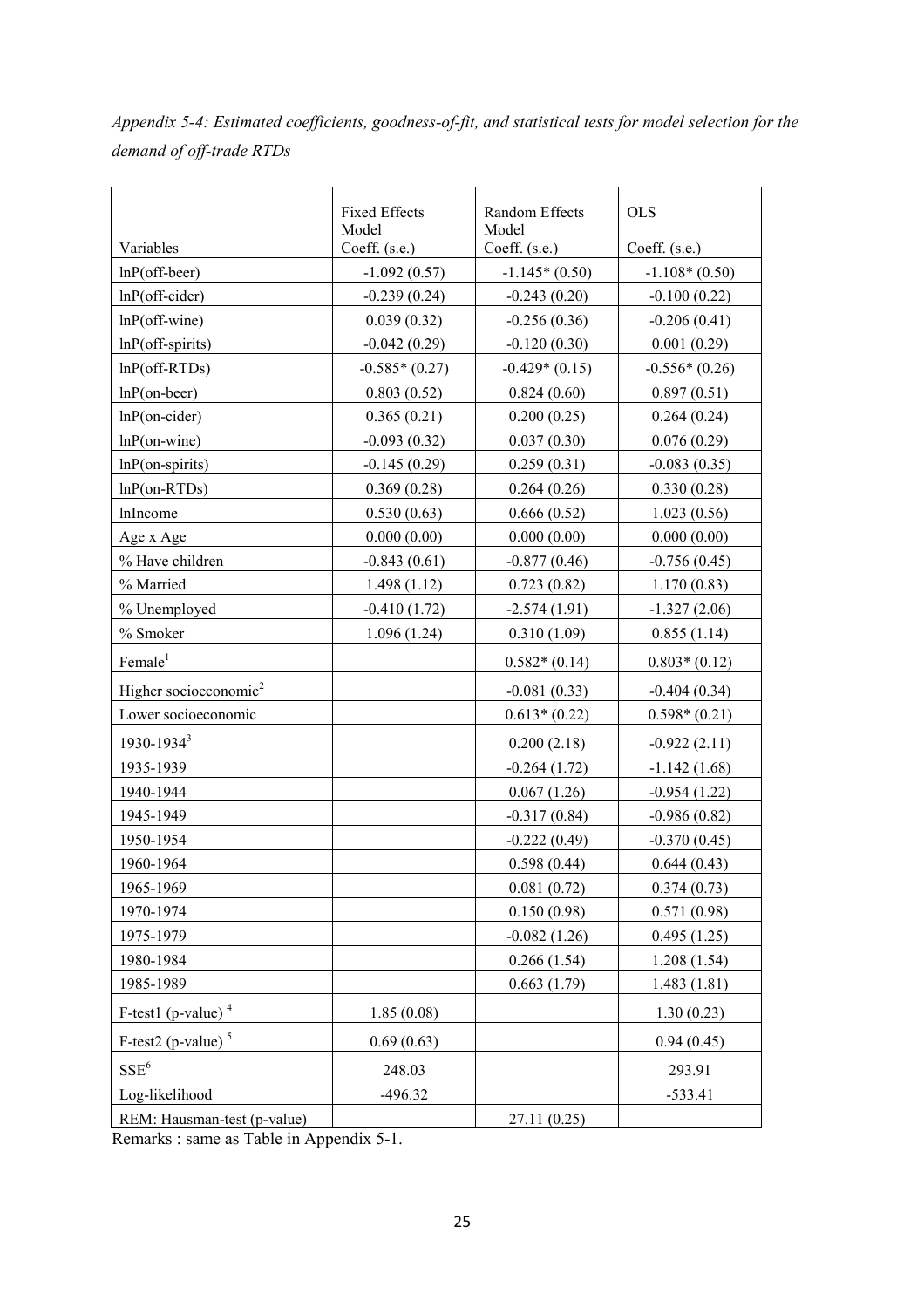*Appendix 5-5: Estimated coefficients, goodness-of-fit, and statistical tests for model selection for the demand of on-trade cider* 

|                                   | <b>Fixed Effects</b><br>Model | Random Effects<br>Model           | <b>OLS</b>      |  |
|-----------------------------------|-------------------------------|-----------------------------------|-----------------|--|
| Variables                         | Coeff. (s.e.)                 | Coeff. (s.e.)                     | Coeff. (s.e.)   |  |
| $lnP$ (off-beer)                  | $-0.050(0.48)$                | $-0.330(0.45)$                    | $-0.155(0.52)$  |  |
| $lnP$ (off-cider)                 | 0.093(0.21)                   | 0.053(0.18)                       | $-0.104(0.22)$  |  |
| $lnP$ (off-wine)                  | $-0.155(0.36)$                | $-0.187(0.36)$                    | 0.172(0.40)     |  |
| $lnP$ (off-spirits)               | 0.406(0.23)                   | 0.411(0.28)                       | 0.316(0.29)     |  |
| $lnP(off-RTDs)$                   | 0.067(0.14)                   | 0.126(0.16)                       | 0.101(0.15)     |  |
| $lnP($ on-beer)                   | 0.867(0.68)                   | $1.379*(0.63)$                    | 1.377(0.82)     |  |
| $lnP($ on-cider $)$               | $-0.591*(0.23)$               | $-0.220(0.23)$                    | $-0.399(0.27)$  |  |
| $lnP$ (on-wine)                   | $-0.031(0.26)$                | $-0.061(0.27)$                    | 0.074(0.33)     |  |
| $lnP$ (on-spirits)                | $-0.284(0.29)$                | $-0.023(0.28)$                    | $-0.255(0.33)$  |  |
| $lnP$ (on-RTDs)                   | $-0.394(0.30)$                | $-0.149(0.25)$                    | $-0.342(0.28)$  |  |
| lnIncome                          | $-0.165(0.54)$                | $-0.051(0.48)$                    | $-0.006(0.53)$  |  |
| Age x Age                         | $-0.001(0.00)$                | $-0.001(0.00)$                    | $-0.001(0.00)$  |  |
| % Have children                   | $-1.699*(0.53)$               | $-0.714(0.43)$                    | $-0.582(0.42)$  |  |
| % Married                         | $2.021*(0.84)$                | $1.531*(0.76)$                    | $1.891*(0.75)$  |  |
| % Unemployed                      | 0.502(2.19)                   | $-1.558(1.80)$                    | $-1.650(1.88)$  |  |
| % Smoker                          | 0.130(1.00)                   | 0.381(1.01)                       | 0.975(1.12)     |  |
| Female <sup>1</sup>               |                               | $-1.080*(0.12)$                   | $-1.155*(0.11)$ |  |
| Higher socioeconomic <sup>2</sup> |                               | $-0.537(0.29)$<br>$-0.609*(0.31)$ |                 |  |
| Lower socioeconomic               |                               | $-0.088(0.24)$<br>$-0.015(0.20)$  |                 |  |
| 1930-1934 <sup>3</sup>            |                               | 0.594(2.16)<br>0.406(2.31)        |                 |  |
| 1935-1939                         |                               | 0.207(1.70)<br>$-0.099(1.81)$     |                 |  |
| 1940-1944                         |                               | 0.311(1.25)<br>0.066(1.42)        |                 |  |
| 1945-1949                         |                               | 0.211(0.84)                       | $-0.095(0.86)$  |  |
| 1950-1954                         |                               | 0.122(0.46)<br>$-0.035(0.46)$     |                 |  |
| 1960-1964                         |                               | $-0.299(0.42)$                    | $-0.138(0.42)$  |  |
| 1965-1969                         |                               | $-0.417(0.70)$                    | $-0.229(0.72)$  |  |
| 1970-1974                         |                               | $-0.432(0.95)$                    | $-0.258(1.01)$  |  |
| 1975-1979                         |                               | $-0.564(1.22)$<br>$-0.214(1.30)$  |                 |  |
| 1980-1984                         |                               | $-0.322(1.49)$                    | 0.220(1.57)     |  |
| 1985-1989                         |                               | $-0.172(1.75)$<br>0.184(1.82)     |                 |  |
| F-test1 (p-value) $4$             | 1.10(0.37)                    |                                   | 0.74(0.67)      |  |
| $F-test2$ (p-value) <sup>5</sup>  | $4.25*(0.00)$                 | $2.97*(0.01)$                     |                 |  |
| $SSE^6$                           | 283.67                        |                                   | 356.49          |  |
| Log-likelihood                    | $-562.65$                     |                                   | $-618.86$       |  |
| REM: Hausman-test (p-value)       |                               | $43.53*(0.00)$                    |                 |  |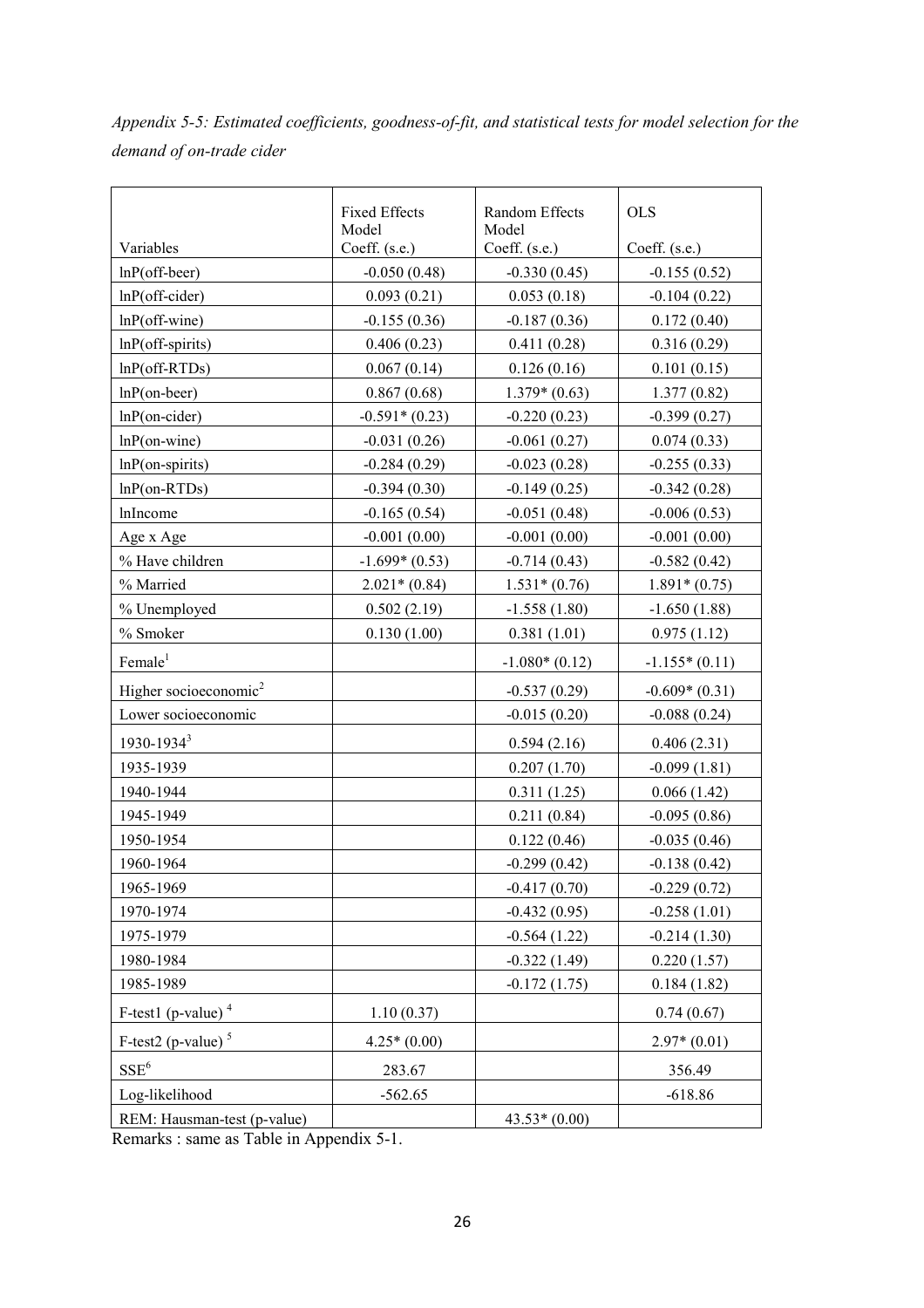*Appendix 5-6: Estimated coefficients, goodness-of-fit, and statistical tests for model selection for the demand of on-trade wine* 

|                                   | <b>Fixed Effects</b><br>Model | <b>Random Effects</b><br>Model     | <b>OLS</b>      |  |
|-----------------------------------|-------------------------------|------------------------------------|-----------------|--|
| Variables                         | Coeff. (s.e.)                 | Coeff. (s.e.)                      | Coeff. (s.e.)   |  |
| $lnP$ (off-beer)                  | 0.253(0.22)                   | 0.298(0.22)                        | 0.211(0.27)     |  |
| $lnP$ (off-cider)                 | 0.067(0.09)                   | 0.094(0.09)                        | $-0.118(0.11)$  |  |
| $lnP$ (off-wine)                  | 0.043(0.15)                   | 0.221(0.16)                        | 0.327(0.20)     |  |
| $lnP$ (off-spirits)               | 0.005(0.14)                   | $-0.117(0.14)$                     | $-0.114(0.18)$  |  |
| $lnP(off-RTDs)$                   | 0.068(0.07)                   | 0.092(0.08)                        | 0.041(0.08)     |  |
| $lnP($ on-beer)                   | $1.042*(0.38)$                | $1.281*(0.28)$                     | $1.481*(0.41)$  |  |
| $lnP($ on-cider $)$               | 0.072(0.11)                   | 0.142(0.12)                        | 0.175(0.13)     |  |
| $lnP$ (on-wine)                   | $-0.871*(0.15)$               | $-0.963*(0.13)$                    | $-0.839*(0.23)$ |  |
| $lnP$ (on-spirits)                | 0.109(0.15)                   | 0.115(0.14)                        | 0.129(0.17)     |  |
| $lnP$ (on-RTDs)                   | $-0.027(0.10)$                | $-0.068(0.12)$                     | $-0.064(0.11)$  |  |
| lnIncome                          | 0.264(0.26)                   | $0.520*(0.26)$                     | $0.528*(0.26)$  |  |
| Age x Age                         | 0.000(0.00)                   | 0.000(0.00)                        | 0.001(0.00)     |  |
| % Have children                   | $-1.347*(0.28)$               | $-1.077*(0.22)$                    | $-0.985*(0.25)$ |  |
| % Married                         | 0.462(0.54)                   | $0.869*(0.41)$                     | $2.324*(0.38)$  |  |
| % Unemployed                      | 1.196(1.24)                   | 0.161(0.91)                        | $-1.886(1.09)$  |  |
| % Smoker                          | 0.574(0.50)                   | 0.648(0.50)                        | $2.086*(0.58)$  |  |
| Female <sup>1</sup>               |                               | $-0.044(0.08)$                     | $-0.029(0.06)$  |  |
| Higher socioeconomic <sup>2</sup> |                               | 0.135(0.17)                        | 0.112(0.15)     |  |
| Lower socioeconomic               |                               | $-0.694*(0.12)$<br>$-0.655*(0.10)$ |                 |  |
| $1930 - 1934^3$                   |                               | $-0.891(1.08)$<br>$-1.959(1.09)$   |                 |  |
| 1935-1939                         |                               | $-0.553(0.84)$<br>$-1.523(0.86)$   |                 |  |
| 1940-1944                         |                               | $-0.294(0.63)$<br>$-1.108(0.63)$   |                 |  |
| 1945-1949                         |                               | $-0.226(0.44)$<br>$-0.694(0.41)$   |                 |  |
| 1950-1954                         |                               | $-0.199(0.27)$                     | $-0.418*(0.20)$ |  |
| 1960-1964                         |                               | 0.267(0.25)                        | $0.517*(0.20)$  |  |
| 1965-1969                         |                               | 0.416(0.38)                        | $0.864*(0.33)$  |  |
| 1970-1974                         |                               | 0.496(0.50)                        | $1.248*(0.46)$  |  |
| 1975-1979                         |                               | 0.630(0.63)                        | $1.799*(0.61)$  |  |
| 1980-1984                         |                               | 0.395(0.77)                        | $2.036*(0.74)$  |  |
| 1985-1989                         |                               | $-0.174(0.90)$                     | $1.881*(0.86)$  |  |
| $F$ -test1 (p-value) <sup>4</sup> | $2.16*(0.04)$                 |                                    | $2.81*(0.00)$   |  |
| F-test2 (p-value) $5$             | $7.11*(0.00)$                 |                                    | $8.66*(0.00)$   |  |
| $SSE^6$                           | 68.32                         |                                    | 119.66          |  |
| Log-likelihood                    | $-207.32$                     |                                    | $-360.34$       |  |
| REM: Hausman-test (p-value)       |                               | $62.73*(0.00)$                     |                 |  |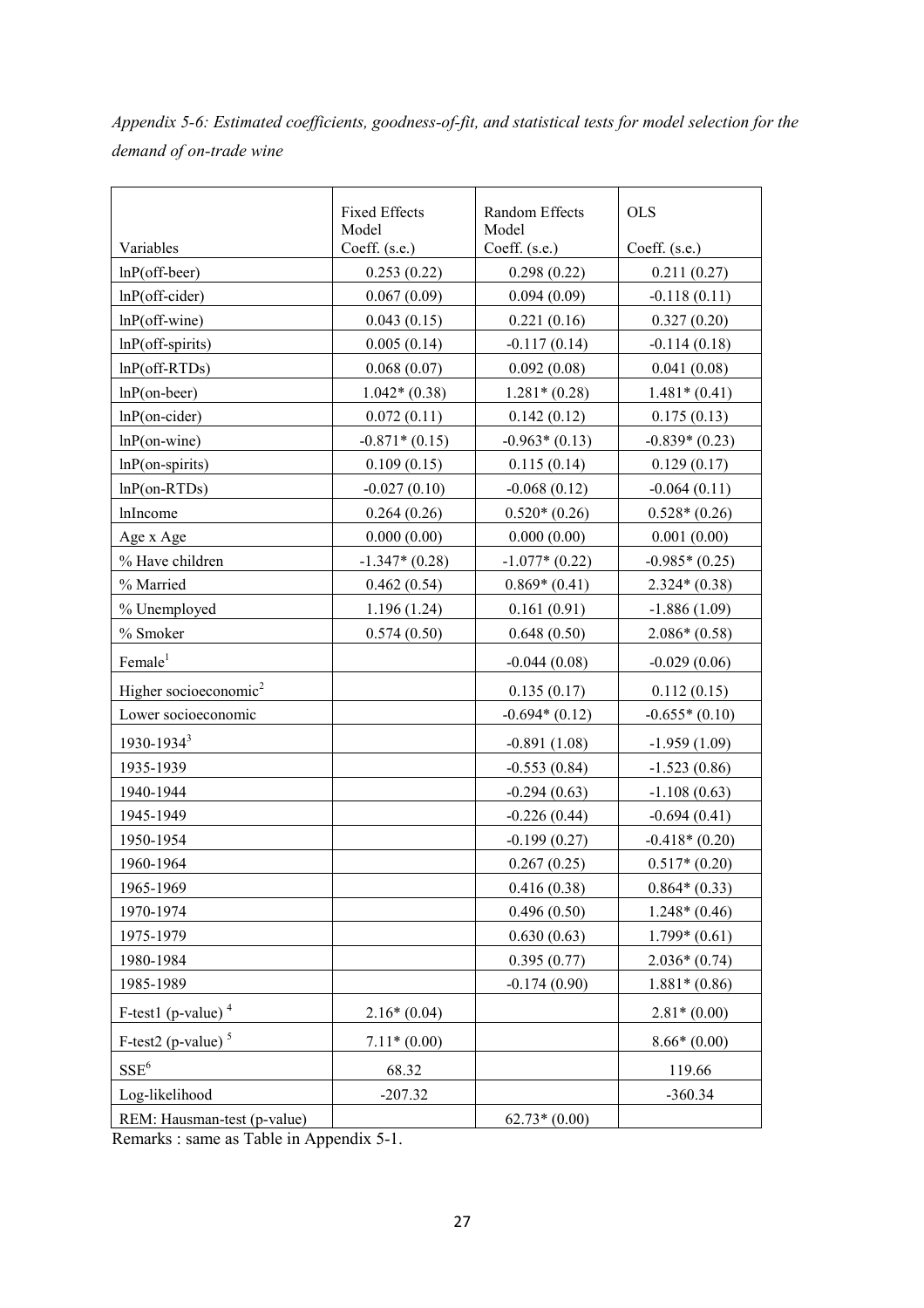*Appendix 5-7: Estimated coefficients, goodness-of-fit, and statistical tests for model selection for the demand of on-trade spirits* 

|                                   | <b>Fixed Effects</b><br>Model | <b>Random Effects</b><br>Model   | <b>OLS</b>      |  |
|-----------------------------------|-------------------------------|----------------------------------|-----------------|--|
| Variables                         | Coeff. (s.e.)                 | Coeff. (s.e.)                    | Coeff. (s.e.)   |  |
| $lnP$ (off-beer)                  | 0.030(0.27)                   | $-0.078(0.25)$                   | $-0.009(0.27)$  |  |
| $lnP$ (off-cider)                 | $-0.108(0.10)$                | $-0.113(0.10)$                   | $-0.212(0.12)$  |  |
| $lnP$ (off-wine)                  | $-0.186(0.22)$                | $-0.348(0.18)$                   | $-0.104(0.24)$  |  |
| $lnP$ (off-spirits)               | 0.084(0.15)                   | 0.093(0.16)                      | 0.042(0.18)     |  |
| $lnP$ (off-RTDs)                  | $-0.179(0.09)$                | $-0.117(0.09)$                   | $-0.147(0.10)$  |  |
| $lnP($ on-beer)                   | $1.169*(0.36)$                | $1.029*(0.33)$                   | $1.548*(0.42)$  |  |
| $lnP($ on-cider $)$               | $0.237*(0.12)$                | 0.260(0.14)                      | $0.386*(0.14)$  |  |
| $lnP$ (on-wine)                   | $-0.021(0.16)$                | $-0.021(0.15)$                   | $-0.073(0.20)$  |  |
| $lnP$ (on-spirits)                | $-0.890*(0.19)$               | $-1.036*(0.16)$                  | $-0.911*(0.23)$ |  |
| $lnP$ (on-RTDs)                   | $-0.071(0.12)$                | $-0.146(0.14)$                   | $-0.160(0.14)$  |  |
| lnIncome                          | 0.592(0.37)                   | $0.950*(0.29)$                   | $0.899*(0.32)$  |  |
| Age x Age                         | $-0.001(0.00)$                | 0.000(0.00)                      | 0.001(0.00)     |  |
| % Have children                   | $-1.356*(0.28)$               | $-1.237*(0.26)$                  | $-1.370*(0.26)$ |  |
| % Married                         | $-0.819(0.61)$                | $-0.085(0.46)$                   | $2.010*(0.53)$  |  |
| % Unemployed                      | $-0.801(0.94)$                | $-0.789(1.04)$                   | $-3.049*(1.20)$ |  |
| % Smoker                          | 1.111(0.60)                   | $1.383*(0.58)$                   | $2.382*(0.62)$  |  |
| Female <sup>1</sup>               |                               | $-0.434*(0.09)$                  | $-0.480*(0.07)$ |  |
| Higher socioeconomic <sup>2</sup> |                               | $-0.447*(0.20)$                  | $-0.627*(0.18)$ |  |
| Lower socioeconomic               |                               | $-0.131(0.14)$<br>$-0.044(0.12)$ |                 |  |
| $1930 - 1934^3$                   |                               | $-2.660*(1.26)$<br>0.370(1.24)   |                 |  |
| 1935-1939                         |                               | 0.698(0.97)<br>$-1.931*(0.94)$   |                 |  |
| 1940-1944                         |                               | 0.220(0.72)                      | $-1.639*(0.71)$ |  |
| 1945-1949                         |                               | $-0.051(0.50)$                   | $-1.228*(0.47)$ |  |
| 1950-1954                         |                               | $-0.181(0.30)$                   | $-0.718*(0.24)$ |  |
| 1960-1964                         |                               | 0.142(0.28)                      | $0.761*(0.22)$  |  |
| 1965-1969                         |                               | 0.248(0.43)                      | $1.322*(0.38)$  |  |
| 1970-1974                         |                               | 0.247(0.57)                      | $1.861*(0.53)$  |  |
| 1975-1979                         |                               | 0.344(0.72)                      | $2.687*(0.69)$  |  |
| 1980-1984                         |                               | 0.597(0.88)                      | $3.727*(0.85)$  |  |
| 1985-1989                         |                               | 0.637(1.03)                      | $4.337*(1.00)$  |  |
| $F$ -test1 (p-value) <sup>4</sup> | $2.16*(0.04)$                 |                                  | $3.17*(0.00)$   |  |
| F-test2 (p-value) $5$             | $9.27*(0.00)$                 |                                  | $9.63*(0.00)$   |  |
| $SSE^6$                           | 102.06                        |                                  | 154.12          |  |
| Log-likelihood                    | $-317.30$                     |                                  | -430.86         |  |
| REM: Hausman-test (p-value)       |                               | $54.09*(0.00)$                   |                 |  |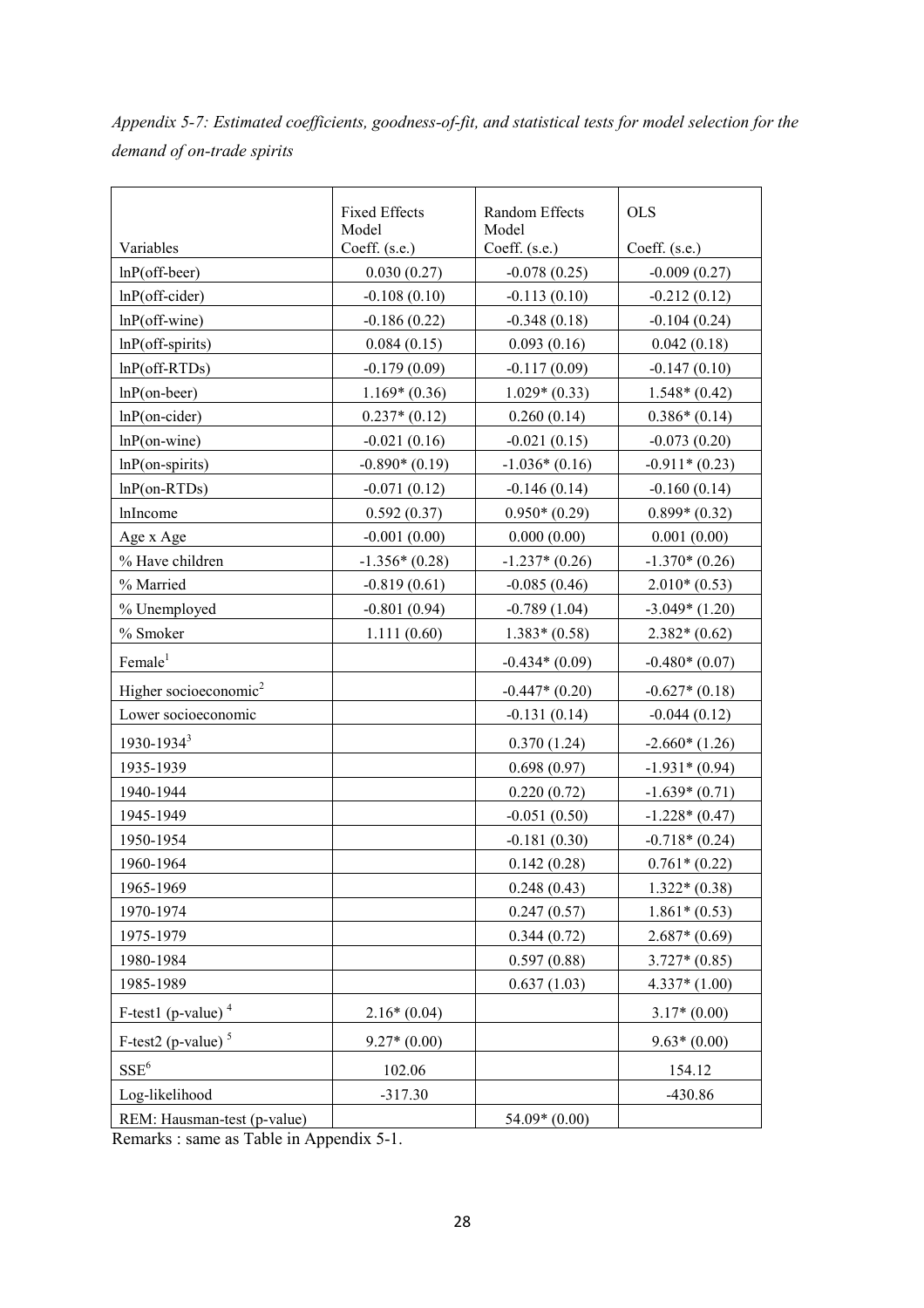*Appendix 5-8: Estimated coefficients, goodness-of-fit, and statistical tests for model selection for the demand of on-trade RTDs* 

|                                   | <b>Fixed Effects</b><br>Model | <b>Random Effects</b><br>Model     | <b>OLS</b>      |  |
|-----------------------------------|-------------------------------|------------------------------------|-----------------|--|
| Variables                         | Coeff. (s.e.)                 | Coeff. (s.e.)                      | Coeff. (s.e.)   |  |
| $lnP$ (off-beer)                  | 0.503(0.43)                   | 0.487(0.38)                        | 0.424(0.41)     |  |
| $lnP$ (off-cider)                 | $-0.194(0.18)$                | $-0.201(0.17)$                     | $-0.265(0.19)$  |  |
| $lnP$ (off-wine)                  | 0.110(0.27)                   | 0.116(0.26)                        | 0.007(0.33)     |  |
| $lnP$ (off-spirits)               | 0.233(0.29)                   | $-0.050(0.23)$                     | 0.123(0.26)     |  |
| $lnP(off-RTDs)$                   | 0.093(0.16)                   | $-0.095(0.15)$                     | 0.040(0.18)     |  |
| $lnP($ on-beer)                   | $-0.117(0.50)$                | 0.060(0.50)                        | 0.497(0.54)     |  |
| $lnP($ on-cider $)$               | 0.241(0.20)                   | 0.386(0.21)                        | 0.401(0.21)     |  |
| $lnP$ (on-wine)                   | $-0.363(0.20)$                | $-0.458*(0.23)$                    | $-0.307(0.21)$  |  |
| $lnP$ (on-spirits)                | $0.809*(0.33)$                | $0.778*(0.26)$                     | $0.666*(0.27)$  |  |
| $lnP($ on-RTDs $)$                | $-0.187(0.27)$                | $-0.070(0.20)$                     | $-0.147(0.26)$  |  |
| lnIncome                          | $-0.418(0.44)$                | $-0.323(0.43)$                     | $-0.346(0.44)$  |  |
| Age x Age                         | 0.001(0.00)                   | $0.001*(0.00)$                     | 0.001(0.00)     |  |
| % Have children                   | $-1.526*(0.37)$               | $-1.314*(0.35)$                    | $-1.282*(0.39)$ |  |
| % Married                         | $-0.737(1.03)$                | 0.720(0.67)                        | 0.754(0.73)     |  |
| % Unemployed                      | $-1.662(1.51)$                | 0.248(1.48)                        | $-1.690(1.52)$  |  |
| % Smoker                          | $1.694*(0.83)$                | $1.909*(0.88)$                     | $2.416*(0.93)$  |  |
| Female <sup>1</sup>               |                               | $-0.115(0.10)$                     | $-0.138(0.11)$  |  |
| Higher socioeconomic <sup>2</sup> |                               | 0.043(0.26)                        | 0.001(0.26)     |  |
| Lower socioeconomic               |                               | $-0.004(0.19)$<br>$-0.031(0.18)$   |                 |  |
| 1930-1934 <sup>3</sup>            |                               | $-6.449*(2.11)$<br>$-6.247*(2.22)$ |                 |  |
| 1935-1939                         |                               | $-5.445*(1.65)$<br>$-5.349*(1.84)$ |                 |  |
| 1940-1944                         |                               | $-3.919*(1.20)$<br>$-4.009*(1.29)$ |                 |  |
| 1945-1949                         |                               | $-2.522*(0.79)$                    | $-2.652*(0.85)$ |  |
| 1950-1954                         |                               | $-0.974*(0.44)$                    | $-1.005*(0.46)$ |  |
| 1960-1964                         |                               | $1.158*(0.39)$                     | $1.077*(0.38)$  |  |
| 1965-1969                         |                               | $2.083*(0.66)$                     | $1.905*(0.67)$  |  |
| 1970-1974                         |                               | $2.867*(0.91)$                     | $2.672*(0.95)$  |  |
| 1975-1979                         |                               | $3.571*(1.17)$                     | $3.360*(1.23)$  |  |
| 1980-1984                         |                               | $5.121*(1.43)$                     | $4.982*(1.51)$  |  |
| 1985-1989                         |                               | $6.041*(1.67)$                     | $5.886*(1.77)$  |  |
| F-test1 (p-value) $4$             | 1.46(0.19)                    |                                    | 1.61(0.11)      |  |
| F-test2 (p-value) <sup>5</sup>    | $14.18*(0.00)$                |                                    | $4.92*(0.00)$   |  |
| $SSE^6$                           | 166.09                        | 200.46                             |                 |  |
| Log-likelihood                    | $-404.74$                     |                                    | -444.98         |  |
| REM: Hausman-test (p-value)       |                               | $40.55*(0.01)$                     |                 |  |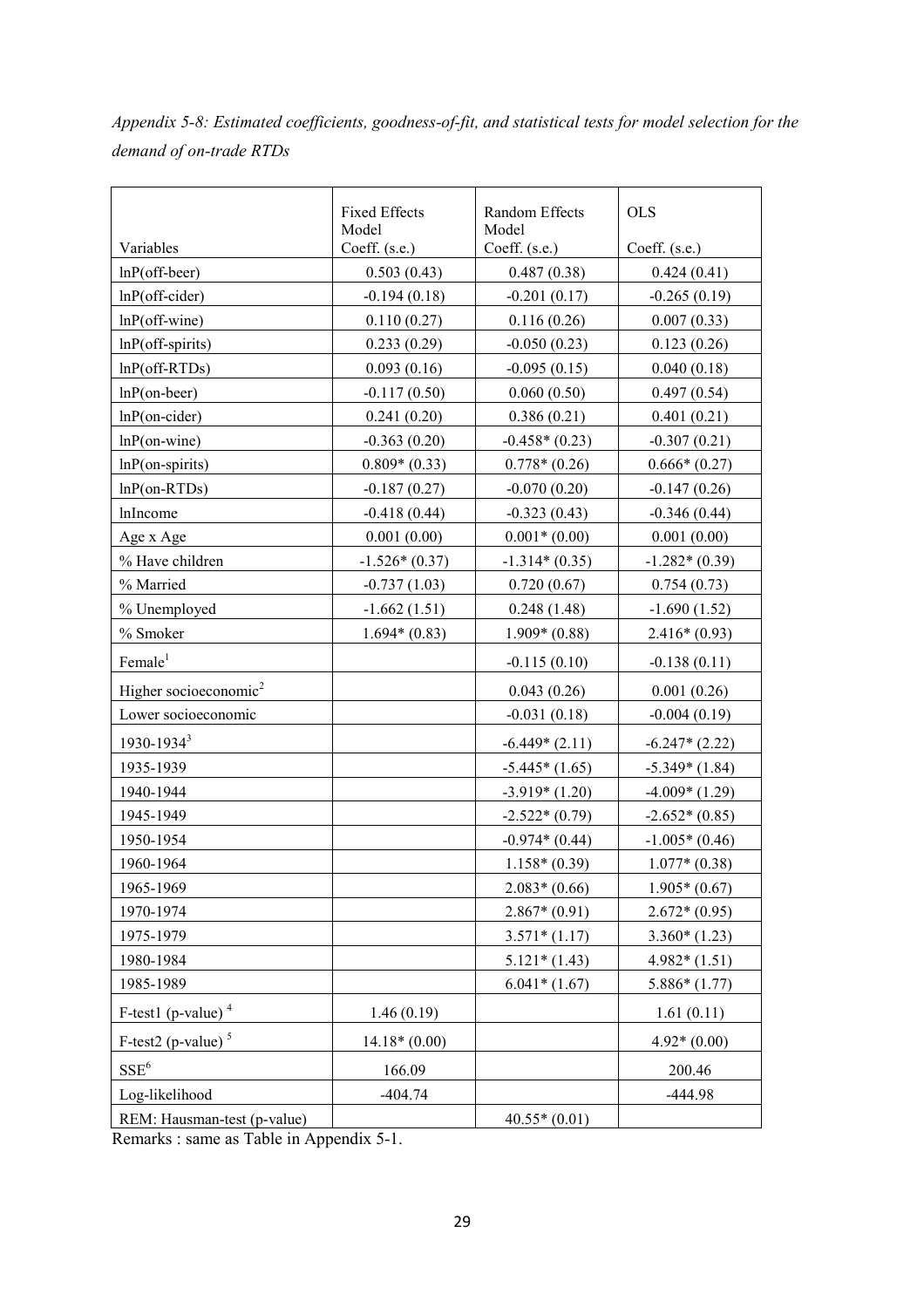|             | Base case: 72<br>subgroups (by<br>birth cohorts,<br>gender and 3<br>social groups) | 96 subgroups<br>(by birth)<br>cohorts, gender<br>and 4 social<br>groups) | 48 subgroups<br>(by birth<br>cohorts, gender<br>and 2 regions) | 96 subgroups<br>(by birth)<br>cohorts, gender<br>and 4 regions) | Mean     |
|-------------|------------------------------------------------------------------------------------|--------------------------------------------------------------------------|----------------------------------------------------------------|-----------------------------------------------------------------|----------|
| Off-beer    | $-0.980*$                                                                          | $-1.032*$                                                                | $-1.124*$                                                      | $-1.114*$                                                       | $-1.062$ |
| Off-cider   | $-1.268*$                                                                          | $-1.285*$                                                                | $-1.301*$                                                      | $-1.244*$                                                       | $-1.275$ |
| Off-wine    | $-0.384*$                                                                          | $-0.422*$                                                                | $-0.167$                                                       | $-0.002$                                                        | $-0.244$ |
| Off-spirits | $-0.082$                                                                           | $-0.226$                                                                 | 0.024                                                          | $-0.215$                                                        | $-0.125$ |
| Off-RTDs    | $-0.585*$                                                                          | $-0.630*$                                                                | $-0.329$                                                       | $-0.262$                                                        | $-0.451$ |
| On-beer     | $-0.786*$                                                                          | $-0.976*$                                                                | $-0.802*$                                                      | $-0.693*$                                                       | $-0.814$ |
| On-cider    | $-0.591*$                                                                          | $-0.527*$                                                                | $-0.669$                                                       | $-0.382$                                                        | $-0.542$ |
| On-wine     | $-0.871*$                                                                          | $-0.620*$                                                                | $-0.255$                                                       | 0.079                                                           | $-0.417$ |
| On-spirits  | $-0.890*$                                                                          | $-0.957*$                                                                | $-0.825*$                                                      | $-0.879*$                                                       | $-0.888$ |
| On-RTDs     | $-0.187$                                                                           | 0.056                                                                    | $-0.251$                                                       | $-0.283$                                                        | $-0.166$ |

*Appendix 6: Estimated own-price elasticities using 4 different methods for creating subgroups* 

Remarks  $*$ : p-value  $\leq 0.05$ .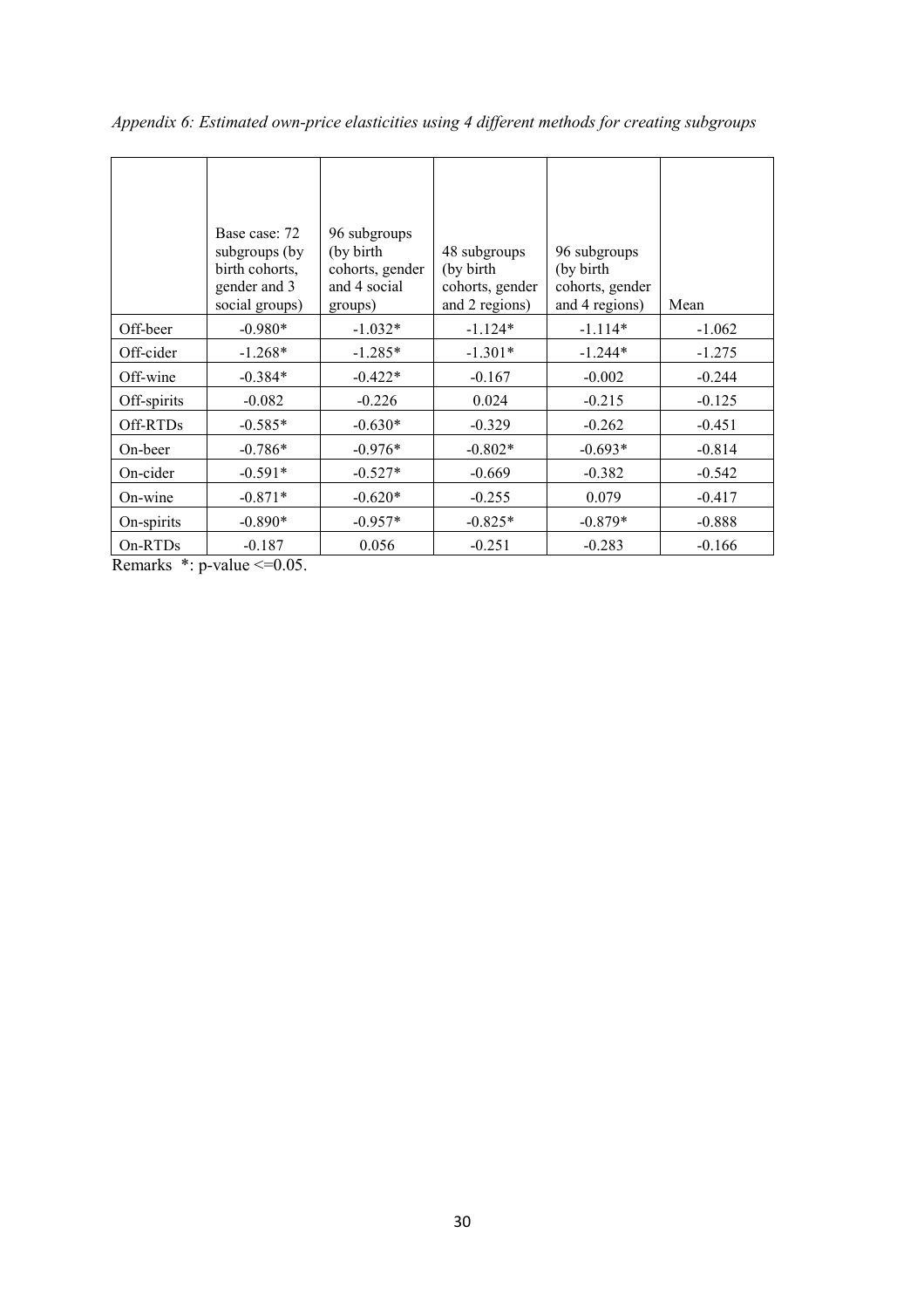#### **References**

- 1. HM Government. The government's alcohol strategy. 2012.
- 2. Wagenaar A.C., Salois M.J., Komro K.A. Effects of beverage alcohol price and tax levels on drinking: a meta-analysis of 1003 estimates from 112 studies. *Addiction* 2009; **104:** 179-90 ISI:000262450600007
- 3. Fogarty J. The Demand for Beer, Wine and Spirits: A Survey of the Literature. *Journal of Economic Surveys* 2010; **24:** 428-78 ISI:000278567200003
- 4. Gallet C.A. The demand for alcohol: a meta-analysis of elasticities. *Australian Journal of Agricultural and Resource Economics* 2007; **51:** 121-35 ISI:000246397400002
- 5. Ogwang T., Cho D.I. Economic determinants of the consumption of alcoholic beverages in Canada: a panel data analysis. *Empirical Economics* 2009; **37:** 599-613 ISI:000271262400008
- 6. Ruhm CJ, Jones AS, Kerr WC, Greenfield TK, Terza JV, Pandian RS, et al. What U.S. Data Should be Used to Measure the Price Elasticity of Demand for Alcohol? National Bureau of Economic Research, Inc, NBER Working Papers: 17578. 2012.
- 7. Huang CD. Econometric Models of Alcohol Demand in the United Kingdom. 2003. Government Economic Service Working Paper No. 140
- 8. Collis J, Grayson A, Johal S. Econometric Analysis of Alcohol Consumption in the UK. 2010. <http://www.hmrc.gov.uk/research/alcohol-consumption-uk.pdf>
- 9. Purshouse R.C., Meier P.S., Brennan A., Taylor K.B., Rafia R. Estimated effect of alcohol pricing policies on health and health economic outcomes in England: an epidemiological model. *Lancet*  2010; **375:** 1355-64 ISI:000277057800026
- 10. Verbeek M. Pseudo-panels and repeatd cross-sections. In: Matyas L, Sevestre P, editors. The Econometrics of Panel Data. Springer-Verlag; 2008.
- 11. Deaton A. Panel Data from Time-Series of Cross-Sections. *Journal of Econometrics* 1985; **30:**  109-26 ISI:A1985AZA7200007
- 12. Moffitt R. Identification and Estimation of Dynamic-Models with A Time-Series of Repeated Cross-Sections. *Journal of Econometrics* 1993; **59:** 99-123 ISI:A1993LQ47600006
- 13. Verbeek M., Vella F. Estimating dynamic models from repeated cross-sections. *Journal of Econometrics* 2005; **127:** 83-102 ISI:000228713200005
- 14. Dargay J.M., Vythoulkas P.C. Estimation of a dynamic car ownership model A pseudo-panel approach. *Journal of Transport Economics and Policy* 1999; **33:** 287-301 ISI:000084055500003
- 15. Office for National Statistics. Time Series Data. 2012
- 16. Stockwell T., Donath S., Cooper-Stanbury M., et al. Under-reporting of alcohol consumption in household surveys: a comparison of quantity-frequency, graduated-frequency and recent recall. *Addiction* 2004; **99:** 1024-33 ISI:000222992800012